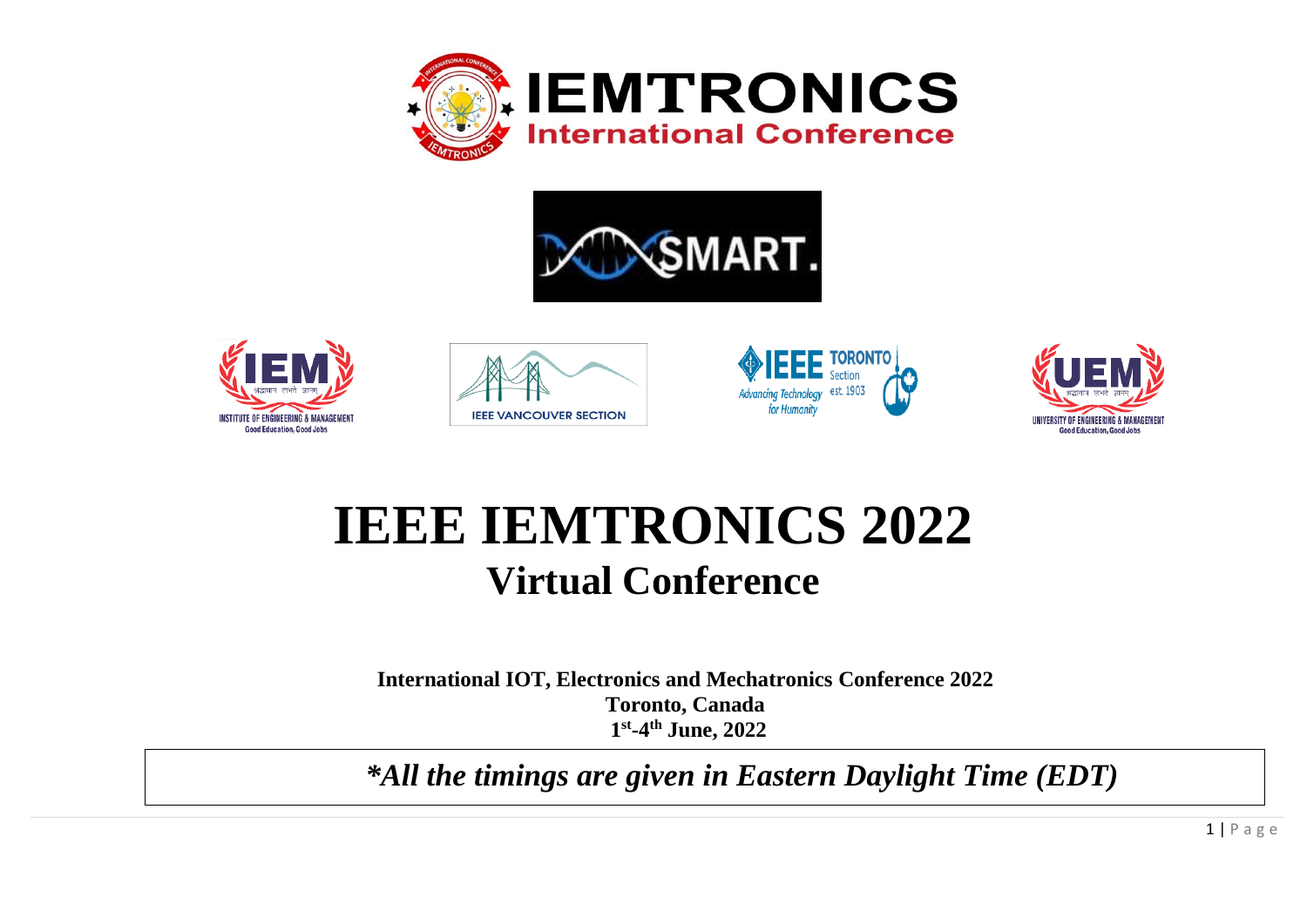# **TECHNICAL SCHEDULE: CONTENT**

|                    | <b>EVENT DETAILS</b>                                                                                              | TIMING*                                                                      |                          |
|--------------------|-------------------------------------------------------------------------------------------------------------------|------------------------------------------------------------------------------|--------------------------|
| <b>DAY</b>         | <b>INAUGURATION</b>                                                                                               | 8:30 A.M-9:00 A.M                                                            |                          |
| -1                 | <b>Address by Guest of Honour: Prof. Konstantin Novoselov,</b>                                                    | $9:00 A.M - 9:20 A.M$                                                        |                          |
| (1 <sup>st</sup> ) | Honourable Nobel Laureate, Director at the Institute for Functional Intelligent Materials, National University of |                                                                              |                          |
| June,              | Singapore, Langworthy Professor in the School of Physics and Astronomy, University of Manchester, Manchester,     |                                                                              |                          |
| 2022)              | <b>United Kingdom</b>                                                                                             |                                                                              |                          |
|                    | <b>KEYNOTE ADDRESS 1:</b>                                                                                         | (Dr. M. Jamal Deen, Distinguished University Professor, McMaster University, | $9:30$ A.M $- 10:15$ A.M |
|                    | Canada)                                                                                                           |                                                                              |                          |
|                    |                                                                                                                   | <b>SESSION 1/ SESSION 2/ SESSION 3/ SESSION 4</b>                            |                          |
|                    | <b>Parallel Technical Paper Presentation</b>                                                                      |                                                                              | $10:30$ A.M- 12:00 P.M   |
|                    | <b>Sessions 1:</b>                                                                                                |                                                                              |                          |
|                    |                                                                                                                   | <b>SESSION 5/ SESSION 6/ SESSION 7/ SESSION 8</b>                            |                          |
|                    | <b>Parallel Technical Paper Presentation</b>                                                                      |                                                                              | 12:15 P.M- 1:45 P.M      |
|                    | <b>Sessions 2:</b>                                                                                                |                                                                              |                          |
| <b>DAY</b>         | <b>KEYNOTE ADDRESS 2:</b>                                                                                         | (Dr. Kenneth Paterson, Professor, ETH Zürich, Switzerland)                   | $9:00$ A.M $-9:45$ A.M   |
| $\overline{2}$     | <b>KEYNOTE ADDRESS 3:</b>                                                                                         | (Dr. Gil Zussman, Professor, Columbia University, New York)                  | $9:50$ A.M $-10:35$ A.M  |
| (2 <sup>nd</sup>   |                                                                                                                   | <b>SESSION 9 /SESSION 10 / SESSION 11 /SESSION</b>                           |                          |
| June,              | <b>Parallel Technical Paper Presentation</b>                                                                      | 12                                                                           | $10:45$ A.M - 12:15 P.M  |
| 2022)              | <b>Sessions 1:</b>                                                                                                |                                                                              |                          |
|                    |                                                                                                                   | <b>SESSION 13 / SESSION 14 / SESSION 15 /</b>                                |                          |
|                    | <b>Parallel Technical Paper Presentation</b>                                                                      | <b>SESSION 16</b>                                                            | 12:30 P.M- 2:00 P.M      |
|                    | <b>Sessions 2:</b>                                                                                                |                                                                              |                          |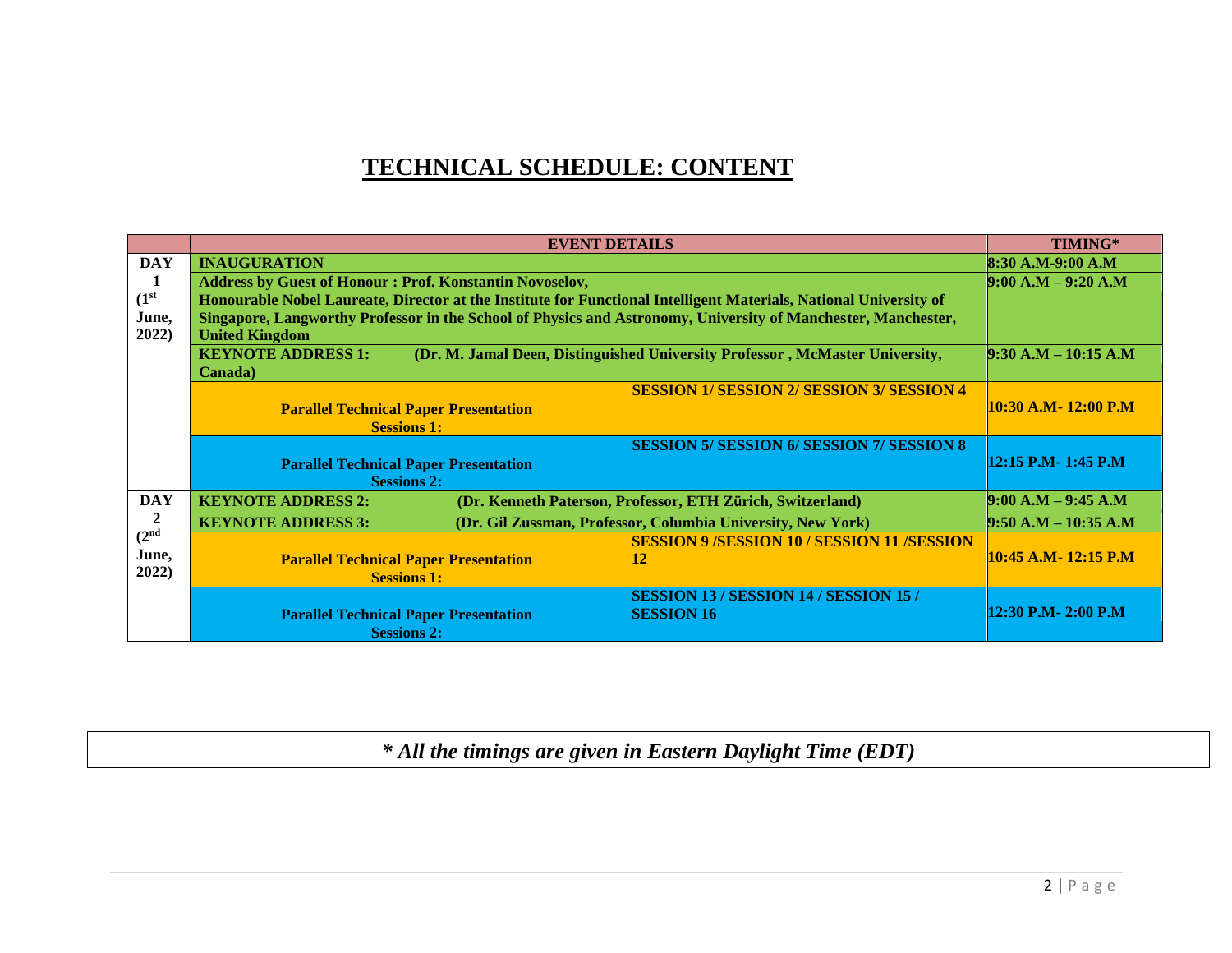### **TECHNICAL SCHEDULE: CONTENT (Contd..)**

|                                                          | <b>EVENT ETAILS</b>                                                                                                                                                                               | TIMING*                                                                |                         |
|----------------------------------------------------------|---------------------------------------------------------------------------------------------------------------------------------------------------------------------------------------------------|------------------------------------------------------------------------|-------------------------|
| <b>DAY</b><br>3<br>3 <sup>rd</sup>                       | <b>Address by Chief Guest: Prof. Takaaki Kajita</b><br>Honourable Nobel Laureate, Distinguished University Professor, Institute for Cosmic Ray Research, The<br><b>University of Tokyo, Japan</b> | $9:00 A.M - 9:20 A.M$                                                  |                         |
| June,<br>2022)                                           | <b>KEYNOTE ADDRESS 4:</b><br>(Dr. Kin K. Leung, Professor, Imperial College, London, United Kingdom)                                                                                              | $9:30$ A.M $-10:15$ A.M                                                |                         |
|                                                          | <b>KEYNOTE ADDRESS 5:</b>                                                                                                                                                                         | (Dr. Torsten Hoefler, Professor, ETH Zürich, Switzerland)              | 10:20 A.M-11:05 A.M     |
|                                                          | <b>Parallel Technical Paper Presentation</b><br><b>Sessions 1:</b>                                                                                                                                | <b>SESSION 17 / SESSION 18 / SESSION 19 /</b><br><b>SESSION 20</b>     | $11:10 A.M-12:40 P.M$   |
|                                                          | <b>Parallel Technical Paper Presentation</b><br><b>Sessions 2:</b>                                                                                                                                | SESSION 21 /SESSION 22 /SESSION 23 /SESSION 12:45 P.M - 2:15 P.M<br>24 |                         |
|                                                          | <b>KEYNOTE ADDRESS 6:</b>                                                                                                                                                                         | (Dr. Dayan Ban, Professor, University of Waterloo, Canada)             | $9:00$ A.M $-$ 9:45 A.M |
|                                                          | <b>KEYNOTE ADDRESS 7:</b>                                                                                                                                                                         | (Dr. Xiaodong Wang, Professor, Columbia University, New York)          | $9:55$ A.M $-10:40$ A.M |
| <b>DAY</b>                                               | <b>Parallel Technical Paper Presentation</b><br><b>Sessions 1:</b>                                                                                                                                | <b>SESSION 25 / SESSION 26 / SESSION 27</b>                            | 10:45 A.M-12:15 P.M     |
| $\boldsymbol{4}$<br>(4 <sup>th</sup> )<br>June,<br>2022) | <b>Valedictory Session</b>                                                                                                                                                                        |                                                                        | 12: 30 P.M -1:00 P.M    |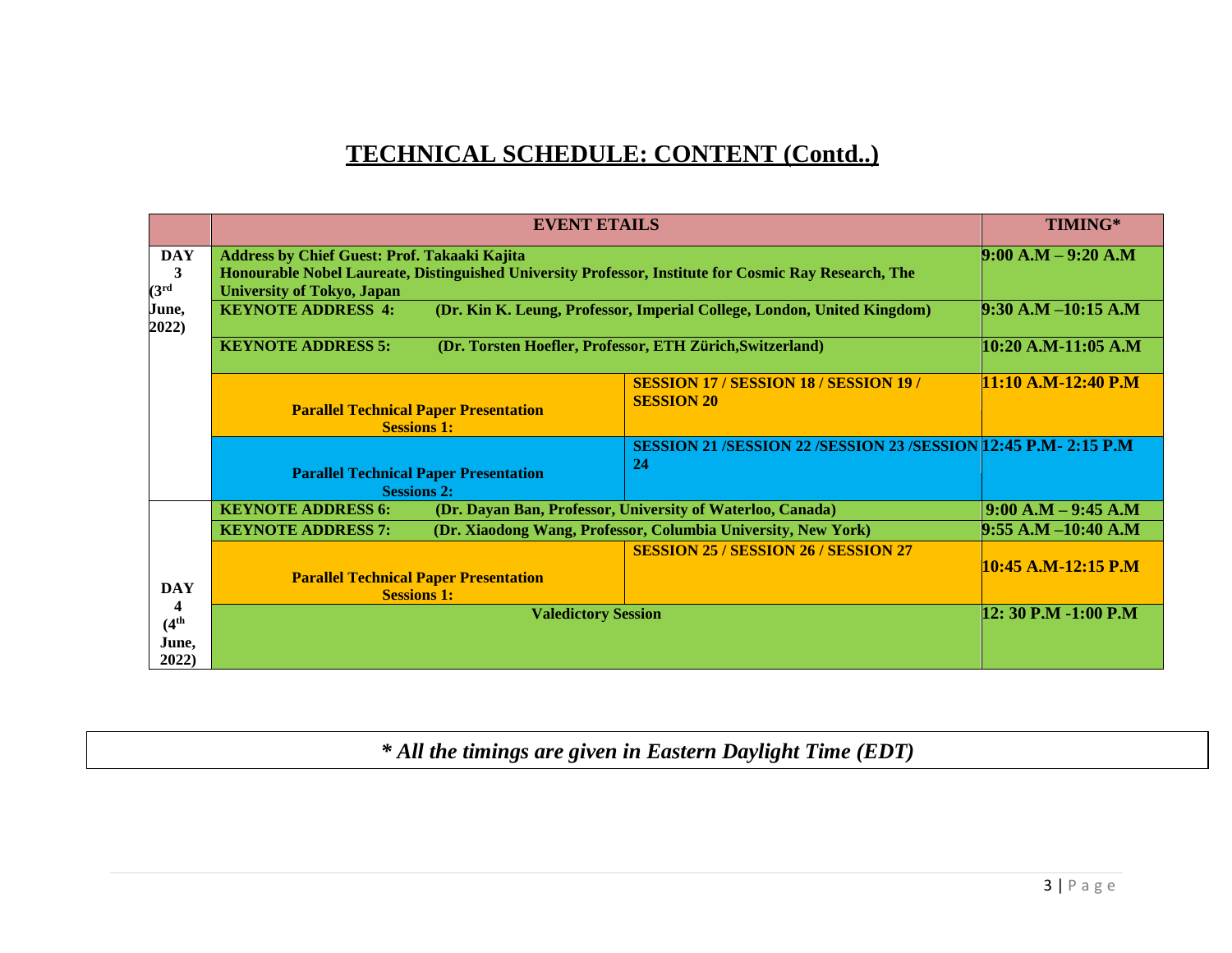# DAY 1: 1st June, 2022

| <b>TIME</b>             | <b>NAME OF THE EVENT</b>                                                   | <b>PARTICIPATION</b> |
|-------------------------|----------------------------------------------------------------------------|----------------------|
|                         |                                                                            | <b>LINK</b>          |
| 8:30 A.M-9:00 A.M       | <b>INAUGURATION</b>                                                        |                      |
| $9:00$ A.M $-9:20$ A.M  | <b>Address by Guest of Honour: Prof. Konstantin Novoselov,</b>             |                      |
|                         | Honourable Nobel Laureate, Director at the Institute for Functional        |                      |
|                         | <b>Intelligent Materials, National University of Singapore, Langworthy</b> |                      |
|                         | Professor in the School of Physics and Astronomy, University of            |                      |
|                         | Manchester, Manchester, United Kingdom                                     |                      |
| $9:30$ A.M $-10:15$ A.M | <b>KEYNOTE ADDRESS 1:</b><br>(Dr. M. Jamal Deen, Distinguished             |                      |
|                         | University Professor, McMaster University, Canada)                         |                      |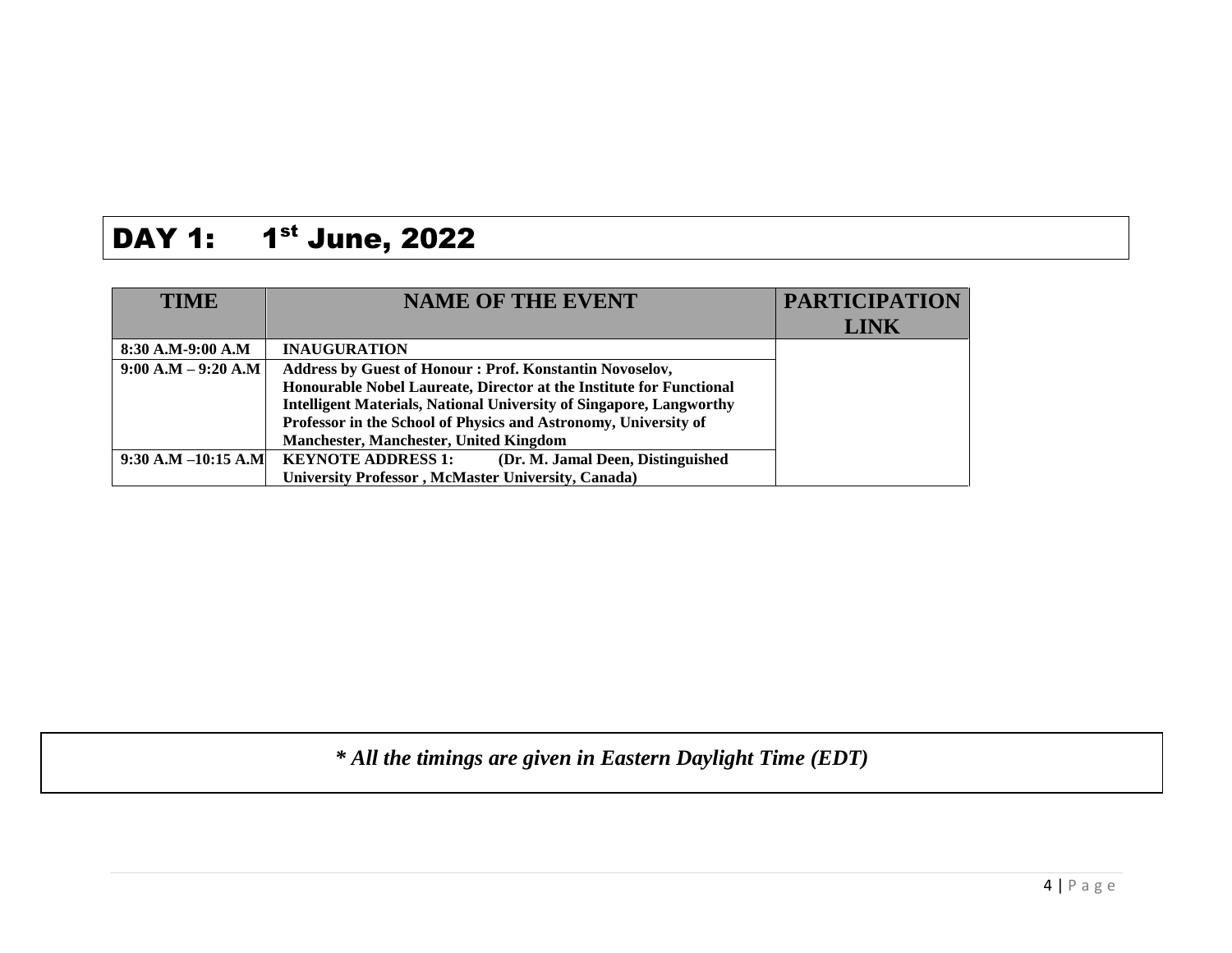| <b>PARALLEL SESSIONS: 1</b>                                                                                      |                                      |                                                                                                                                               |                                                                                                                                                                                                                           |  |  |
|------------------------------------------------------------------------------------------------------------------|--------------------------------------|-----------------------------------------------------------------------------------------------------------------------------------------------|---------------------------------------------------------------------------------------------------------------------------------------------------------------------------------------------------------------------------|--|--|
|                                                                                                                  | <b>SESSION 1 : Cognitive Systems</b> |                                                                                                                                               |                                                                                                                                                                                                                           |  |  |
| SESSION CHAIR: Dr. S. Andrew Gadsden, McMaster University (Rapporteur: Prof. Sutanu Ghosh, Prof. Indranil Maity) |                                      |                                                                                                                                               |                                                                                                                                                                                                                           |  |  |
|                                                                                                                  |                                      | <b>SESSION TIME: 10:30 A.M-12:00 P.M</b>                                                                                                      |                                                                                                                                                                                                                           |  |  |
| PARTICIPATION LINK:                                                                                              |                                      |                                                                                                                                               |                                                                                                                                                                                                                           |  |  |
| <b>TIME ALLOTTED</b><br><b>PAPER NAME</b><br><b>AUTHORS WITH AFFILIATION &amp; COUNTRY</b><br><b>PAPER ID</b>    |                                      |                                                                                                                                               |                                                                                                                                                                                                                           |  |  |
| 10:30 A.M - 10:45 A.M                                                                                            | 1570801946                           | Provision of Information and<br>Detection Systems on Two-<br><b>Wheeled Motorcycle Accidents</b>                                              | Andi Nur Faisal and Amil Ahmad Ilham (Hasanuddin<br>University, Indonesia); Syafaruddin Syafaruddin<br>(Universitas Hasanuddin Makassar, Indonesia)                                                                       |  |  |
| 10:45 A.M-11:00 A.M                                                                                              | 1570808746                           | A Data-Centric Machine<br>Learning Approach for<br>Controlling Exploration in<br><b>Estimation of Distribution</b><br>Algorithms              | Antonio Jose Bolufe-Rohler and Jordan Luke (University of<br>Prince Edward Island, Canada)                                                                                                                                |  |  |
| 11:00 A.M - 11:15 A.M                                                                                            | 1570807248                           | Artificial Intelligence Applied in<br>Human Medicine With the<br><b>Implementation of Prostheses</b>                                          | Deyby Huamanchahua (Universidad de Ingeniería y<br>Tecnología - UTEC, Peru); Ismael Alvarado Landeo, Erick<br>Surichaqui Montalvo and Kener Velasquez Colorado<br>(Universidad Continental, Peru)                         |  |  |
| 11:15 A.M-11:30 A.M                                                                                              | 1570810959                           | <b>Employee Turnover Prediction</b><br><b>Model for Garments</b><br>Organizations of Bangladesh<br><b>Using Machine Learning</b><br>Technique | Lutfun Nahar, Farzana Tasnim, Zinnia Sultana and Farjana<br>Akter Tuli (International Islamic University Chittagong,<br>Bangladesh)                                                                                       |  |  |
| 11:30 A.M-11:45 A.M                                                                                              | 1570806938                           | Machine Learning Models to<br>Predict COVID-19 Cases in the<br>DC Metro Area                                                                  | Maryam Heidari, Michael Thompson, Thao Tran, Ghadah<br>Alshabana and Ashritha Chitimalla (George Mason<br>University, USA)                                                                                                |  |  |
| 11:45 A.M-12:00 P.M                                                                                              | 1570804846                           | Server-Side Distinction of User<br><b>Mobility Using Machine</b><br>Learning on Incoming Data<br><b>Traffic</b>                               | Hosam Alamleh (University of North Carolina Wilmington<br>& Louisiana Tech University, USA); Ali Abdullah S.<br>AlQahtani (North Carolina A&T State University, USA);<br>Baker Al Smadi (Grambling State University, USA) |  |  |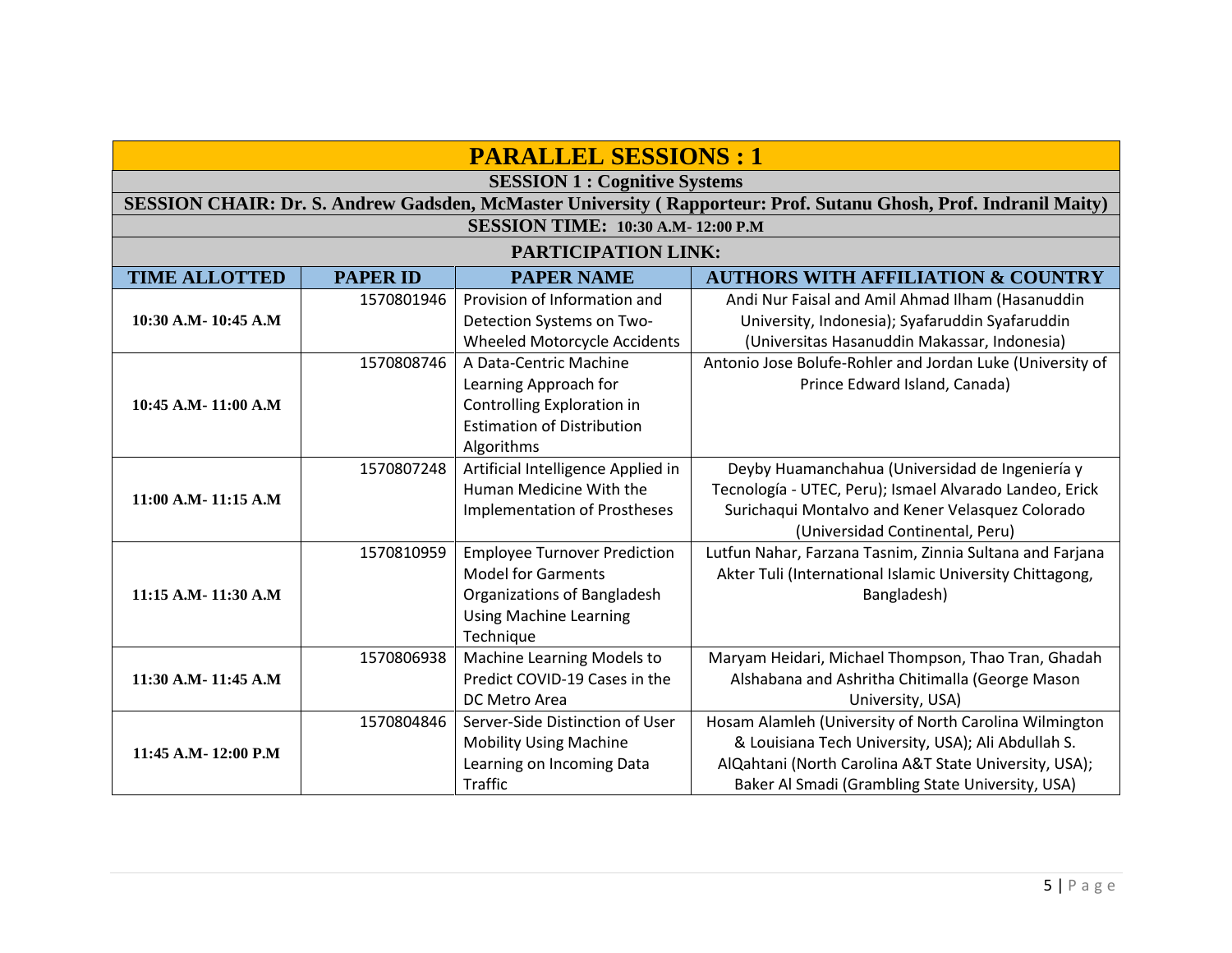| <b>PARALLEL SESSIONS: 1</b>    |                                                                                                            |                                                        |                                                               |  |  |  |
|--------------------------------|------------------------------------------------------------------------------------------------------------|--------------------------------------------------------|---------------------------------------------------------------|--|--|--|
| <b>SESSION 2 : Electronics</b> |                                                                                                            |                                                        |                                                               |  |  |  |
|                                | SESSION CHAIR: Dr. Hosam Alamleh, University of North Carolina Wilmington & Louisiana Tech University, USA |                                                        |                                                               |  |  |  |
|                                |                                                                                                            | (Rapporteur: Prof.Samit Karmakar , Prof. Soumik Kundu) |                                                               |  |  |  |
|                                | <b>SESSION TIME: 10:30 A.M-11:45 A.M</b>                                                                   |                                                        |                                                               |  |  |  |
|                                | PARTICIPATION LINK:                                                                                        |                                                        |                                                               |  |  |  |
| <b>TIME ALLOTTED</b>           | <b>PAPER NAME</b><br><b>AUTHORS WITH AFFILIATION &amp; COUNTRY</b><br><b>PAPER ID</b>                      |                                                        |                                                               |  |  |  |
|                                | 1570809064                                                                                                 | Dynamic Modeling of a Micro                            | Ali Husnain and Mohammad Tariq Iqbal (Memorial                |  |  |  |
| 10:30 A.M-10:45 A.M            |                                                                                                            | Solar Electric Vehicle for                             | University of Newfoundland, Canada)                           |  |  |  |
|                                |                                                                                                            | Pakistan Using Simulink                                |                                                               |  |  |  |
|                                | 1570805456                                                                                                 | An Optimum Sizing for a Hybrid                         | Amirhossein Jahanfar and Mohammad Tariq Iqbal                 |  |  |  |
| 10:45 A.M-11:00 A.M            |                                                                                                            | Storage System in Solar Water                          | (Memorial University of Newfoundland, Canada)                 |  |  |  |
|                                |                                                                                                            | <b>Pumping Using ICA</b>                               |                                                               |  |  |  |
|                                | 1570807814                                                                                                 | Aggregated Modeling of                                 | Arash Safavizadeh and Erfan Mostajeran (The University of     |  |  |  |
|                                |                                                                                                            | <b>Synchronous Generators Using</b>                    | British Columbia, Canada); Seyyedmilad Ebrahimi               |  |  |  |
| 11:00 A.M - 11:15 A.M          |                                                                                                            | <b>Transfer Matrices</b>                               | (University of British Columbia, Canada); Taleb               |  |  |  |
|                                |                                                                                                            |                                                        | Vahabzadeh (The University of British Columbia, Canada);      |  |  |  |
|                                |                                                                                                            |                                                        | Juri Jatskevich (University of British Columbia, Canada)      |  |  |  |
|                                | 1570801864                                                                                                 | Systematic Analysis and                                | Kate G Francisco, R-jay Relano, Mike Louie Enriquez,          |  |  |  |
|                                |                                                                                                            | Proposed AI-Based Technique                            | Ronnie Concepcion II, Jonah Jahara Baun, Adrian Genevie       |  |  |  |
| 11:15 A.M-11:30 A.M            |                                                                                                            | for Attenuating Inductive and                          | G. Janairo, Ryan Rhay P. Vicerra and Argel Bandala (De La     |  |  |  |
|                                |                                                                                                            | Capacitive Parasitics in Low                           | Salle University, Philippines); Elmer P. Dadios (Philippines, |  |  |  |
|                                |                                                                                                            | and Very Low Frequency                                 | Philippines); Jonathan Dungca (De La Salle University,        |  |  |  |
|                                |                                                                                                            | Antennas                                               | Philippines)                                                  |  |  |  |
|                                | 1570804678                                                                                                 | Nursery With Automation and                            | Deyby Huamanchahua (Universidad de Ingeniería y               |  |  |  |
| 11:30 A.M-11:45 A.M            |                                                                                                            | Control Systems for the                                | Tecnología - UTEC, Peru); Alem Huayta Uribe, Jalber           |  |  |  |
|                                |                                                                                                            | Production of White Chuño                              | Macuri Vasquez and Hitan Cordova Sanchez (Universidad         |  |  |  |
|                                |                                                                                                            | (Tunta)                                                | Continental, Peru)                                            |  |  |  |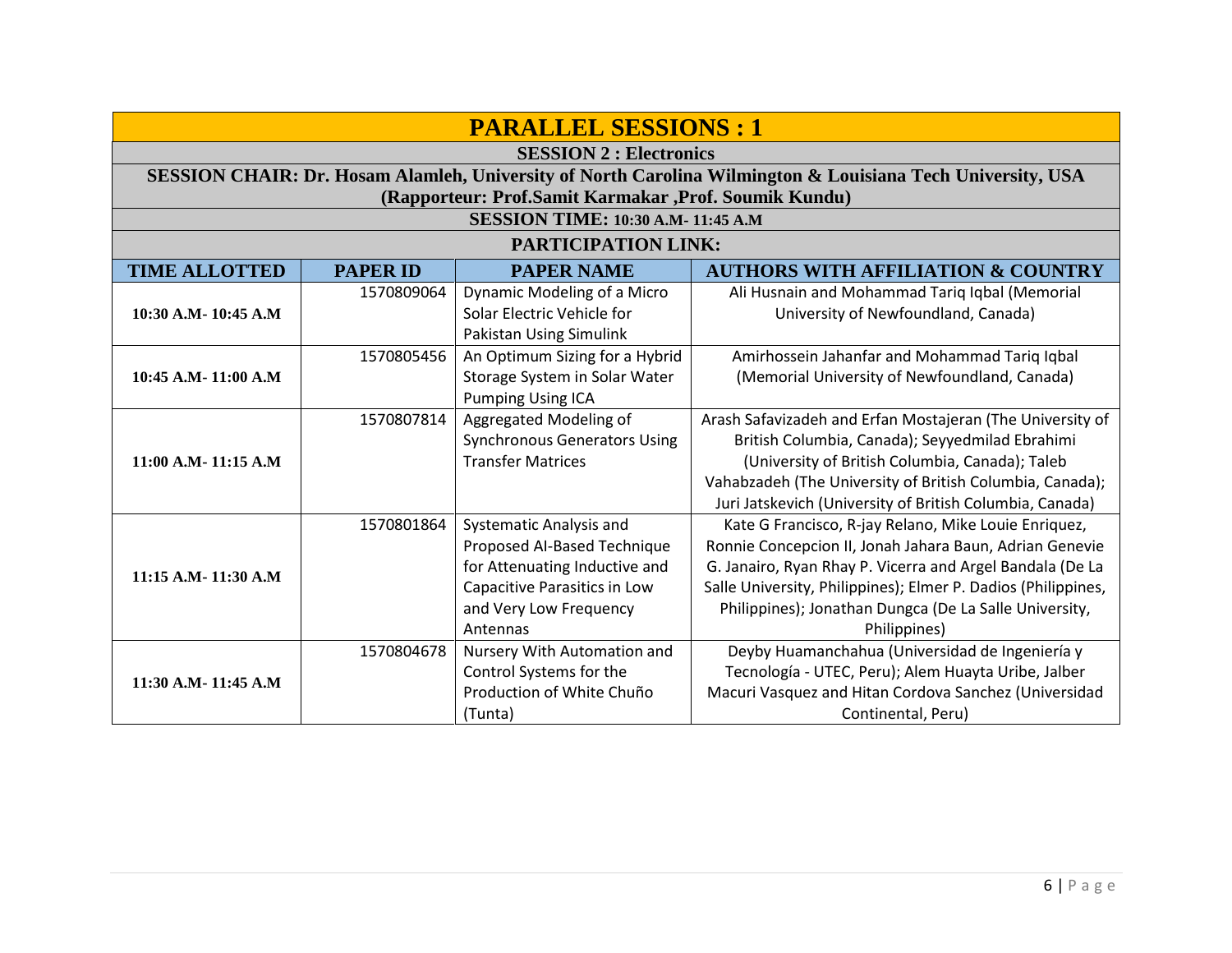| <b>PARALLEL SESSIONS : 1</b> |                                                                                                                |                                        |                                                            |  |  |
|------------------------------|----------------------------------------------------------------------------------------------------------------|----------------------------------------|------------------------------------------------------------|--|--|
|                              | <b>SESSION 3 : Mobile Communication</b>                                                                        |                                        |                                                            |  |  |
|                              | SESSION CHAIR: Dr.Tri Minh Tran (Gunma University & Japan, Japan) (Rapporteur: Prof. Subhabrata Banerjee, Amit |                                        |                                                            |  |  |
|                              |                                                                                                                | <b>Kumar Das</b> )                     |                                                            |  |  |
|                              | <b>SESSION TIME: 10:30 A.M-11:45 A.M</b>                                                                       |                                        |                                                            |  |  |
|                              | PARTICIPATION LINK:                                                                                            |                                        |                                                            |  |  |
| <b>TIME ALLOTTED</b>         | <b>PAPER ID</b>                                                                                                | <b>PAPER NAME</b>                      | <b>AUTHORS WITH AFFILIATION &amp; COUNTRY</b>              |  |  |
|                              | 1570808279                                                                                                     | Input Fuzzing for Network-             | Hosam Alamleh (University of North Carolina Wilmington     |  |  |
| 10:30 A.M - 10:45 A.M        |                                                                                                                | <b>Based Attack Vector on</b>          | & Louisiana Tech University, USA); Micah Noyes (University |  |  |
|                              |                                                                                                                | Smartphones                            | of North Carolina Wilmington, USA)                         |  |  |
|                              | 1570799223                                                                                                     | <b>Intelligent Reflecting Surfaces</b> | Mobasshir Mahbub (Ahsanullah University of Science and     |  |  |
|                              |                                                                                                                | in UAV-Assisted 6G Networks:           | Technology, Bangladesh); Raed Shubair (New York            |  |  |
| $10:45$ A.M- $11:00$ A.M     |                                                                                                                | An Approach for Enhanced               | University (NYU) Abu Dhabi, United Arab Emirates)          |  |  |
|                              |                                                                                                                | Propagation and Spectral               |                                                            |  |  |
|                              |                                                                                                                | Characteristics                        |                                                            |  |  |
|                              | 1570799297                                                                                                     | <b>Intelligent Reflecting Surfaces</b> | Mobasshir Mahbub (Ahsanullah University of Science and     |  |  |
| 11:00 A.M - 11:15 A.M        |                                                                                                                | for Multi-Access Edge                  | Technology, Bangladesh); Raed Shubair (New York            |  |  |
|                              |                                                                                                                | Computing in 6G Wireless               | University (NYU) Abu Dhabi, United Arab Emirates)          |  |  |
|                              |                                                                                                                | <b>Networks</b>                        |                                                            |  |  |
|                              | 1570799804                                                                                                     | Research on Ambient                    | Chen Ruan and Hongyi Wang (National University of          |  |  |
|                              |                                                                                                                | <b>Backscatter Communication</b>       | Defense Technology, China); Zheng Liming (National         |  |  |
| 11:15 A.M-11:30 A.M          |                                                                                                                | Signal Detection Algorithm             | University of Defence Technology, China); Jianfei Wu       |  |  |
|                              |                                                                                                                | <b>Based on Digital Terrestrial</b>    | (National University of Defense Technology, China);        |  |  |
|                              |                                                                                                                | Multimedia Broadcast                   | Fengxian Ma (Tianjin Institute of Advanced Technology,     |  |  |
|                              |                                                                                                                |                                        | China)                                                     |  |  |
|                              | 1570804309                                                                                                     | Use of Drones (UAVs) for               | Deyby Huamanchahua (Universidad de Ingeniería y            |  |  |
| 11:30 A.M-11:45 A.M          |                                                                                                                | Pollutant Identification in the        | Tecnología - UTEC, Peru); Julio Huamanchahua and Fabiola   |  |  |
|                              |                                                                                                                | <b>Industrial Sector: A</b>            | Flores (Universidad San Ignacio de Loyola, Peru)           |  |  |
|                              |                                                                                                                | <b>Technological Review</b>            |                                                            |  |  |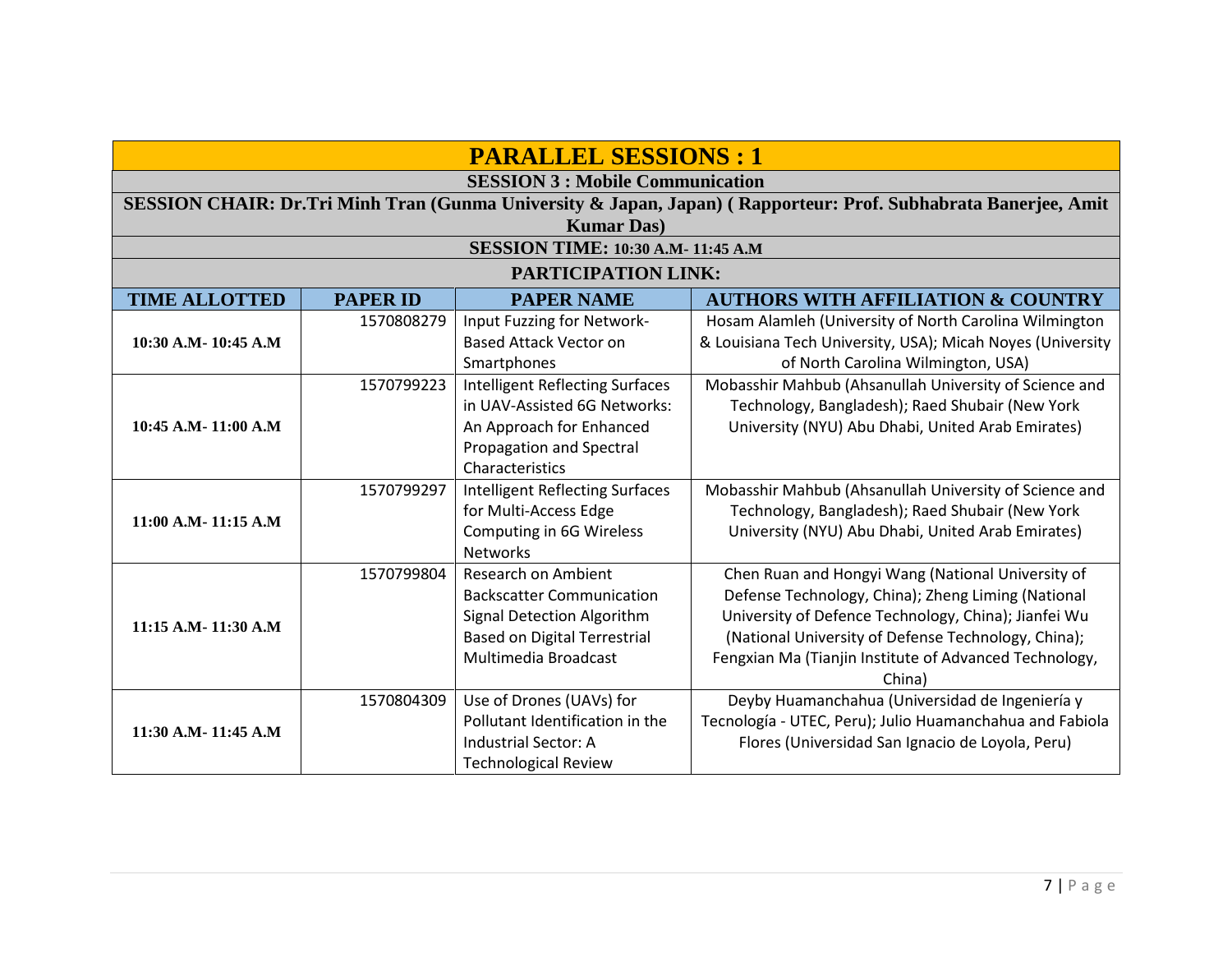| <b>PARALLEL SESSIONS : 1</b>                                                                                            |                                                                                                              |                                                                                                                                                                                 |                                                                                                                                                                                                  |  |  |  |
|-------------------------------------------------------------------------------------------------------------------------|--------------------------------------------------------------------------------------------------------------|---------------------------------------------------------------------------------------------------------------------------------------------------------------------------------|--------------------------------------------------------------------------------------------------------------------------------------------------------------------------------------------------|--|--|--|
|                                                                                                                         | <b>SESSION 4: Mobile Communication &amp; IOT</b>                                                             |                                                                                                                                                                                 |                                                                                                                                                                                                  |  |  |  |
|                                                                                                                         | SESSION CHAIR: Dr.Shahriar Khan (Independent University, Bangladesh) (Rapporteur: Prof. Sayantani Chowdhury, |                                                                                                                                                                                 |                                                                                                                                                                                                  |  |  |  |
|                                                                                                                         | Prof. Arunava Mukhopadhyay)                                                                                  |                                                                                                                                                                                 |                                                                                                                                                                                                  |  |  |  |
|                                                                                                                         | <b>SESSION TIME: 10:30 A.M-11:45 A.M</b>                                                                     |                                                                                                                                                                                 |                                                                                                                                                                                                  |  |  |  |
|                                                                                                                         | PARTICIPATION LINK:                                                                                          |                                                                                                                                                                                 |                                                                                                                                                                                                  |  |  |  |
| <b>TIME ALLOTTED</b><br><b>PAPER NAME</b><br><b>AUTHORS WITH AFFILIATION &amp;</b><br><b>PAPER ID</b><br><b>COUNTRY</b> |                                                                                                              |                                                                                                                                                                                 |                                                                                                                                                                                                  |  |  |  |
| 10:30 A.M-10:45 A.M                                                                                                     | 1570812621                                                                                                   | Image Captioning-Bangladesh's<br>Heritage Perspective Using Deep                                                                                                                | Sarowar Alam, Khalidul Islam, Nishat Sharmila, Ziaur<br>Rahman Sovon and Rashedur M Rahman (North South                                                                                          |  |  |  |
|                                                                                                                         |                                                                                                              | Learning                                                                                                                                                                        | University, Bangladesh)                                                                                                                                                                          |  |  |  |
| 10:45 A.M-11:00 A.M                                                                                                     | 1570804062                                                                                                   | Design and Implementation of a<br>Very-Low-Power Wireless<br>Network of Sensors in an<br>Underground Utility Tunnel for<br>Medium and High Voltage<br><b>Transmission Lines</b> | Adil Rachid (Polytechnic University of Catalonia, Spain);<br>Antonio Miguel Lopez Martinez (Polytechnic University<br>of Catalonia (UPC), Spain); Sebastian Moreno Garcia ( &<br>Infisat, Spain) |  |  |  |
| 11:00 A.M-11:15 A.M                                                                                                     | 1570810547                                                                                                   | Design of 24 GHz ISM Band<br>Microstrip Patch Antenna for 5G<br>Communication                                                                                                   | Debalina Mollik, Rima Islam, Afrin Binte Anwar and<br>Prodip Kumar Saha Purnendu (American International<br>University Bangladesh Address Including Country Name,<br>Bangladesh)                 |  |  |  |
| 11:15 A.M-11:30 A.M                                                                                                     | 1570801236                                                                                                   | A Practical Approach to the<br>Development of a Decision-<br>Supporting System Based on<br>Fuzzy Neural Network in<br>Information and<br><b>Telecommunication Systems</b>       | Avaz Ergashevich Kuvnakov (TUIT, Uzbekistan)                                                                                                                                                     |  |  |  |
| 11:30 A.M-11:45 A.M                                                                                                     | 1570807706                                                                                                   | Bangla Handwritten Character<br><b>Recognition Method</b>                                                                                                                       | Lutfun Nahar (International Islamic University<br>Chittagong, Bangladesh)                                                                                                                        |  |  |  |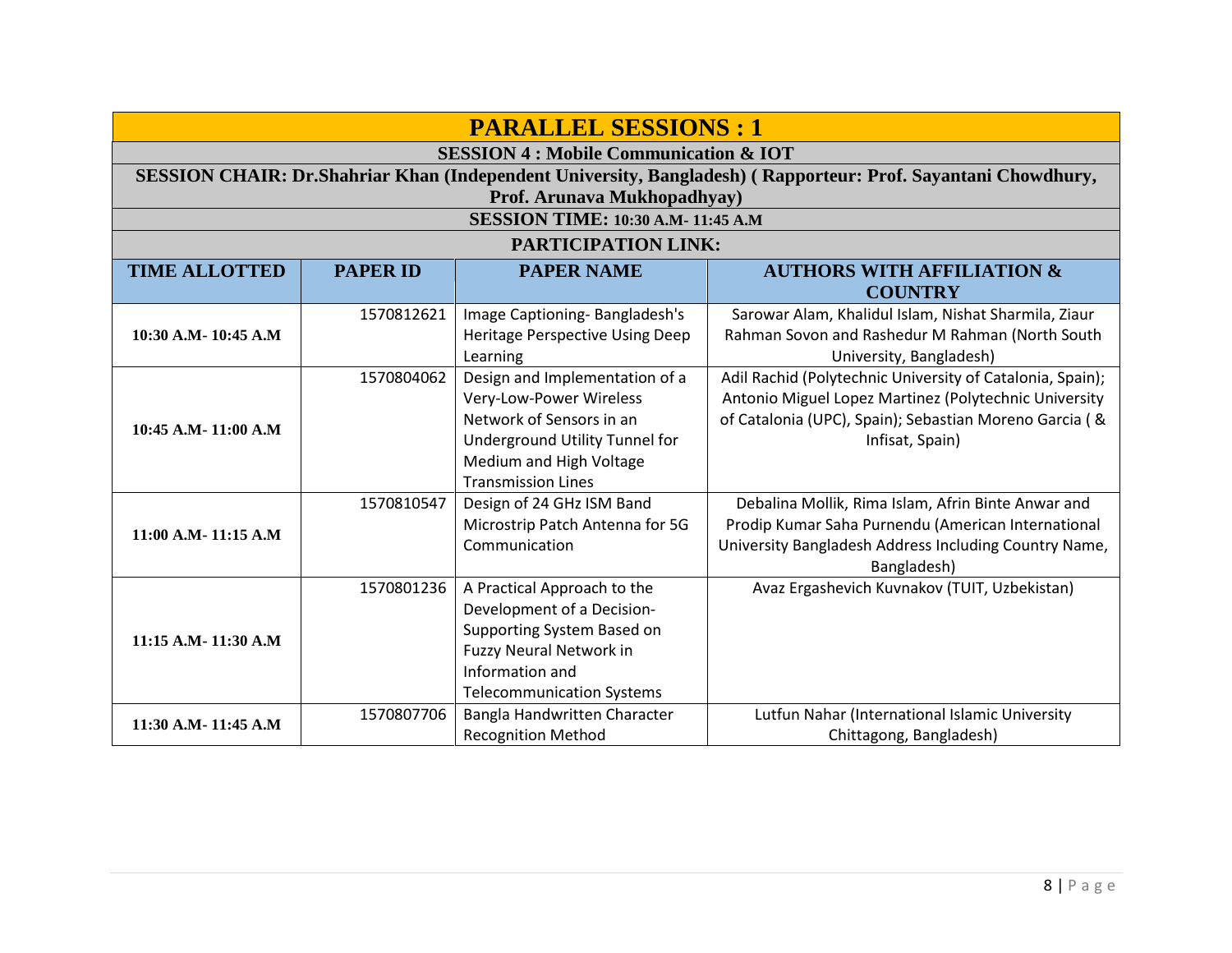| <b>PARALLEL SESSIONS : 2</b>                                                                                 |                 |                                                     |                                                                                                       |  |  |
|--------------------------------------------------------------------------------------------------------------|-----------------|-----------------------------------------------------|-------------------------------------------------------------------------------------------------------|--|--|
| <b>SESSION 5: IoT &amp; Data Science</b>                                                                     |                 |                                                     |                                                                                                       |  |  |
| SESSION CHAIR: Dr. Vilas H Gaidhane (Birla Institute of Technology and Science Pilani, Dubai Campus, India), |                 |                                                     |                                                                                                       |  |  |
|                                                                                                              |                 | (Rapporteur: Prof.Manas Midya, Prof. Amitava Ghosh) |                                                                                                       |  |  |
|                                                                                                              |                 | <b>SESSION TIME: 12:15 P.M-1:45 P.M</b>             |                                                                                                       |  |  |
| PARTICIPATION LINK:                                                                                          |                 |                                                     |                                                                                                       |  |  |
| <b>TIME ALLOTTED</b>                                                                                         | <b>PAPER ID</b> | <b>PAPER NAME</b>                                   | <b>AUTHORS WITH AFFILIATION &amp; COUNTRY</b>                                                         |  |  |
|                                                                                                              | 1570803532      | <b>IoT Enabled Smart Solar Panel</b>                | Pallav Dutta, Ashim Mondal and Md Jishan Ali (Aliah                                                   |  |  |
| 12:15 P.M-12:30 P.M                                                                                          |                 | Monitoring System Based on                          | University, India)                                                                                    |  |  |
|                                                                                                              |                 | <b>Boltuino Platform</b>                            |                                                                                                       |  |  |
|                                                                                                              | 1570807788      | Predictive Maintenance and                          | Brett Sicard and Naseem Alsadi (McMaster University,                                                  |  |  |
| 12:30 P.M-12:45 P.M                                                                                          |                 | <b>Condition Monitoring in</b>                      | Canada); Petros Spachos (University of Guelph, Canada);                                               |  |  |
|                                                                                                              |                 | Machine Tools: An IoT                               | Youssef Ziada (Ford Motor Company, Canada); Stephen                                                   |  |  |
|                                                                                                              |                 | Approach                                            | Andrew Gadsden (McMaster University, Canada)                                                          |  |  |
|                                                                                                              | 1570807438      | Dynamic Analysis of                                 | Joshua Weston, Brenden Bickert and Caleb Stasiuk                                                      |  |  |
| 12:45 P.M-01:00 P.M                                                                                          |                 | Demographic Sentiment                               | (Thompson Rivers University, Canada); Fadi Alzhouri (Trent                                            |  |  |
|                                                                                                              |                 |                                                     | University, Canada); Dariush Ebrahimi (Thompson Rivers                                                |  |  |
|                                                                                                              |                 |                                                     | University, Canada)                                                                                   |  |  |
|                                                                                                              | 1570811283      | Data Centric DAO: When                              | Kamal Azghiou (Mohammed First University & EI team,                                                   |  |  |
| $01:00$ P.M- 1:15 P.M                                                                                        |                 | Blockchain Reigns Over the<br>Cloud                 | Morocco); Ibrahim Mehdi (University Mohammed 1,<br>Morocco); Moussaab Sbai (Mohammed First University |  |  |
|                                                                                                              |                 |                                                     | (UMP), Morocco); Mohamed Mazlin (Université                                                           |  |  |
|                                                                                                              |                 |                                                     | Mohammed Premier & ENSAO, Morocco)                                                                    |  |  |
|                                                                                                              | 1570803687      | Feature Selection Algorithm                         | Jyoti Verma (Punjabi University Patiala & Punjab Institute                                            |  |  |
|                                                                                                              |                 | <b>Characterization for NIDS Using</b>              | of Technology, India); Abhinav Bhandari (Punjabi                                                      |  |  |
| 1:15 P.M-1:30 P.M                                                                                            |                 | Machine and Deep Learning                           | University, India); Gurpreet Singh (Maharaja Ranjit Singh                                             |  |  |
|                                                                                                              |                 |                                                     | Punjab Technical University, India)                                                                   |  |  |
|                                                                                                              | 1570804881      | Deep Learning: An Empirical                         | Shaikh Rahman and Hayden Wimmer (Georgia Southern                                                     |  |  |
| 1:30 P.M-1:45 P.M                                                                                            |                 | Study on Kimia Path24                               | University, USA); Loreen Powell (Bloomsburg University of                                             |  |  |
|                                                                                                              |                 |                                                     | Pennsylvania, USA)                                                                                    |  |  |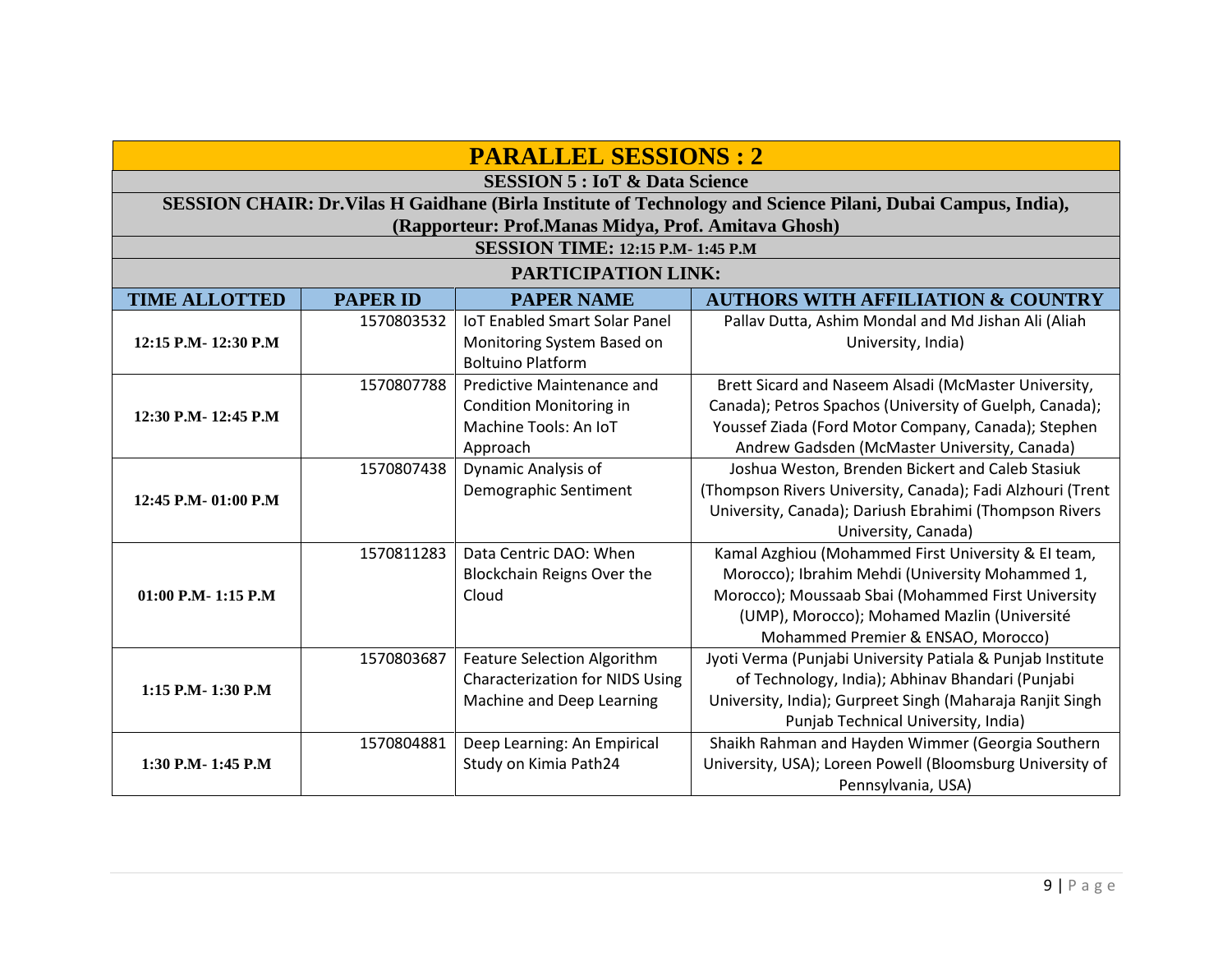| <b>PARALLEL SESSIONS : 2</b>                                                                              |                                         |                                                            |                                                                                                                                              |  |  |  |
|-----------------------------------------------------------------------------------------------------------|-----------------------------------------|------------------------------------------------------------|----------------------------------------------------------------------------------------------------------------------------------------------|--|--|--|
| <b>SESSION 6 : Electronics</b>                                                                            |                                         |                                                            |                                                                                                                                              |  |  |  |
| SESSION CHAIR: Dr. Rashedur M Rahman, North South University, Bangladesh (Rapporteur: Prof.Samit Karmakar |                                         |                                                            |                                                                                                                                              |  |  |  |
|                                                                                                           | ,Prof. Soumik Kundu)                    |                                                            |                                                                                                                                              |  |  |  |
|                                                                                                           | <b>SESSION TIME: 12:15 P.M-1:45 P.M</b> |                                                            |                                                                                                                                              |  |  |  |
| <b>PARTICIPATION LINK:</b>                                                                                |                                         |                                                            |                                                                                                                                              |  |  |  |
| <b>TIME ALLOTTED</b>                                                                                      | <b>PAPER ID</b>                         | <b>PAPER NAME</b>                                          | <b>AUTHORS WITH AFFILIATION &amp; COUNTRY</b>                                                                                                |  |  |  |
|                                                                                                           | 1570805038                              | <b>Biological Signals for the</b>                          | Deyby Huamanchahua (Universidad de Ingeniería y Tecnología - UTEC,                                                                           |  |  |  |
| 12:15 P.M - 12:30 P.M                                                                                     |                                         | Control of Robotic Devices in                              | Peru); Luis Alberto Huamán Lévano (Universidad Continental, Peru); Jose                                                                      |  |  |  |
|                                                                                                           |                                         | Rehabilitation: An Innovative                              | Asencios Chávez (Universidad Tecnológica del Perú, Peru); Nicole Caballero                                                                   |  |  |  |
|                                                                                                           |                                         | Review                                                     | Canchanya (Universidad Nacional Mayor de San Marcos, Peru)                                                                                   |  |  |  |
|                                                                                                           | 1570805039                              | Human Cinematic Capture                                    | Deyby Huamanchahua (Universidad de Ingeniería y Tecnología - UTEC,                                                                           |  |  |  |
| 12:30 P.M - 12:45 P.M                                                                                     |                                         | and Movement System                                        | Peru); Jhon Rodrigo Ortiz Zacarias, Yerson Taza Aquino and Jhon Quispe                                                                       |  |  |  |
|                                                                                                           |                                         | Through Kinect: A Detailed                                 | Quispe (Universidad Continental, Peru)                                                                                                       |  |  |  |
|                                                                                                           |                                         | and Innovative Review                                      |                                                                                                                                              |  |  |  |
|                                                                                                           | 1570805041                              | <b>Transtibial Electromechanical</b>                       | Deyby Huamanchahua (Universidad de Ingeniería y Tecnología - UTEC,                                                                           |  |  |  |
| 12:45 P.M - 01:00 P.M                                                                                     |                                         | Prosthesis Based on a Parallel<br>Robot: A Innovate Review | Peru); Diego Osores Aguilar and Victor André León Sales (Universidad<br>Nacional Mayor de San Marcos, Peru); Yadhira Samhira Valenzuela Lino |  |  |  |
|                                                                                                           |                                         |                                                            | (Universidad Continental, Peru); Harold Huallanca Escalera (Universidad                                                                      |  |  |  |
|                                                                                                           |                                         |                                                            | Peruana de Ciencias Aplicadas, Peru)                                                                                                         |  |  |  |
|                                                                                                           | 1570805042                              | Knee and Ankle Exoskeletons                                | Deyby Huamanchahua (Universidad de Ingeniería y Tecnología - UTEC,                                                                           |  |  |  |
|                                                                                                           |                                         | for Motor Rehabilitation: A                                | Peru); Elvis J. de la Torre Velarde (Universidad Peruana de Ciencias                                                                         |  |  |  |
| $01:00$ P.M- 1:15 P.M                                                                                     |                                         | <b>Technology Review</b>                                   | Aplicadas, Peru); Ana Quispe Piña (Universidad Tecnológica del Perú, Peru);                                                                  |  |  |  |
|                                                                                                           |                                         |                                                            | Cesar Luciano Otarola Ruiz (Universidad de Ingeniería y Tecnología UTEC,                                                                     |  |  |  |
|                                                                                                           |                                         |                                                            | Peru)                                                                                                                                        |  |  |  |
|                                                                                                           | 1570805701                              | Hand Exoskeletons for                                      | Deyby Huamanchahua (Universidad de Ingeniería y Tecnología - UTEC,                                                                           |  |  |  |
| 1:15 P.M-1:30 P.M                                                                                         |                                         | Rehabilitation: A Systematic                               | Peru); Sayda Huacre (Universidad Nacional Mayor de San Marcos, Peru);                                                                        |  |  |  |
|                                                                                                           |                                         | Review                                                     | Pedro Toledo Garcia (Universidad de Ingeniería y Tecnología - UTEC, Peru);                                                                   |  |  |  |
|                                                                                                           |                                         |                                                            | Jack Aguirre (Universidad Nacional de Trujillo - UNT, Peru)                                                                                  |  |  |  |
|                                                                                                           | 1570807781                              | Land-Mobile Robots for                                     | Deyby Huamanchahua (Universidad de Ingeniería y Tecnología - UTEC,                                                                           |  |  |  |
| 1:30 P.M - 1:45 P.M                                                                                       |                                         | Rescue and Search: A                                       | Peru); Kevin Aubert, Mirella Rivas, Eduardo Guerreo, Laura Kodaka and                                                                        |  |  |  |
|                                                                                                           |                                         | <b>Technological and Systematic</b>                        | Diego Guevara (Universidad de Ingeniería y Tecnología UTEC, Peru)                                                                            |  |  |  |
|                                                                                                           |                                         | Review                                                     |                                                                                                                                              |  |  |  |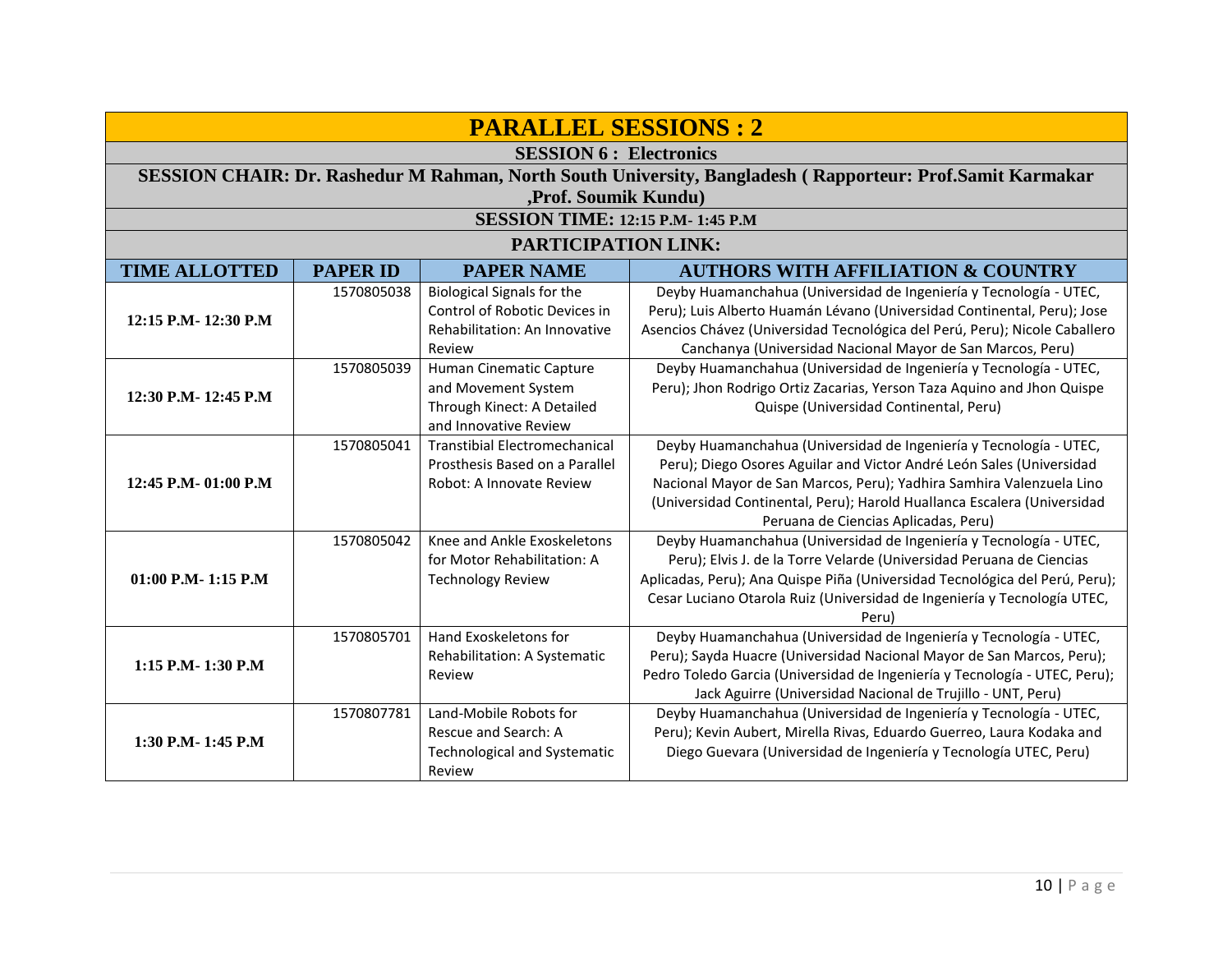| <b>PARALLEL SESSIONS: 2</b>                                                                                     |                                         |                                                                                                                   |                                                                                                                                                                                                                           |  |  |
|-----------------------------------------------------------------------------------------------------------------|-----------------------------------------|-------------------------------------------------------------------------------------------------------------------|---------------------------------------------------------------------------------------------------------------------------------------------------------------------------------------------------------------------------|--|--|
| <b>SESSION 7: IOT &amp; Information Theory</b>                                                                  |                                         |                                                                                                                   |                                                                                                                                                                                                                           |  |  |
| SESSION CHAIR: Dr. Md Liakat Ali (Rider University, USA) (Rapporteur: Prof. Monalisa Dey, Prof. Darothi Sarkar) |                                         |                                                                                                                   |                                                                                                                                                                                                                           |  |  |
|                                                                                                                 | <b>SESSION TIME: 12:15 P.M-1:45 P.M</b> |                                                                                                                   |                                                                                                                                                                                                                           |  |  |
| PARTICIPATION LINK:                                                                                             |                                         |                                                                                                                   |                                                                                                                                                                                                                           |  |  |
| <b>TIME ALLOTTED</b>                                                                                            | <b>PAPER ID</b>                         | <b>PAPER NAME</b>                                                                                                 | <b>AUTHORS WITH AFFILIATION &amp; COUNTRY</b>                                                                                                                                                                             |  |  |
|                                                                                                                 | 1570803191                              | A Novel Multifaceted Deep<br>Learning-Based Mobile                                                                | Samyak Shrimali (Jesuit High School, USA)                                                                                                                                                                                 |  |  |
| 12:15 P.M - 12:30 P.M                                                                                           |                                         | Application for Accurate and<br><b>Efficient Waste Classification</b><br>and Increased Composting                 |                                                                                                                                                                                                                           |  |  |
|                                                                                                                 |                                         | <b>Engagement in Communities</b>                                                                                  |                                                                                                                                                                                                                           |  |  |
|                                                                                                                 | 1570803935                              | <b>Detection and Quantitative</b><br>Prediction of Diplocarpon                                                    | Oliver John Alajas, Ronnie Concepcion II, Argel Bandala,<br>Edwin Sybingco and Ryan Rhay P. Vicerra (De La Salle                                                                                                          |  |  |
| 12:30 P.M-12:45 P.M                                                                                             |                                         | Earlianum Infection Rate in<br><b>Strawberry Leaves Using</b>                                                     | University, Philippines); Elmer P. Dadios (Philippines,<br>Philippines); Christan Mendigoria, Heinrick Aquino and                                                                                                         |  |  |
|                                                                                                                 |                                         | <b>Population-Based Recurrent</b><br><b>Neural Network</b>                                                        | Leonard Ambata (De La Salle University, Philippines);<br>Bernardo Duarte (University of Lisbon, Portugal)                                                                                                                 |  |  |
| 12:45 P.M - 01:00 P.M                                                                                           | 1570811552                              | <b>Connected and Autonomous</b><br>Vehicles Against a Malware<br><b>Spread: A Stochastic Modeling</b><br>Approach | Manal El Mouhib (El Research Team, Morocco); Kamal<br>Azghiou (Mohammed First University & EI team, Morocco);<br>Abdelhamid Benali (El Research Team, Morocco)                                                            |  |  |
| $01:00$ P.M- 1:15 P.M                                                                                           | 1570807783                              | A Review of Cognitive Dynamic<br>Systems and Cognitive IoT                                                        | Alessandro Giuliano, Waleed Hilal, Naseem Alsadi and<br>Stephen Andrew Gadsden (McMaster University, Canada);<br>John Yawney (Adastra Corporation, Canada)                                                                |  |  |
| 1:15 P.M-1:30 P.M                                                                                               | 1570803803                              | <b>IoT Devices Proximity</b><br>Authentication in Ad Hoc<br><b>Network Environment</b>                            | Ali Abdullah S. AlQahtani (North Carolina A&T State<br>University, USA); Hosam Alamleh (University of North<br>Carolina Wilmington & Louisiana Tech University, USA);<br>Baker Al Smadi (Grambling State University, USA) |  |  |
| 1:30 P.M-1:45 P.M                                                                                               | 1570812647                              | A Real-Time Parking Space<br><b>Occupancy Detection Using</b><br>Deep Learning Model                              | Raktim Raihan Prova, Title Shinha, Anamika Basak Pew and<br>Rashedur M Rahman (North South University, Bangladesh)                                                                                                        |  |  |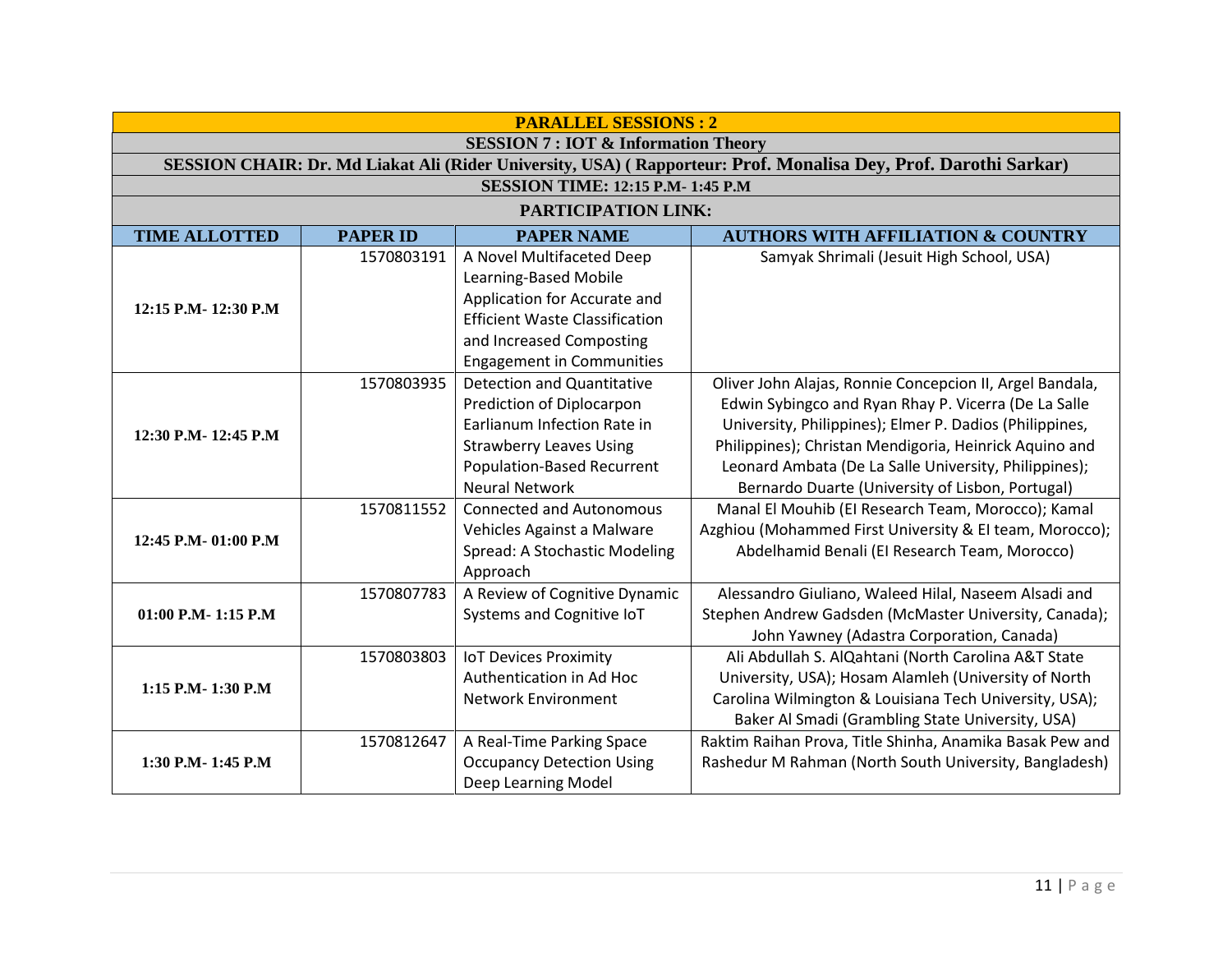| <b>PARALLEL SESSIONS : 2</b>                                                                                            |                                              |                                      |                                                           |  |  |  |
|-------------------------------------------------------------------------------------------------------------------------|----------------------------------------------|--------------------------------------|-----------------------------------------------------------|--|--|--|
|                                                                                                                         | <b>SESSION 8 : Information Theory</b>        |                                      |                                                           |  |  |  |
| SESSION CHAIR: Dr. Hosam Alamleh, University of North Carolina Wilmington & Louisiana Tech University, USA (Rapporteur: |                                              |                                      |                                                           |  |  |  |
|                                                                                                                         | Prof.Manas Midya, Prof. Sayantani Chowdhury) |                                      |                                                           |  |  |  |
| <b>SESSION TIME: 12:15 P.M-1:45 P.M</b>                                                                                 |                                              |                                      |                                                           |  |  |  |
| PARTICIPATION LINK:                                                                                                     |                                              |                                      |                                                           |  |  |  |
| <b>TIME ALLOTTED</b>                                                                                                    | <b>PAPER ID</b>                              | <b>PAPER NAME</b>                    | <b>AUTHORS WITH AFFILIATION &amp; COUNTRY</b>             |  |  |  |
|                                                                                                                         | 1570810960                                   | Design of a Computer Stereo          | Surya Kant (National Institute of Technical Teachers      |  |  |  |
| 12:15 P.M - 12:30 P.M                                                                                                   |                                              | <b>Vision Based Road Marking</b>     | Training and Research, India); Amod Kumar (CSIR-Central   |  |  |  |
|                                                                                                                         |                                              | System                               | Scientific Instruments Organisation, India); Garima Saini |  |  |  |
|                                                                                                                         |                                              |                                      | (NITTTR, India)                                           |  |  |  |
|                                                                                                                         | 1570803978                                   | <b>Terminal Sliding Mode</b>         | Subhojit Das (Institute of Engineering & Management,      |  |  |  |
|                                                                                                                         |                                              | Control(TSMC) Based                  | India); Madhumita Pal (Institute of Engineering &         |  |  |  |
| 12:30 P.M - 12:45 P.M                                                                                                   |                                              | Cooperative Load                     | Management, Kolkata, India); Sagnik Banerjee, Souhardya   |  |  |  |
|                                                                                                                         |                                              | <b>Transportation Using Multiple</b> | Das, Rishav Kumar, Sudhanshu Shekhar and Shreyan Ghosh    |  |  |  |
|                                                                                                                         |                                              | <b>Drones</b>                        | (Institute of Engineering & Management, India)            |  |  |  |
|                                                                                                                         | 1570802927                                   | Identifying Functional and           | Dev Dave and Vaibhav Anu (Montclair State University,     |  |  |  |
| 12:45 P.M-01:00 P.M                                                                                                     |                                              | <b>Non-Functional Software</b>       | USA)                                                      |  |  |  |
|                                                                                                                         |                                              | <b>Requirements From User App</b>    |                                                           |  |  |  |
|                                                                                                                         |                                              | Reviews                              |                                                           |  |  |  |
|                                                                                                                         | 1570802955                                   | Studying-Alive: A Holistic           | Natasia Fernandez and Vaibhav Anu (Montclair State        |  |  |  |
| $01:00$ P.M- 1:15 P.M                                                                                                   |                                              | <b>Wellness Application for</b>      | University, USA)                                          |  |  |  |
|                                                                                                                         |                                              | <b>College Students</b>              |                                                           |  |  |  |
|                                                                                                                         | 1570807416                                   | <b>Ontology Construction of City</b> | Zuohai Chen (Qilu University of Technology, China)        |  |  |  |
| 1:15 P.M - 1:30 P.M                                                                                                     |                                              | Hotline Service for Urban            |                                                           |  |  |  |
|                                                                                                                         |                                              | <b>Grassroots Governance</b>         |                                                           |  |  |  |
|                                                                                                                         | 1570801806                                   | A Sliding Mode Based Finite          | Madhumita Pal (Institute of Engineering & Management,     |  |  |  |
| 1:30 P.M - 1:45 P.M                                                                                                     |                                              | Time Consensus Protocol for          | Kolkata, India);                                          |  |  |  |
|                                                                                                                         |                                              | Heterogeneous Multi Agent            |                                                           |  |  |  |
|                                                                                                                         |                                              | <b>UAS</b>                           |                                                           |  |  |  |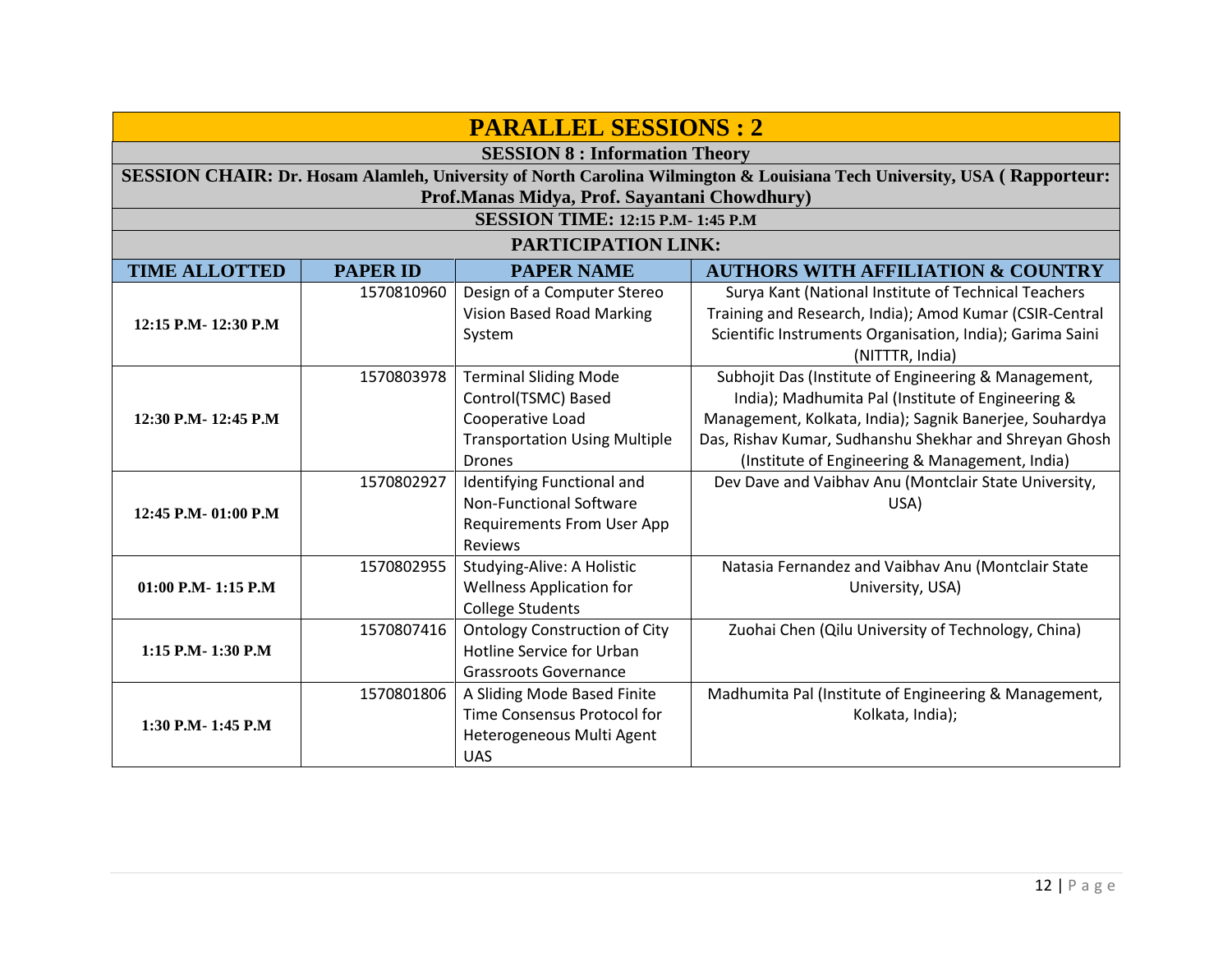#### **DAY 2:** 2<sup>nd</sup> June, 2022

| <b>TIME</b>                            | <b>NAME OF THE EVENT</b>  |                                                   | <b>PARTICIPATION</b> |
|----------------------------------------|---------------------------|---------------------------------------------------|----------------------|
|                                        |                           |                                                   | <b>LINK</b>          |
| $9:00$ A.M $-9:45$ A.M                 | <b>KEYNOTE ADDRESS 2:</b> | (Dr. Kenneth Paterson, Professor, ETH Zürich,     |                      |
|                                        | Switzerland)              |                                                   |                      |
| $9:50 \text{ A.M} - 10:35 \text{ A.M}$ | <b>KEYNOTE ADDRESS 3:</b> | (Dr. Gil Zussman, Professor, Columbia University, |                      |
|                                        |                           | <b>New York</b> )                                 |                      |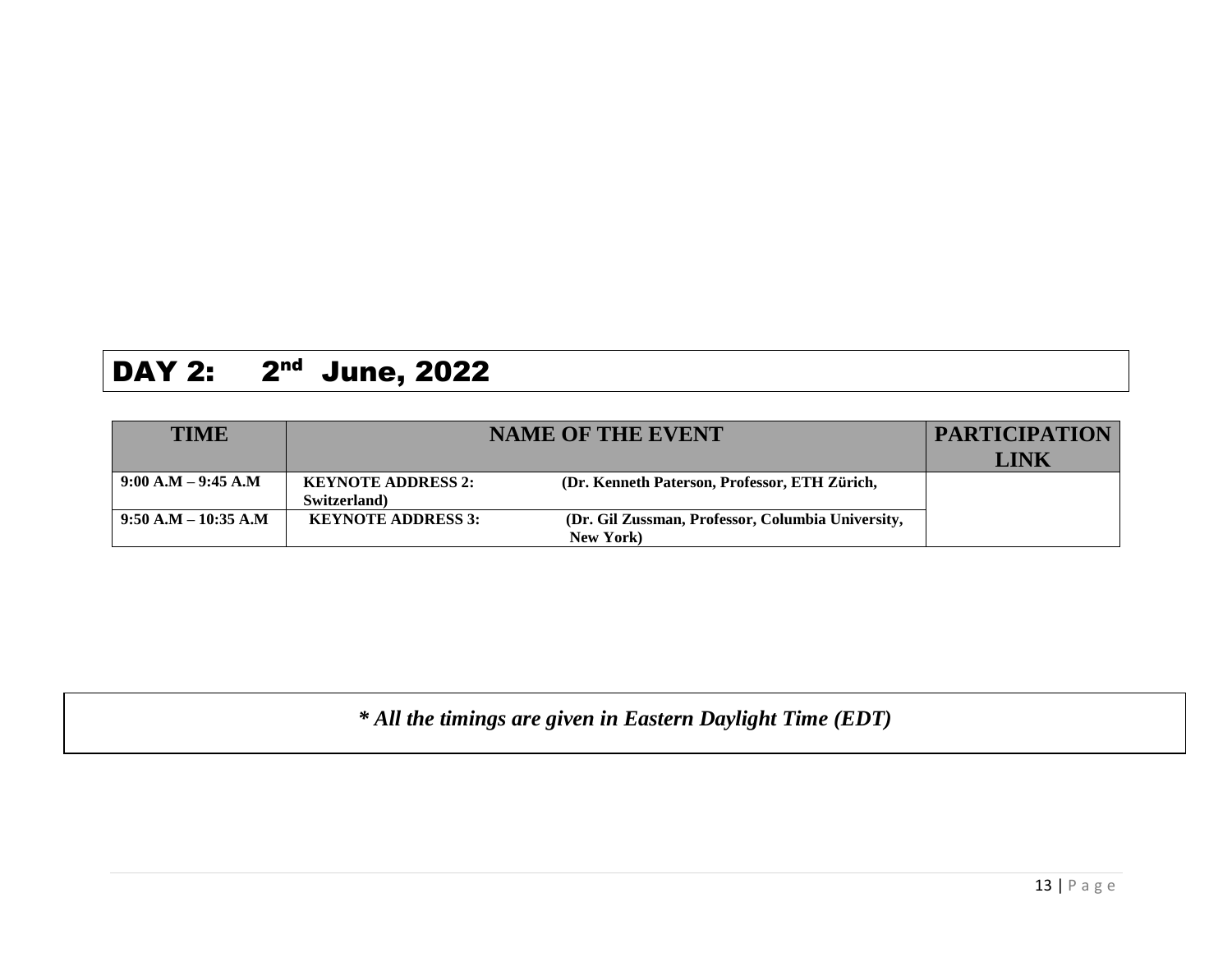| <b>PARALLEL SESSIONS : 1</b> |                 |                                          |                                                                                                               |  |
|------------------------------|-----------------|------------------------------------------|---------------------------------------------------------------------------------------------------------------|--|
|                              |                 |                                          |                                                                                                               |  |
|                              |                 | <b>SESSION 9 : Cognitive Systems</b>     |                                                                                                               |  |
|                              |                 |                                          | SESSION CHAIR: Dr. Ashiq Sakib, Florida Polytechnic University (Rapporteur: Prof. Arunava Mukhopadhyay, Prof. |  |
|                              |                 | Sayantani Chowdhury)                     |                                                                                                               |  |
|                              |                 | <b>SESSION TIME: 10:45 A.M-12:15 P.M</b> |                                                                                                               |  |
|                              |                 | <b>PARTICIPATION LINK:</b>               |                                                                                                               |  |
| <b>TIME ALLOTTED</b>         | <b>PAPER ID</b> | <b>PAPER NAME</b>                        | <b>AUTHORS WITH AFFILIATION &amp; COUNTRY</b>                                                                 |  |
|                              | 1570806963      | <b>Sensory Data Fusion Using</b>         | J Akhavan (Stevens Institute of Technology, USA); Souran                                                      |  |
|                              |                 | Machine Learning Methods for             | Manoochehri (Chair of Dept ME, Stevens Institute of                                                           |  |
| 10:45 A.M - 11:00 A.M        |                 | In-Situ Defect Registration in           | Technology)                                                                                                   |  |
|                              |                 | <b>Additive Manufacturing: A</b>         |                                                                                                               |  |
|                              |                 | Review                                   |                                                                                                               |  |
| 11:00 A.M-11:15 A.M          | 1570803173      | SQL ChatBot - Using Context              | Rajvardhan Patil, Sorio Boit and Nathaniel Bowman (Grand                                                      |  |
|                              |                 | Free Grammar                             | Valley State University, USA)                                                                                 |  |
|                              | 1570803438      | Intelligent Feature Selection on         | Ritu Chaturvedi (University of Guelph, Canada); Vandana                                                       |  |
| 11:15 A.M- 11:30 A.M         |                 | <b>Multivariate Dataset Using</b>        | Patnaik (Mass General Brigham, Boston, MA, Canada)                                                            |  |
|                              |                 | <b>Advanced Data Profiling</b>           |                                                                                                               |  |
|                              | 1570807571      | <b>Comparative Analysis of Deep</b>      | Sivaramarao Bodda and Anjali Thawait (IIT Bhilai, India);                                                     |  |
|                              |                 | Learning and Machine Learning            | Prashant Agnihotri (Indian Institute of Technology Bhilai,                                                    |  |
| 11:30 A.M - 11:45 A.M        |                 | Techniques for Power System              | India)                                                                                                        |  |
|                              |                 | Fault Type Classification and            |                                                                                                               |  |
|                              |                 | <b>Location Prediction</b>               |                                                                                                               |  |
|                              | 1570807724      | A Machine Learning Approach              | Sven Broman, Elizabeth O'Hara and Md L Ali (Rider                                                             |  |
| 11:45A.M-12:00 P.M           |                 | for the Early Detection of               | University, USA)                                                                                              |  |
|                              |                 | Dementia                                 |                                                                                                               |  |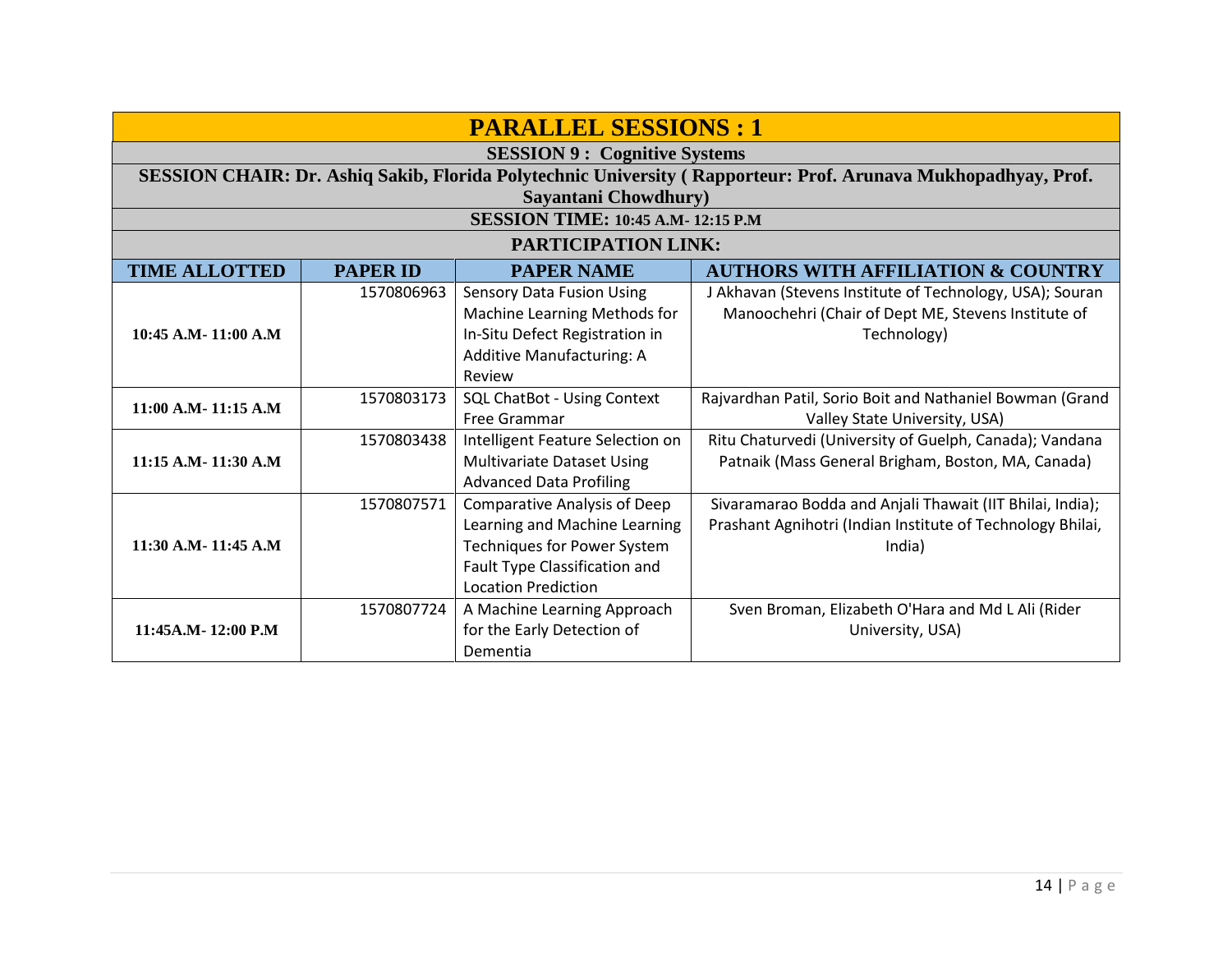| <b>PARALLEL SESSIONS: 1</b>                                                                                             |                 |                                             |                                                           |  |
|-------------------------------------------------------------------------------------------------------------------------|-----------------|---------------------------------------------|-----------------------------------------------------------|--|
| <b>SESSION 10 : Electronics</b>                                                                                         |                 |                                             |                                                           |  |
| SESSION CHAIR: Dr.Sudarshan S Chawathe (University of Maine, USA) (Rapporteur: Dr. Bikash Choudhuri, Prof. Sahitya Roy) |                 |                                             |                                                           |  |
|                                                                                                                         |                 | <b>SESSION TIME: 10:45 A.M-12:15 P.M</b>    |                                                           |  |
|                                                                                                                         |                 | PARTICIPATION LINK:                         |                                                           |  |
| <b>TIME ALLOTTED</b>                                                                                                    | <b>PAPER ID</b> | <b>PAPER NAME</b>                           | <b>AUTHORS WITH AFFILIATION &amp; COUNTRY</b>             |  |
|                                                                                                                         | 1570807800      | <b>Efficient Simulation of Variable-</b>    | Erfan Mostajeran and Arash Safavizadeh (The University of |  |
| 10:45 A.M-11:00 A.M                                                                                                     |                 | Speed Diesel-Engine Generators              | British Columbia, Canada); Seyyedmilad Ebrahimi and Juri  |  |
|                                                                                                                         |                 | Using Constant-Parameter Voltage-           | Jatskevich (University of British Columbia, Canada)       |  |
|                                                                                                                         |                 | <b>Behind-Reactance Formulation</b>         |                                                           |  |
|                                                                                                                         | 1570805034      | Design of Monitoring System for             | Kamran Hameed (Imam AbdulRahman Bin Faisal                |  |
| 11:00 A.M-11:15 A.M                                                                                                     |                 | <b>Respiratory Diagnosis</b>                | UNiversity, Saudi Arabia); Sana Ijlal Shahrukh and Ijlal  |  |
|                                                                                                                         |                 |                                             | Shahrukh Ateeq (Imam Abdulrahman Bin Faisal University,   |  |
|                                                                                                                         |                 |                                             | Saudi Arabia)                                             |  |
|                                                                                                                         | 1570805043      | <b>Biomechanical Prosthesis With EMG</b>    | Deyby Huamanchahua (Universidad de Ingeniería y           |  |
| 11:15 A.M-11:30 A.M                                                                                                     |                 | Signal Acquisition for Patients With        | Tecnología - UTEC, Peru); Luis Alberto Huamán Lévano      |  |
|                                                                                                                         |                 | <b>Transradial Amputation</b>               | (Universidad Continental, Peru)                           |  |
|                                                                                                                         | 1570805036      | <b>Detecting Various Chemical Samples</b>   | Md Ashif Uddin (Khulna University, Bangladesh); Uzzwal    |  |
|                                                                                                                         |                 | and Cancer Cells With a Bio-                | Kumar Dey (Khulna University of Engineering &             |  |
| 11:30 A.M - 11:45 A.M                                                                                                   |                 | <b>Chemical Sensor by Using LNOI</b>        | Technology, Bangladesh); Moriom Akter (Khulna             |  |
|                                                                                                                         |                 | <b>Based Optical Micro Ring Resonator</b>   | University, Bangladesh)                                   |  |
|                                                                                                                         |                 | (OMRR)                                      |                                                           |  |
|                                                                                                                         | 1570809051      | A High Gain Cascaded DC-DC Boost            | Md. Rezanul Haque (Independent University, Bangladesh);   |  |
| 11:45A.M-12:00 P.M                                                                                                      |                 | <b>Converter for Electric Vehicle Motor</b> | K. M. A. Salam (North South University, Bangladesh); Md.  |  |
|                                                                                                                         |                 | <b>Controller and Other Renewable</b>       | Abdur Razzak (Independent University, Bangladesh)         |  |
|                                                                                                                         |                 | <b>Energy Applications</b>                  |                                                           |  |
|                                                                                                                         | 1570807366      | Design and Development of a Smart           | Mohamed Imran Mohamed Ariff and Farah Diyana              |  |
| 12:00 P.M-12:15 P.M                                                                                                     |                 | Garage Door System                          | Mohamad Fadzir (UiTM Cawangan Perak, Kampus Tapah,        |  |
|                                                                                                                         |                 |                                             | Malaysia); Noreen Izza Arshad (Universiti Teknologi       |  |
|                                                                                                                         |                 |                                             | Petronas, Malaysia)                                       |  |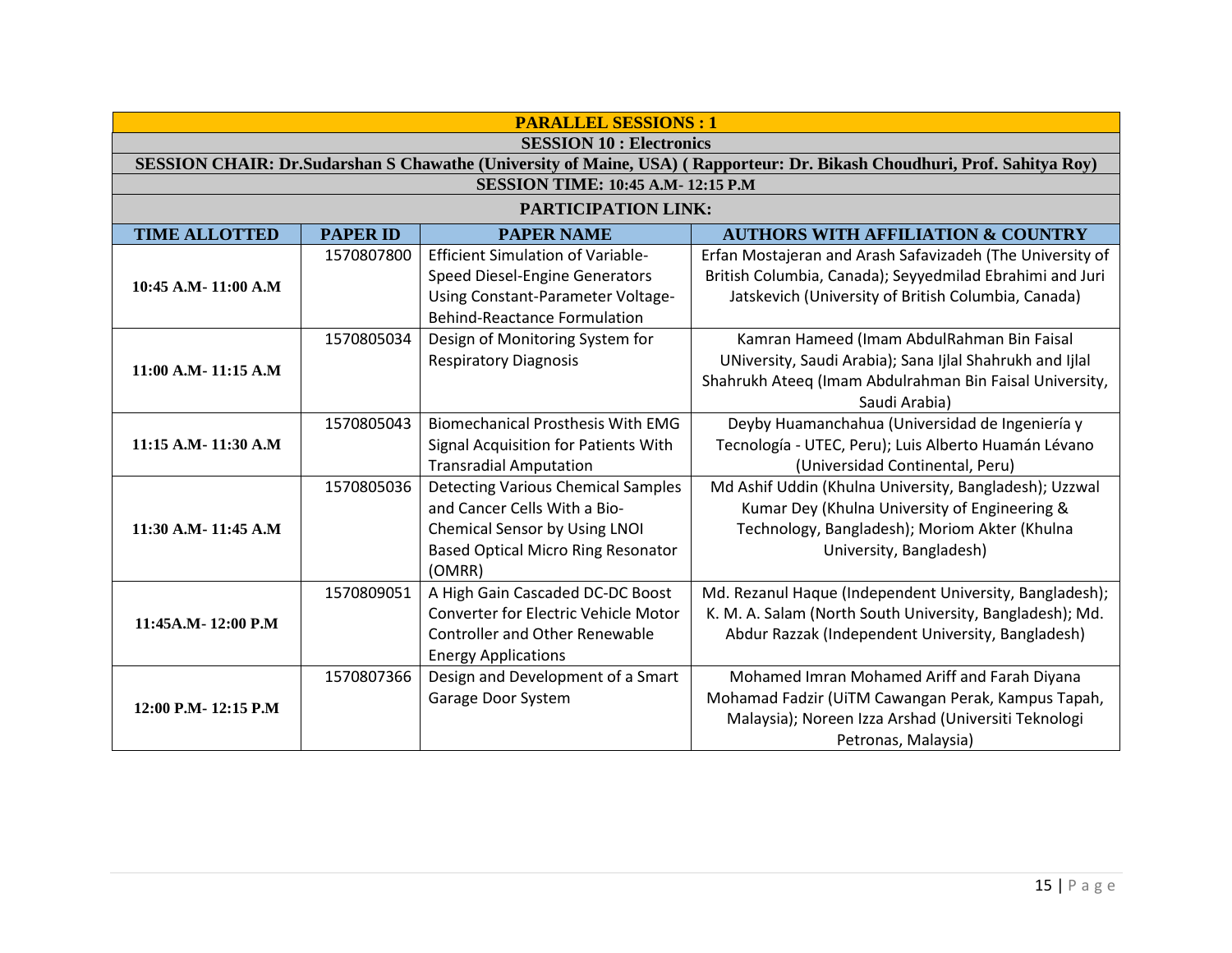| <b>PARALLEL SESSIONS : 1</b> |                                                    |                                          |                                                                                                          |  |
|------------------------------|----------------------------------------------------|------------------------------------------|----------------------------------------------------------------------------------------------------------|--|
|                              | <b>SESSION 11: Electronics &amp; Mechantronics</b> |                                          |                                                                                                          |  |
|                              |                                                    |                                          | SESSION CHAIR: Dr.Tri Minh Tran (Gunma University & Japan, Japan) (Rapporteur: Prof. Sutanu Ghosh, Prof. |  |
|                              |                                                    | <b>Indranil Maity</b> )                  |                                                                                                          |  |
|                              |                                                    | <b>SESSION TIME: 10:45 A.M-12:15 P.M</b> |                                                                                                          |  |
|                              |                                                    | <b>PARTICIPATION LINK:</b>               |                                                                                                          |  |
| <b>TIME ALLOTTED</b>         | <b>PAPER ID</b>                                    | <b>PAPER NAME</b>                        | <b>AUTHORS WITH AFFILIATION &amp; COUNTRY</b>                                                            |  |
| 10:45 A.M-11:00 A.M          | 1570812650                                         | Solar PV System for Self-                | Ananna Khan, Abdul Kahar Siddiki and Rashedur M                                                          |  |
|                              |                                                    | Consumption                              | Rahman (North South University, Bangladesh)                                                              |  |
|                              | 1570810998                                         | A Universal Method for Solving           | Azamatjon Yusupov (Andijan Machine Building Institute,                                                   |  |
| 11:00 A.M - 11:15 A.M        |                                                    | the Problem of Bending of                | Uzbekistan)                                                                                              |  |
|                              |                                                    | Plates of Any Shape                      |                                                                                                          |  |
|                              | 1570804753                                         | Unmanned Aerial Vehicle                  | Rocio Alba-Flores and Jack Nemec (Georgia Southern                                                       |  |
| 11:15 A.M- 11:30 A.M         |                                                    | <b>Control Using Hand Gestures</b>       | University, USA)                                                                                         |  |
|                              |                                                    | and Neural Networks                      |                                                                                                          |  |
|                              | 1570811371                                         | <b>Employing Nonlinear Model</b>         | Atanu Panda (IEM, India); Samrat Banerjee and Indrajit                                                   |  |
| 11:30 A.M-11:45 A.M          |                                                    | Based PI Like Controller for the         | Pandey (Techno International New Town, India); Parijat                                                   |  |
|                              |                                                    | <b>Time Varying System</b>               | Bhowmick (IIT Guwahati, India)                                                                           |  |
|                              | 1570807389                                         | Dynamic Modelling and                    | Sheikh Usman Uddin and Rideout Geoff (Memorial                                                           |  |
|                              |                                                    | Analysis of Solar Powered                | University of Newfoundland, Canada)                                                                      |  |
| 11:45A.M - 12:00 P.M         |                                                    | <b>Reverse Osmosis Desalination</b>      |                                                                                                          |  |
|                              |                                                    | System for Pakistan Using the            |                                                                                                          |  |
|                              |                                                    | <b>Bond Graph Model</b>                  |                                                                                                          |  |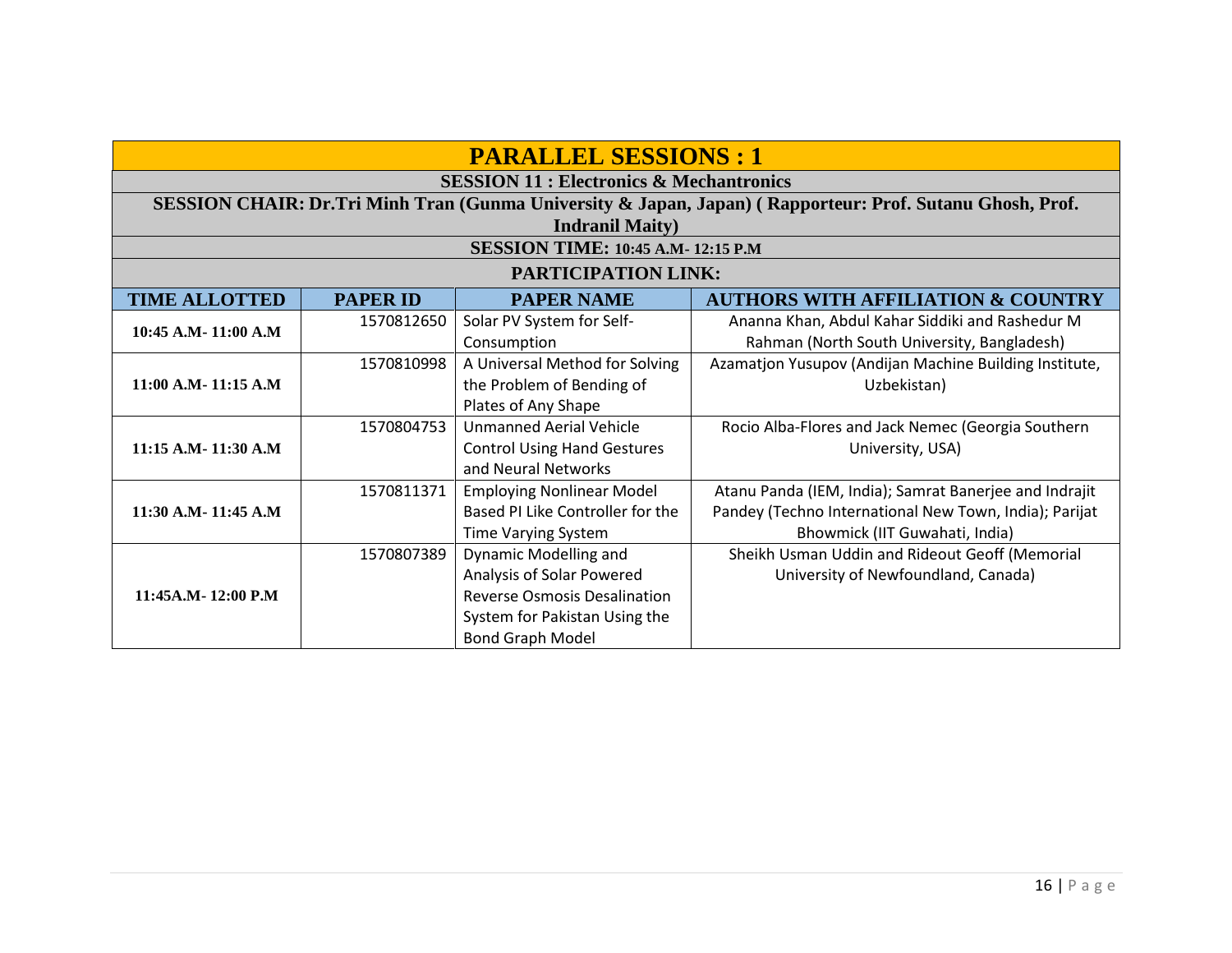| PARALLEL SESSIONS : 1           |                 |                                                         |                                                                                                                |
|---------------------------------|-----------------|---------------------------------------------------------|----------------------------------------------------------------------------------------------------------------|
| <b>SESSION 12 : Electronics</b> |                 |                                                         |                                                                                                                |
|                                 |                 |                                                         | SESSION CHAIR: Dr. Vilas H Gaidhane (Birla Institute of Technology and Science Pilani, Dubai Campus, India), ( |
|                                 |                 | Rapporteur: Prof. Rintu Kumar Gayen, Prof. Murari Shaw) |                                                                                                                |
|                                 |                 |                                                         |                                                                                                                |
|                                 |                 | <b>SESSION TIME: 10:45 A.M-12:15 P.M</b>                |                                                                                                                |
|                                 |                 | PARTICIPATION LINK:                                     |                                                                                                                |
| <b>TIME ALLOTTED</b>            | <b>PAPER ID</b> | <b>PAPER NAME</b>                                       | <b>AUTHORS WITH AFFILIATION &amp; COUNTRY</b>                                                                  |
|                                 | 1570807791      | The Improvised Three-Wheeler                            | Shahriar Khan (Independent University, Bangladesh)                                                             |
| 10:45 A.M-11:00 A.M             |                 | Electric Vehicle Solutions in                           |                                                                                                                |
|                                 |                 | Bangladesh: Equipment and                               |                                                                                                                |
|                                 |                 | <b>Experimental Waveforms</b>                           |                                                                                                                |
|                                 | 1570810901      | The Small 3-Wheeler Electric                            | Shahriar Khan (Independent University, Bangladesh)                                                             |
| 11:00 A.M - 11:15 A.M           |                 | Vehicle Solutions in                                    |                                                                                                                |
|                                 |                 | Bangladesh; Survey, Progress                            |                                                                                                                |
|                                 |                 | and Documentation                                       |                                                                                                                |
|                                 | 1570804763      | Analog Front-End CMOS                                   | Shahrzad Mohammad Ghasemi and Soliman Mahmoud                                                                  |
| 11:15 A.M-11:30 A.M             |                 | Temperature Sensor Interface                            | (University of Sharjah, United Arab Emirates)                                                                  |
|                                 |                 | for Optogenetic Devices                                 |                                                                                                                |
|                                 | 1570794767      | A High-Order Temperature-                               | Shalin Huang, Mingdong Li, Peng Yin and Fang Tang                                                              |
| 11:30 A.M-11:45 A.M             |                 | <b>Compensated Bandgap Voltage</b>                      | (Chongqing University, China)                                                                                  |
|                                 |                 | <b>Reference With Low</b>                               |                                                                                                                |
|                                 |                 | <b>Temperature Coefficient</b>                          |                                                                                                                |
|                                 | 1570807486      | FPGA Implementation of                                  | Shatharajupally Vinaykumar (NIT, Trichy, India);                                                               |
| 11:45A.M-12:00 P.M              |                 | Artificial Neural Network(ANN)                          | Thilagavathy R (NIT Trichy, India)                                                                             |
|                                 |                 | for ECG Signal Classification                           |                                                                                                                |

**PARALLEL** SESSIONS TO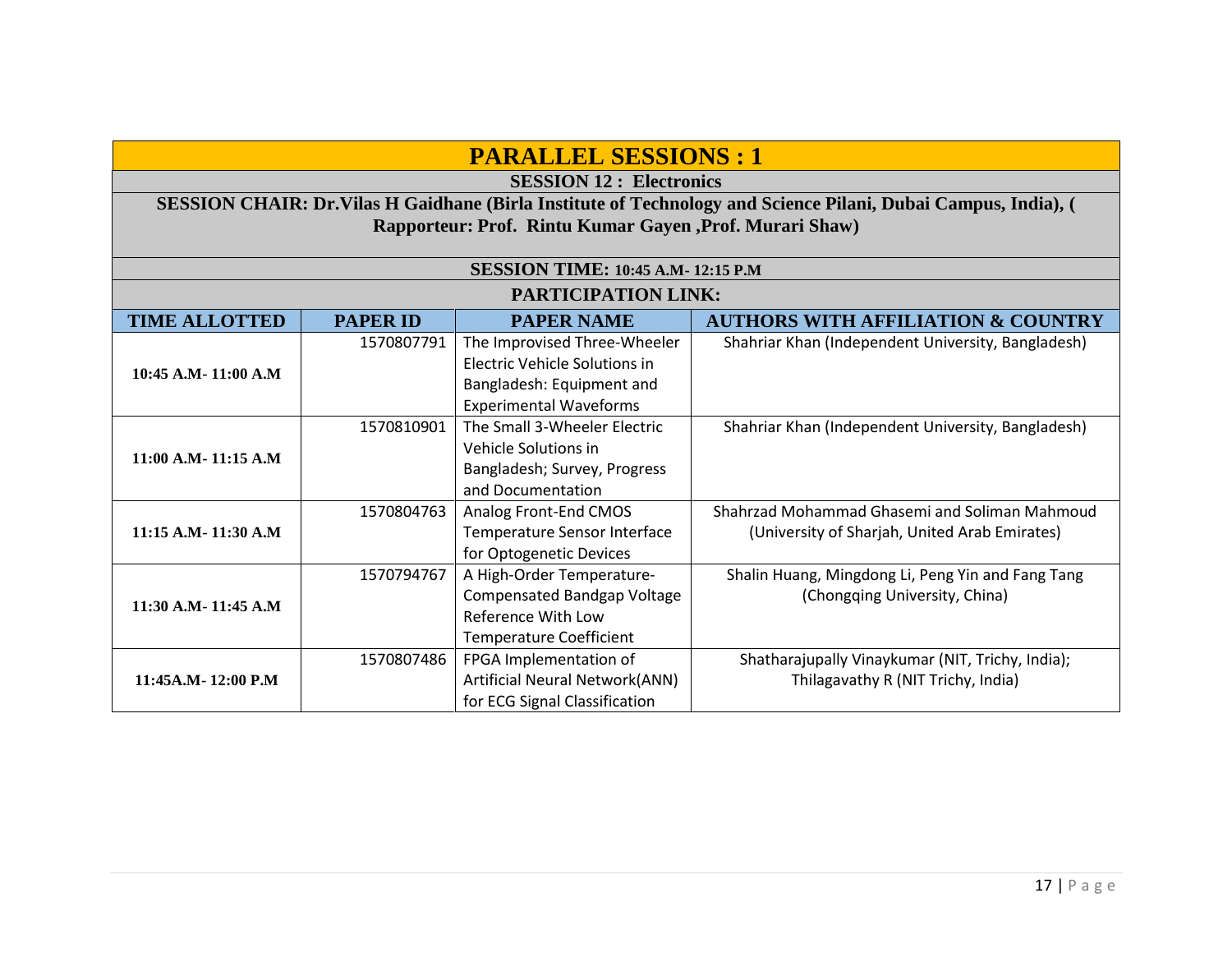| <b>PARALLEL SESSIONS : 2</b>    |                 |                                                      |                                                                                                                    |
|---------------------------------|-----------------|------------------------------------------------------|--------------------------------------------------------------------------------------------------------------------|
| <b>SESSION 13 : Electronics</b> |                 |                                                      |                                                                                                                    |
|                                 |                 |                                                      | SESSION CHAIR: Dr Sukomal Dey, Indian Institute of Technology, Palakkad (Rapporteur: Prof. Madhumita Pal, Prof.    |
|                                 |                 | <b>Naveen Kumar Garika</b> )                         |                                                                                                                    |
|                                 |                 | <b>SESSION TIME: 12:30 P.M - 2:00 P.M</b>            |                                                                                                                    |
|                                 |                 | PARTICIPATION LINK:                                  |                                                                                                                    |
| <b>TIME ALLOTTED</b>            | <b>PAPER ID</b> | <b>PAPER NAME</b>                                    | <b>AUTHORS WITH AFFILIATION &amp; COUNTRY</b>                                                                      |
|                                 | 1570807690      | Low-Power and High Speed                             | Neha Meshram and Govind Prasad (IIIT Naya Raipur,                                                                  |
| 12:30 P.M-12:45 P.M             |                 | <b>SRAM for Ultra Low Power</b>                      | India); Divaker Sharma (Jamia Millia Islamia- A Central                                                            |
|                                 |                 | Applications                                         | University, India); Bipin Chandra Mandi (DSPM IIIT Naya                                                            |
|                                 |                 |                                                      | Raipur, India)                                                                                                     |
|                                 | 1570808428      | <b>Audio Band Analog Signal</b>                      | Nyoman Karna, Ridha Negara, Bagus Aditya and Adinda                                                                |
| 12:45 P.M-01:00 P.M             |                 | Measurement Instrument for                           | Fatkhah Gifary (Telkom University, Indonesia); Dewa                                                                |
|                                 |                 | <b>Vocational School Practicum</b>                   | Rahyuni (Universitas Padjajaran, Indonesia)                                                                        |
|                                 |                 | Aids                                                 |                                                                                                                    |
|                                 | 1570805875      | FPGA Implementation of Phase                         | Poorvi Bhaskar (SRM Institute of Science and Technology,                                                           |
|                                 |                 | Recovery Technique for                               | Kattankulathur, Tamil Nadu, INDIA, India); Yuvaraj S                                                               |
| $01:00$ P.M- 1:15 P.M           |                 | <b>Complex Transforms</b>                            | (SRMIST, India); Palanisamy P (National Institute of                                                               |
|                                 |                 |                                                      | Technology, Tiruchirappalli & NIT, Trichy, India);                                                                 |
|                                 |                 |                                                      | Thilagavathy R (NIT Trichy, India)                                                                                 |
|                                 | 1570807704      | VLSI Implementation of a Real-                       | Pradyut Kumar Sanki (SRM University-AP, India); Bevara                                                             |
| 1:15 P.M-1:30 P.M               |                 | <b>Time Modified Decision-Based</b>                  | Vasudeva (SRMAP, AMARAVATI, India); Medarametla                                                                    |
|                                 |                 | Algorithm for Impulse Noise                          | Depthi Supriya, Devireddy Vignesh, Peram Bhanu Sai                                                                 |
|                                 | 1570802408      | Removal<br><b>Envisioning A Light-Based</b>          | Harshath and Sravya Kuchina (SRM University AP, India)<br>Pravir Malik (Deep Order Technologies, USA)              |
|                                 |                 |                                                      |                                                                                                                    |
| 1:30 P.M-1:45 P.M               |                 | Quantum-Computational                                |                                                                                                                    |
|                                 | 1570807315      | Nano-Cyborg<br><b>Smart Irrigation Systems: Soil</b> |                                                                                                                    |
|                                 |                 | Monitoring and Disease                               | Premsai Peddi and Anuragh Dasgupta (Birla Institute of<br>Technology and Science Pilani, Dubai Campus, UAE, United |
| 1:45 P.M-2:00 P.M               |                 | <b>Detection for Precision</b>                       | Arab Emirates); Vilas H Gaidhane (Birla Institute of                                                               |
|                                 |                 | Agriculture                                          | Technology and Science Pilani, Dubai Campus, UAE, India)                                                           |
|                                 |                 |                                                      |                                                                                                                    |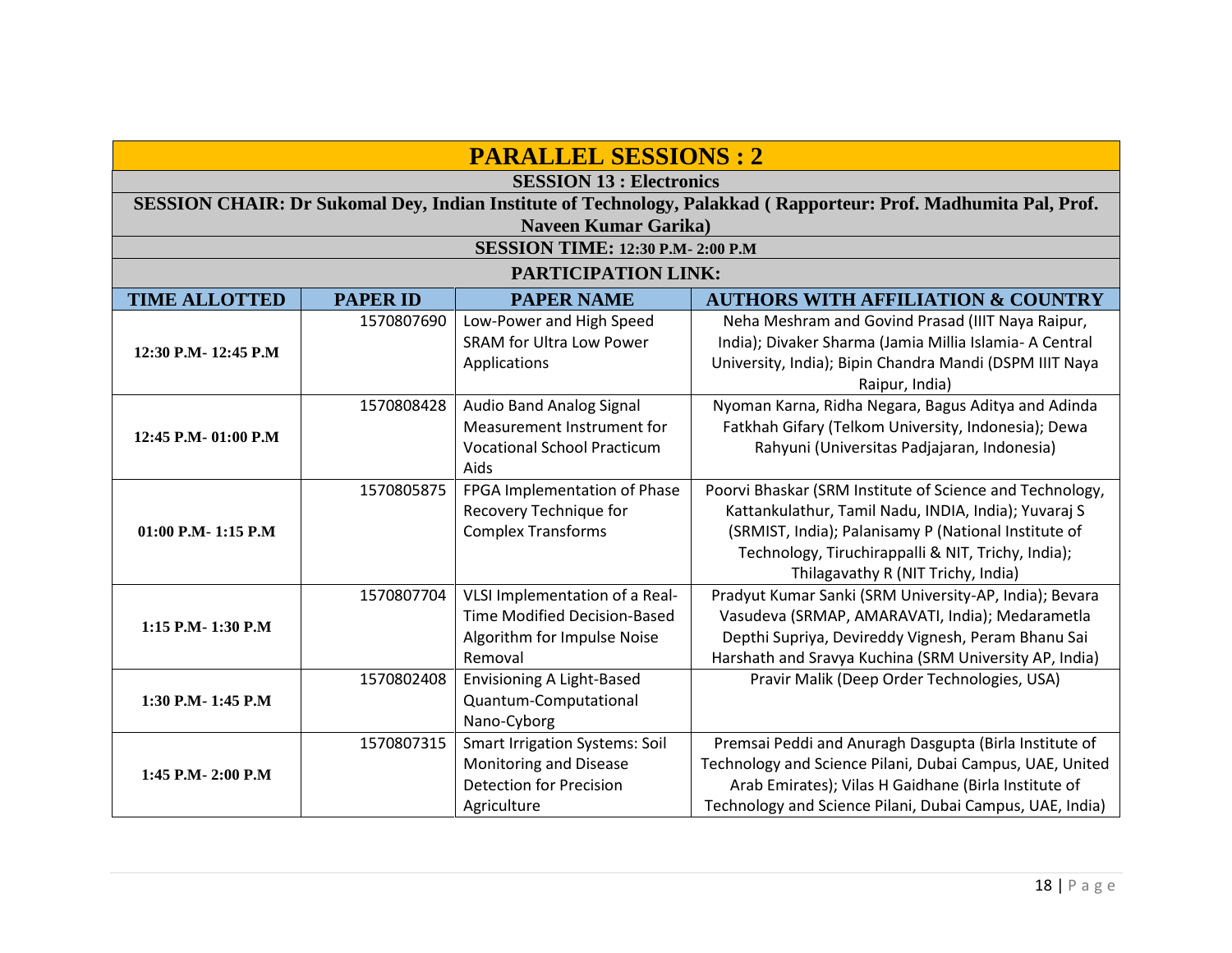| <b>PARALLEL SESSIONS: 2</b>                                                                                       |                 |                                         |                                                                           |
|-------------------------------------------------------------------------------------------------------------------|-----------------|-----------------------------------------|---------------------------------------------------------------------------|
| <b>SESSION 14 : Information Theory</b>                                                                            |                 |                                         |                                                                           |
| SESSION CHAIR: Dr. Rohit Singh, University of Colorado Denver (Rapporteur: Prof.Gobindo Sen, Prof.Amit Kumar Das) |                 |                                         |                                                                           |
|                                                                                                                   |                 | <b>SESSION TIME: 12:30 P.M-2:00 P.M</b> |                                                                           |
|                                                                                                                   |                 | <b>PARTICIPATION LINK:</b>              |                                                                           |
| <b>TIME ALLOTTED</b>                                                                                              | <b>PAPER ID</b> | <b>PAPER NAME</b>                       | <b>AUTHORS WITH AFFILIATION &amp; COUNTRY</b>                             |
|                                                                                                                   | 1570807592      | Methods and Tools for Developing        | Sergei Kurashkin, Vladislav Kukartsev, Elizaveta Shutkina, Kristina       |
| 12:30 P.M - 12:45 P.M                                                                                             |                 | an Organization Development             | Moiseeva, Ekaterina Volneikina and Timofey Kireev (Reshetnev Siberian     |
|                                                                                                                   |                 | Strategy                                | State University of Science and Technology, Russia)                       |
|                                                                                                                   | 1570807595      | Practical-Oriented Method of            | Sergei Kurashkin, Vladislav Dmitriev, Kristina Moiseeva, Alexander        |
| 12:45 P.M-01:00 P.M                                                                                               |                 | Development of Strategy of              | Korostelev and Alexander Stashkevich (Reshetnev Siberian State            |
|                                                                                                                   |                 | Development of a Production             | University of Science and Technology, Russia)                             |
|                                                                                                                   |                 | Enterprise                              |                                                                           |
|                                                                                                                   | 1570808459      | Road Map "TechNet" National             | Sergei Kurashkin (Reshetnev Siberian State University of Science and      |
|                                                                                                                   |                 | <b>Technological Platform</b>           | Technology, Russia); Alena Stupina (Siberian Federal University, Russia); |
| $01:00$ P.M- 1:15 P.M                                                                                             |                 |                                         | Natalia Fedorova, Yuriy Danilchenko, Dmitrij Eremeev, Elena               |
|                                                                                                                   |                 |                                         | Vaitekunene and Yuriy Seregin (Reshetnev Siberian State University of     |
|                                                                                                                   |                 |                                         | Science and Technology, Russia)                                           |
|                                                                                                                   | 1570808600      | Establishment of a Model for            | Sergei Kurashkin and Viktor Suetin (Reshetnev Siberian State University   |
|                                                                                                                   |                 | Managing Organizational                 | of Science and Technology, Russia); Anton Mikhalev (Siberian Federal      |
| 1:15 P.M-1:30 P.M                                                                                                 |                 | Attendance Based on Data                | University, Russia); Alexander Korostelev (Reshetnev Siberian State       |
|                                                                                                                   |                 | Analysis                                | University of Science and Technology, Russia); Vladimir Grishko (Siberian |
|                                                                                                                   |                 |                                         | Federal University, Russia)                                               |
|                                                                                                                   | 1570808603      | Using UML to Describe the               | Sergei Kurashkin and Evgeniya Semenova (Reshetnev Siberian State          |
|                                                                                                                   |                 | Development of Software                 | University of Science and Technology, Russia); Vadim Sergeevich           |
| 1:30 P.M - 1:45 P.M                                                                                               |                 | Products Using an Object                | Tynchenko (Reshetnev Siberian State University of Science and             |
|                                                                                                                   |                 | Approach                                | Technology & Siberian Federal University, Russia); Sofya Chashchina,      |
|                                                                                                                   |                 |                                         | Viktor Suetin and Alexander Stashkevich (Reshetnev Siberian State         |
|                                                                                                                   |                 |                                         | University of Science and Technology, Russia)                             |
|                                                                                                                   | 1570800506      | Dynamic Simulation of a Microgrid       | Stephen Ogbikaya and Mohammad Tariq Iqbal (Memorial University of         |
| 1:45 P.M-2:00 P.M                                                                                                 |                 | System for a University                 | Newfoundland, Canada)                                                     |
|                                                                                                                   |                 | Community in Nigeria                    |                                                                           |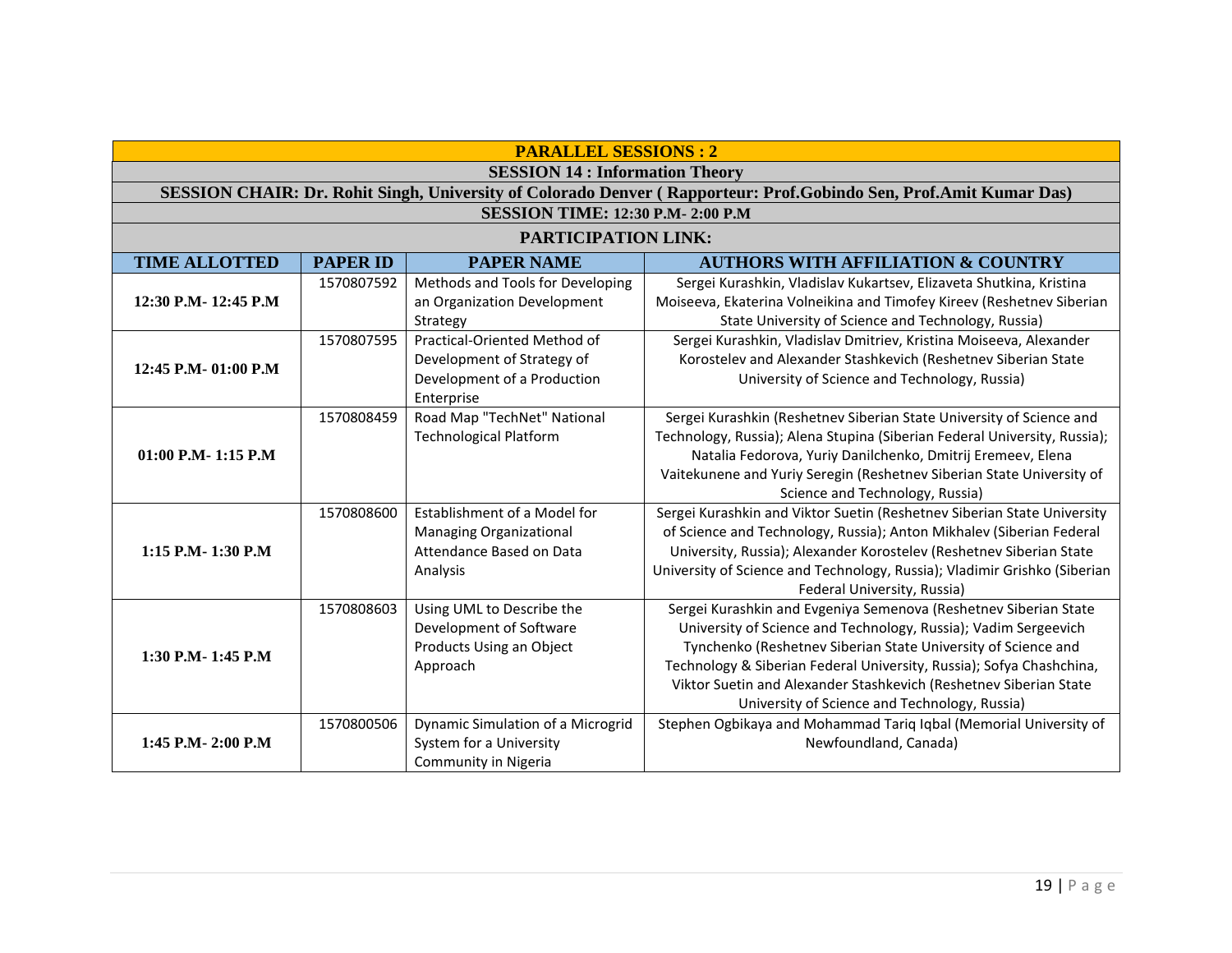| <b>PARALLEL SESSIONS : 2</b>    |                 |                                                   |                                                                                                              |
|---------------------------------|-----------------|---------------------------------------------------|--------------------------------------------------------------------------------------------------------------|
| <b>SESSION 15 : Electronics</b> |                 |                                                   |                                                                                                              |
|                                 |                 |                                                   | SESSION CHAIR: Dr. Md Liakat Ali (Rider University, USA) (Rapporteur: Prof.Subhabrata Banerjee, Prof. Aparna |
|                                 |                 | Biswas)                                           |                                                                                                              |
|                                 |                 | <b>SESSION TIME: 12:30 P.M-2:00 P.M</b>           |                                                                                                              |
|                                 |                 | PARTICIPATION LINK:                               |                                                                                                              |
| <b>TIME ALLOTTED</b>            | <b>PAPER ID</b> | <b>PAPER NAME</b>                                 | <b>AUTHORS WITH AFFILIATION &amp;</b>                                                                        |
|                                 |                 |                                                   | <b>COUNTRY</b>                                                                                               |
|                                 | 1570806534      | Bimetals (Au-Pd, Au-Pt) Loaded                    | Radha Bhardwaj (BITS, Pilani, India)                                                                         |
| 12:30 P.M-12:45 P.M             |                 | WO3 Hybridized Graphene Oxide                     |                                                                                                              |
|                                 |                 | FET Sensors for Selective Detection<br>of Acetone |                                                                                                              |
|                                 | 1570805253      | Probing the States Around the                     | Ragul S (Sardar Patel Road & IIT Madras, India);                                                             |
|                                 |                 | Charge Neutrality Point of Reduced                | Soumya Dutta and Debdutta Ray (Indian Institute of                                                           |
| 12:45 P.M-01:00 P.M             |                 | Graphene Oxide With Time-                         | Technology Madras, India)                                                                                    |
|                                 |                 | <b>Resolved Gated Kelvin Probe Force</b>          |                                                                                                              |
|                                 |                 | Microscopy                                        |                                                                                                              |
|                                 | 1570806171      | The Million Improvised Electric                   | Shahriar Khan (Independent University, Bangladesh)                                                           |
| 01:00 P.M-1:15 P.M              |                 | Rickshaws in Bangladesh;                          |                                                                                                              |
|                                 |                 | <b>Preliminary Survey and Analysis</b>            |                                                                                                              |
|                                 | 1570810939      | Multiobjective Optimal Control of                 | Ramitha Kalhara Dissanayake (University of                                                                   |
| 1:15 P.M-1:30 P.M               |                 | Power Electronic Loads in Small                   | Peradeniya, Sri Lanka); Amal Wimalarathna (RMIT                                                              |
|                                 |                 | <b>Scale Power Systems</b>                        | University, Australia); Anushka Dissanayake                                                                  |
|                                 | 1570807523      | Explicite Model of a Wheel-Soil                   | (Schweitzer Engineering Laboratories, USA)<br>Rania Majdoubi (Mohammed V University in Rabat &               |
| 1:30 P.M-1:45 P.M               |                 | Interaction Over a Rough Terrain                  | LCS Laboratory, Faculty of Sciences, Mohammed V                                                              |
|                                 |                 | <b>Using Terramechanics Low</b>                   | University in Rabat, Morocco)                                                                                |
|                                 | 1570803105      | Optimization of Subsurface Imaging                | Adrian Genevie G. Janairo, Jonah Jahara Baun, Ronnie                                                         |
|                                 |                 | Antenna Capacitance Through                       | Concepcion II, R-jay Relano, Kate G Francisco, Mike                                                          |
| 1:45 P.M-2:00 P.M               |                 | <b>Geometry Modeling Using</b>                    | Louie Enriquez, Argel Bandala, Ryan Rhay P. Vicerra                                                          |
|                                 |                 | Archimedes, Lichtenberg and Henry                 | and Melchizedek Alipio (De La Salle University,                                                              |
|                                 |                 | <b>Gas Solubility Metaheuristics</b>              | Philippines); Elmer P. Dadios (Philippines, Philippines)                                                     |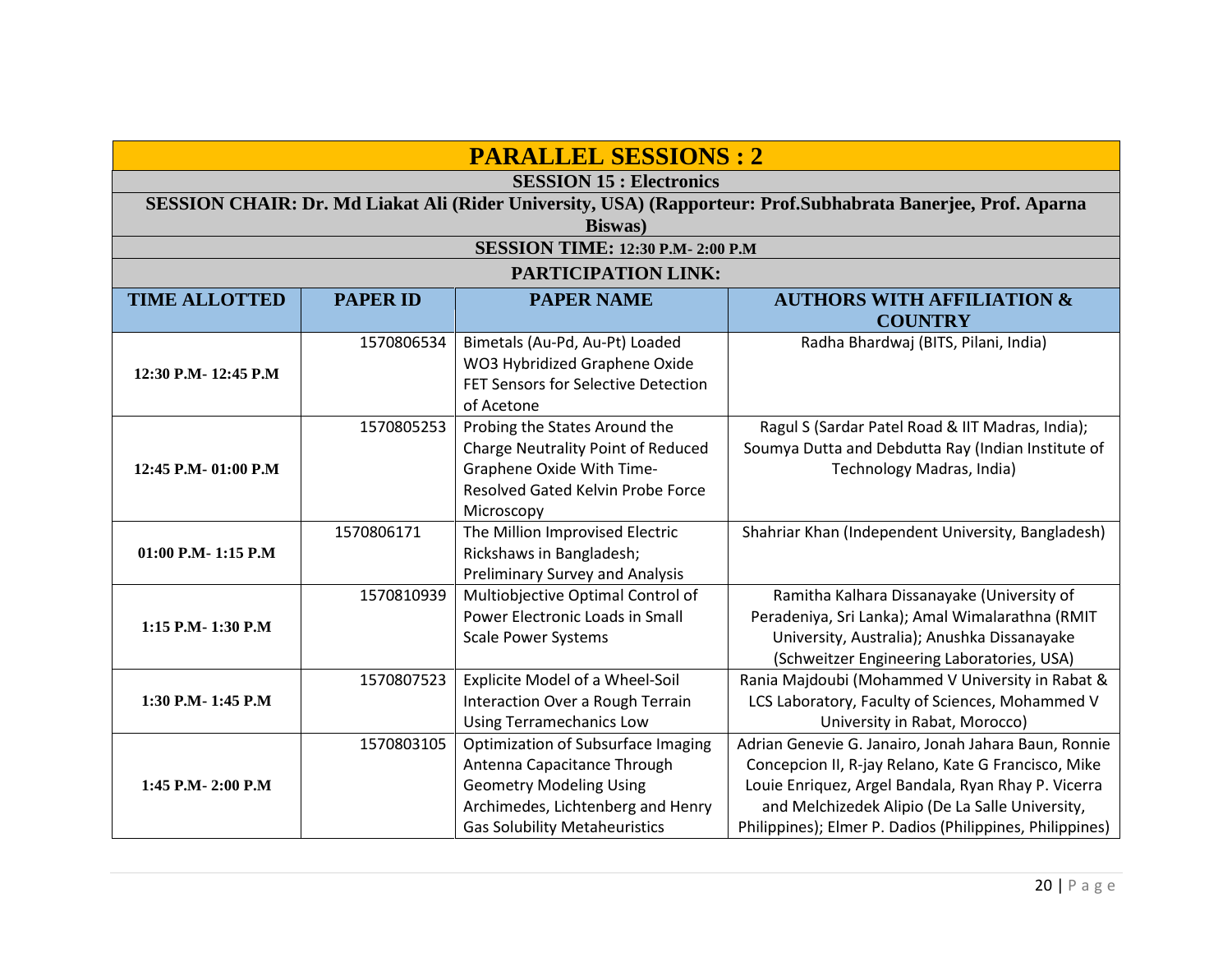| <b>PARALLEL SESSIONS: 2</b>                                                                                           |                 |                                         |                                                         |
|-----------------------------------------------------------------------------------------------------------------------|-----------------|-----------------------------------------|---------------------------------------------------------|
| <b>SESSION 16 : Information Theory</b>                                                                                |                 |                                         |                                                         |
| SESSION CHAIR: Dr. Md. Abdur Razzak (Independent University, Bangladesh), (Rapporteur: Prof. Rintu Kumar Gayen, Prof. |                 |                                         |                                                         |
|                                                                                                                       |                 | <b>Murari Shaw</b> )                    |                                                         |
|                                                                                                                       |                 | <b>SESSION TIME: 12:30 P.M-2:00 P.M</b> |                                                         |
|                                                                                                                       |                 | PARTICIPATION LINK:                     |                                                         |
| <b>TIME ALLOTTED</b>                                                                                                  | <b>PAPER ID</b> | <b>PAPER NAME</b>                       | <b>AUTHORS WITH AFFILIATION &amp; COUNTRY</b>           |
|                                                                                                                       | 1570808500      | <b>Enhancing SARS-CoV-2 Variants</b>    | Oluwaseyi Ajayi (Vaughns College of Aeronautics and     |
| 12:30 P.M-12:45 P.M                                                                                                   |                 | <b>Research With Blockchain</b>         | Technology); Tarek Saadawi (The City University of New  |
|                                                                                                                       |                 | Architecture                            | York/The City College, USA)                             |
|                                                                                                                       | 1570803540      | <b>Convolutional Neural Network</b>     | Shorouq Al-Eidi (Memorial University of Newfoundland,   |
|                                                                                                                       |                 | Structure to Detect and Localize        | Canada); Omar Darwish (Eastern Michigan University,     |
| 12:45 P.M-01:00 P.M                                                                                                   |                 | <b>CTC Using Image Processing</b>       | USA); Ghaith Husari (East Tennessee State University,   |
|                                                                                                                       |                 |                                         | USA); Yuanzhu Chen (Queen's University, Canada);        |
|                                                                                                                       |                 |                                         | Mahmoud Elkhodr (Central Queensland University,         |
|                                                                                                                       |                 |                                         | Australia)                                              |
| 01:00 P.M-1:15 P.M                                                                                                    | 1570799833      | Optimal Inventory Policy in Oil         | Rasha Kashef (Ryerson University, Canada); Shuo Xu      |
|                                                                                                                       |                 | Transportation: A Case Study            | (Adastra North America, Canada)                         |
|                                                                                                                       | 1570799914      | <b>Simulating Software Support</b>      | Rasha Kashef (Ryerson University, Canada); Shabbir      |
| 1:15 P.M-1:30 P.M                                                                                                     |                 | Delays in a 24/7 Environment            | Mirza (TD Canada Trust, Canada)                         |
|                                                                                                                       |                 | <b>Using Discrete Event Simulation</b>  |                                                         |
|                                                                                                                       | 1570807472      | Analysis of the Influence of            | Sergei Kurashkin, Timofey Kireev, Vladislav Kukartsev,  |
|                                                                                                                       |                 | Factors on Flight Delays in the         | Alesya Pilipenko, Anastasiya Rukosueva and Viktor       |
| 1:30 P.M-1:45 P.M                                                                                                     |                 | United States Using the                 | Suetin (Reshetnev Siberian State University of Science  |
|                                                                                                                       |                 | <b>Construction of a Mathematical</b>   | and Technology, Russia)                                 |
|                                                                                                                       |                 | Model and Regression Analysis           |                                                         |
|                                                                                                                       | 1570807591      | Theoretical Foundations of the          | Sergei Kurashkin, Aleksander Myrugin, Elena Filushina,  |
| 1:45 P.M-2:00 P.M                                                                                                     |                 | Development Strategy of the             | Yuriy Seregin, Natalia Fedorova, Elena Vaitekunene and  |
|                                                                                                                       |                 | Organization for the Production         | Dmitrij Eremeev (Reshetnev Siberian State University of |
|                                                                                                                       |                 | of the Refrigeration Equipment          | Science and Technology, Russia)                         |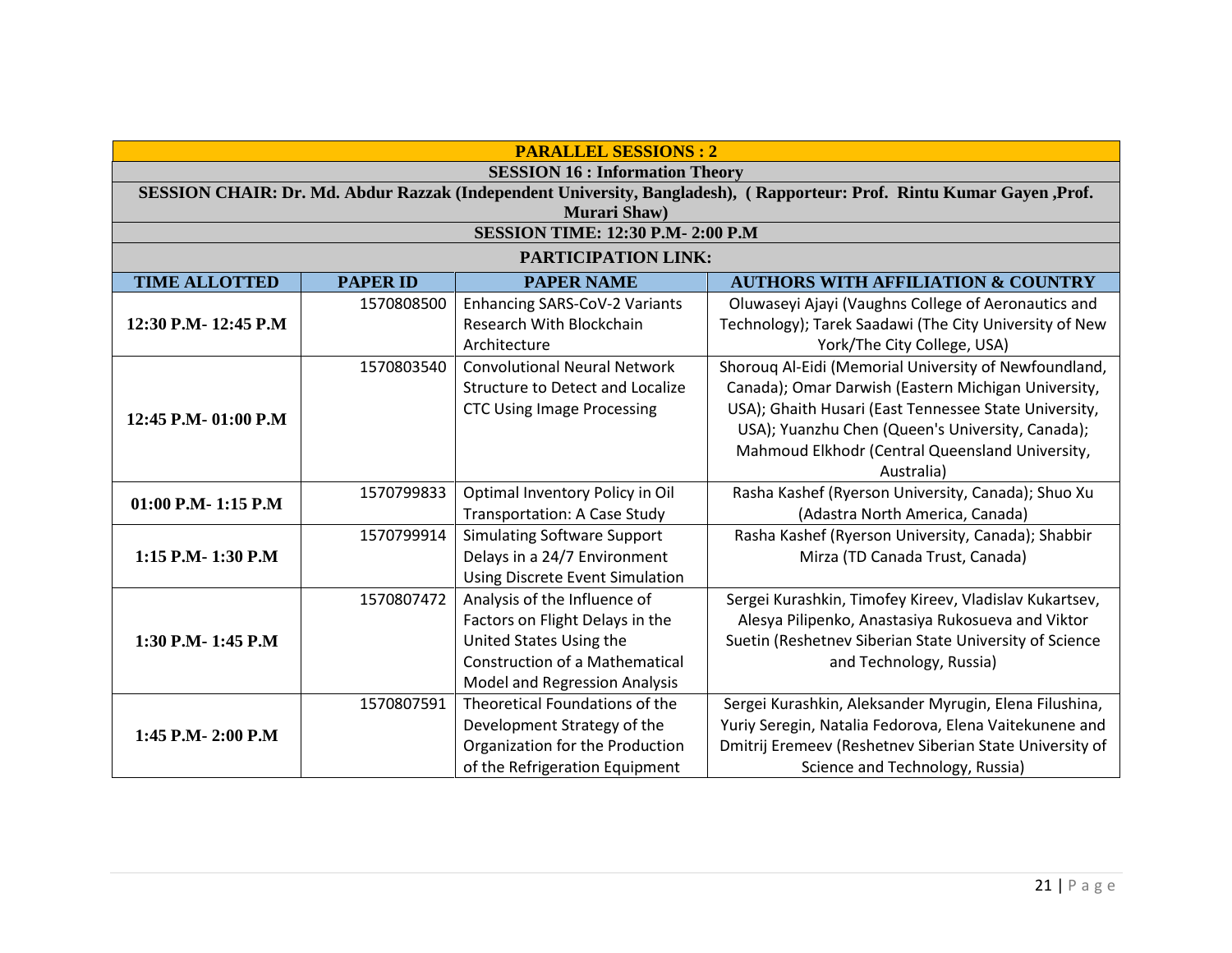### **DAY 3:** 3rd June, 2022

| <b>TIME</b>             | <b>NAME OF THE EVENT</b>                                                                | <b>PARTICIPATION</b> |
|-------------------------|-----------------------------------------------------------------------------------------|----------------------|
|                         |                                                                                         | <b>LINK</b>          |
| $9:00 A.M - 9:20 A.M$   | Address by Chief Guest: Prof. Takaaki Kajita                                            |                      |
|                         | Honourable Nobel Laureate, Distinguished University Professor, Institute for Cosmic Ray |                      |
|                         | Research, The University of Tokyo, Japan                                                |                      |
| $9:30$ A.M $-10:15$ A.M | KEYNOTE ADDRESS 4: (Dr. Kin K. Leung, Professor, Imperial College, London, United       |                      |
|                         | Kingdom)                                                                                |                      |
| $10:20$ A.M-11:05 A.M   | <b>KEYNOTE ADDRESS 5:</b><br>(Dr. Torsten Hoefler, Professor, ETH Zürich, Switzerland)  |                      |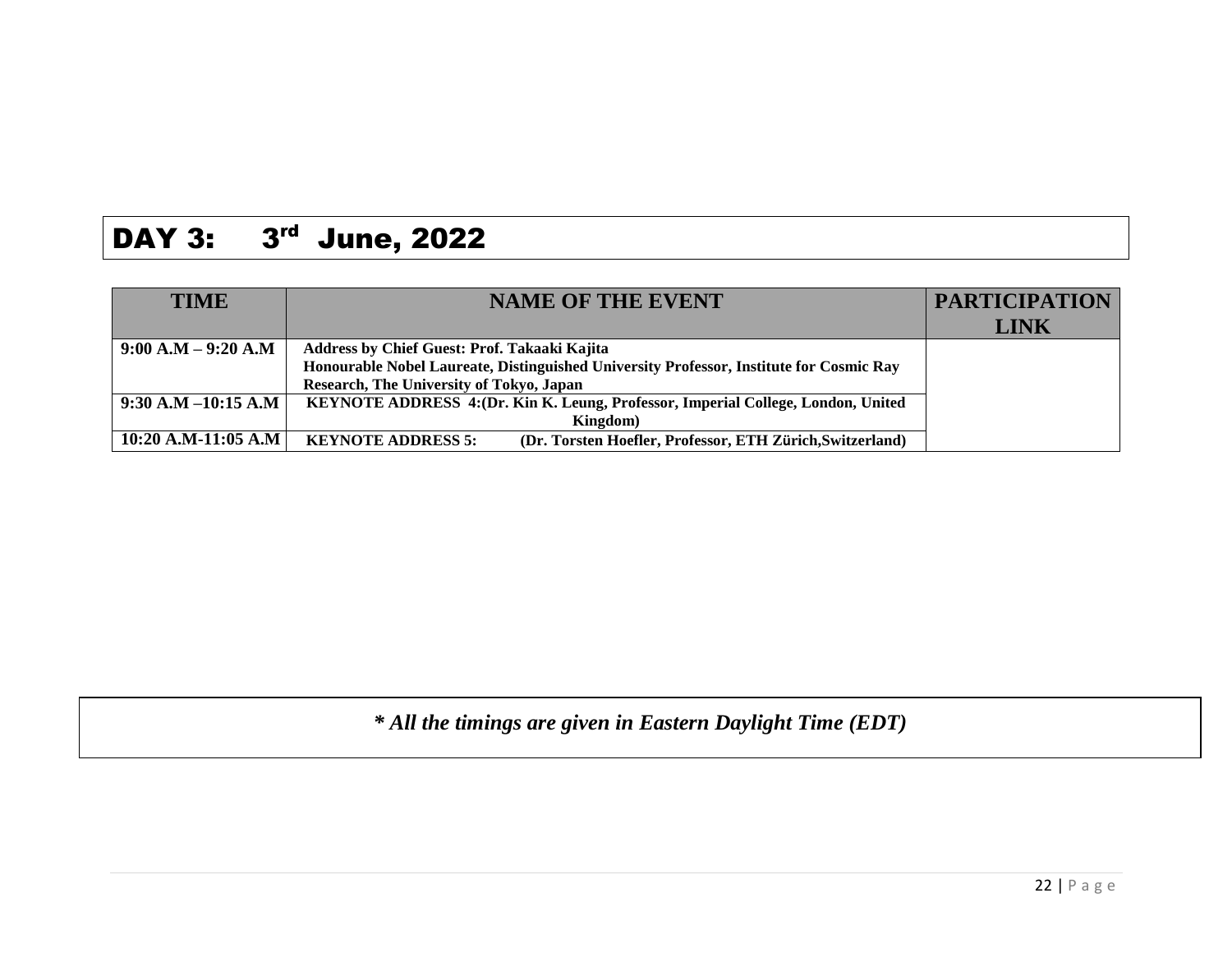| <b>PARALLEL SESSIONS : 1</b>          |                 |                                          |                                                                                                                    |
|---------------------------------------|-----------------|------------------------------------------|--------------------------------------------------------------------------------------------------------------------|
| <b>SESSION 17 : Cognitive Systems</b> |                 |                                          |                                                                                                                    |
|                                       |                 |                                          | SESSION CHAIR: Dr. Ashiq Sakib, Florida Polytechnic University, (Rapporteur: Dr. Indranil Maity, Prof Nirban Kumar |
|                                       |                 | Saha)                                    |                                                                                                                    |
|                                       |                 | <b>SESSION TIME: 11:10 A.M-12:25 P.M</b> |                                                                                                                    |
|                                       |                 | <b>PARTICIPATION LINK:</b>               |                                                                                                                    |
| <b>TIME ALLOTTED</b>                  | <b>PAPER ID</b> | <b>PAPER NAME</b>                        | <b>AUTHORS WITH AFFILIATION &amp; COUNTRY</b>                                                                      |
|                                       | 1570807784      | A Review of Cognitive Dynamic            | Waleed Hilal, Alessandro Giuliano and Stephen Andrew                                                               |
| 11:10 A.M-11:25 A.M                   |                 | Systems and Its Overarching              | Gadsden (McMaster University, Canada); John Yawney                                                                 |
|                                       |                 | <b>Functions</b>                         | (Adastra Corporation, Canada)                                                                                      |
|                                       | 1570810967      | <b>Enhanced Photon Detection</b>         | Xuanyu Qian, Wei Jiang and M. Jamal Deen (McMaster                                                                 |
| 11:25 A.M-11:40 A.M                   |                 | Probability Model for Single-            | University, Canada)                                                                                                |
|                                       |                 | Photon Avalanche Diodes in               |                                                                                                                    |
|                                       |                 | <b>TCAD With Machine Learning</b>        |                                                                                                                    |
|                                       | 1570807459      | <b>Machine Learning</b>                  | Yessi Jusman (Universitas Muhammadiyah Yogyakarta,                                                                 |
|                                       |                 | Performances for Covid-19                | Indonesia); Wikan Tyassari (University of Muhammadiyah                                                             |
|                                       |                 | <b>Images Classification Based</b>       | Yogyakarta, Indonesia); Difa Nisrina, Fahrul Galih Santosa                                                         |
| 11:40 A.M-11:55 A.M                   |                 | Histogram of Oriented                    | and Nugroho Abdi Prayitno (Universitas Muhammadiyah                                                                |
|                                       |                 | <b>Gradients Features</b>                | Yogyakarta, Indonesia)                                                                                             |
|                                       |                 |                                          |                                                                                                                    |
|                                       | 1570811014      | <b>Use Machine Learning</b>              | Taslina Akter (IUB, Bangladesh)                                                                                    |
| 11:55 A.M-12:10 P.M                   |                 | Technologies in E-Learning               |                                                                                                                    |
| 12:10 P.M - 12:25 P.M                 | 1570808226      | A Survey on the Jamming and              | Faisal Alrefaei (Embry-Riddle Aeronautical University,                                                             |
|                                       |                 | Spoofing UAV Network Attacks             | USA); Abdullah Alzahrani (Oakland University, USA)                                                                 |
|                                       |                 | and How Machine Learning is              |                                                                                                                    |
|                                       |                 | an Effective Against Them                |                                                                                                                    |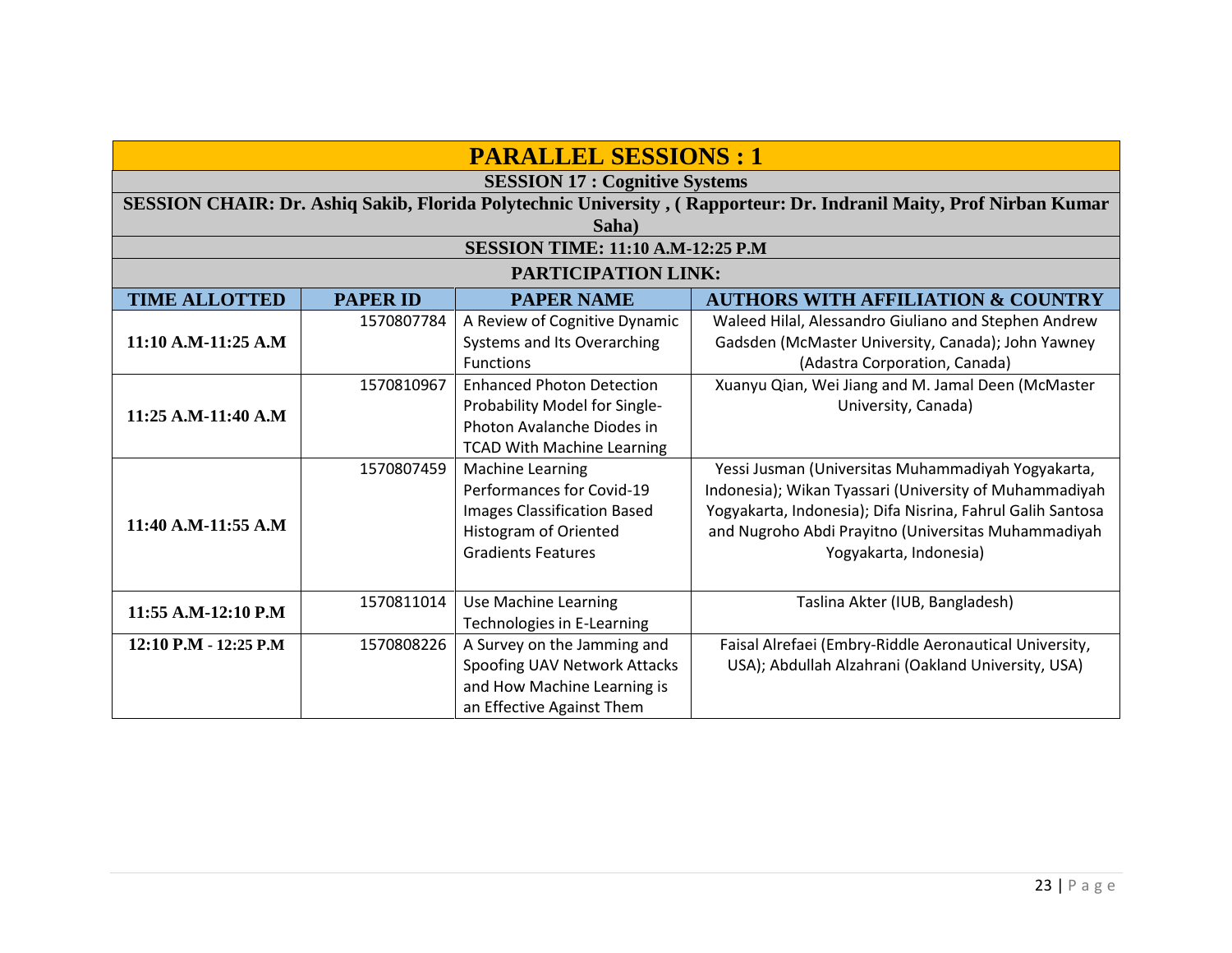| <b>PARALLEL SESSIONS : 1</b>             |                 |                                       |                                                                                                                |
|------------------------------------------|-----------------|---------------------------------------|----------------------------------------------------------------------------------------------------------------|
| <b>SESSION 18 : Electronics</b>          |                 |                                       |                                                                                                                |
|                                          |                 |                                       | SESSION CHAIR: Dr Sukomal Dey, Indian Institute of Technology, Palakkad (Rapporteur: Dr. Soumadip Ghosh, Prof. |
|                                          |                 | <b>Shubhasri Roy</b> )                |                                                                                                                |
| <b>SESSION TIME: 11:10 A.M-12:40 P.M</b> |                 |                                       |                                                                                                                |
|                                          |                 | <b>PARTICIPATION LINK:</b>            |                                                                                                                |
| <b>TIME ALLOTTED</b>                     | <b>PAPER ID</b> | <b>PAPER NAME</b>                     | <b>AUTHORS WITH AFFILIATION &amp; COUNTRY</b>                                                                  |
|                                          | 1570807184      | <b>Remote Elemental Analysis</b>      | Sardini Sayidatun Nisa Sailellah, Hideharu Takahashi and                                                       |
| 11:10 A.M-11:25 A.M                      |                 | System for Liquid Using               | Hiroshige Kikura (Tokyo Institute of Technology, Japan)                                                        |
|                                          |                 | Sonoluminescence                      |                                                                                                                |
| 11:25 A.M-11:40 A.M                      | 1570810666      | Detailed Bond Graph Modeling          | Sayed Arash Omidi, Rideout Geoff and Mohammad Tariq                                                            |
|                                          |                 | of PV-Battery System                  | Iqbal (Memorial University of Newfoundland, Canada)                                                            |
|                                          | 1570810981      | <b>Machine Learning</b>               | Maryam Heidari, Sri Siddhartha Reddy, Yen Ling Chao and                                                        |
| 11:40 A.M-11:55 A.M                      |                 | Approach to Predict Road              | Lakshmi Praneetha Kotikalapudi (George Mason                                                                   |
|                                          |                 | <b>Accidents in the United States</b> | University, USA)                                                                                               |
|                                          | 1570810878      | <b>Coordinated Motion and Force</b>   | Serdar S Kalaycioglu (Toronto Metropolitan University &                                                        |
| 11:55 A.M-12:10 P.M                      |                 | <b>Control of Multi-Rover</b>         | Canadian Space Research Inc., Canada)                                                                          |
|                                          |                 | Robotics System With                  |                                                                                                                |
|                                          |                 | <b>Mecanum Wheels</b>                 |                                                                                                                |
| 12:10 P.M-12:25 P.M                      | 1570806840      | <b>Broadband Printed Dipole</b>       | Rajendra Ghosh (Vidyasagar University, India)                                                                  |
|                                          |                 | Antennas                              |                                                                                                                |
|                                          | 1570807785      | The USB Powered Miniature             | Shahriar Khan (Independent University, Bangladesh);                                                            |
| 12:25 P.M-12:40 P.M                      |                 | Tesla Coil, With the Filament         | Simoom Rahman (Independent University, Bangladesh,                                                             |
|                                          |                 | Bulb, Fluorescent Lamp and            | Bangladesh)                                                                                                    |
|                                          |                 | Discharge to Body                     |                                                                                                                |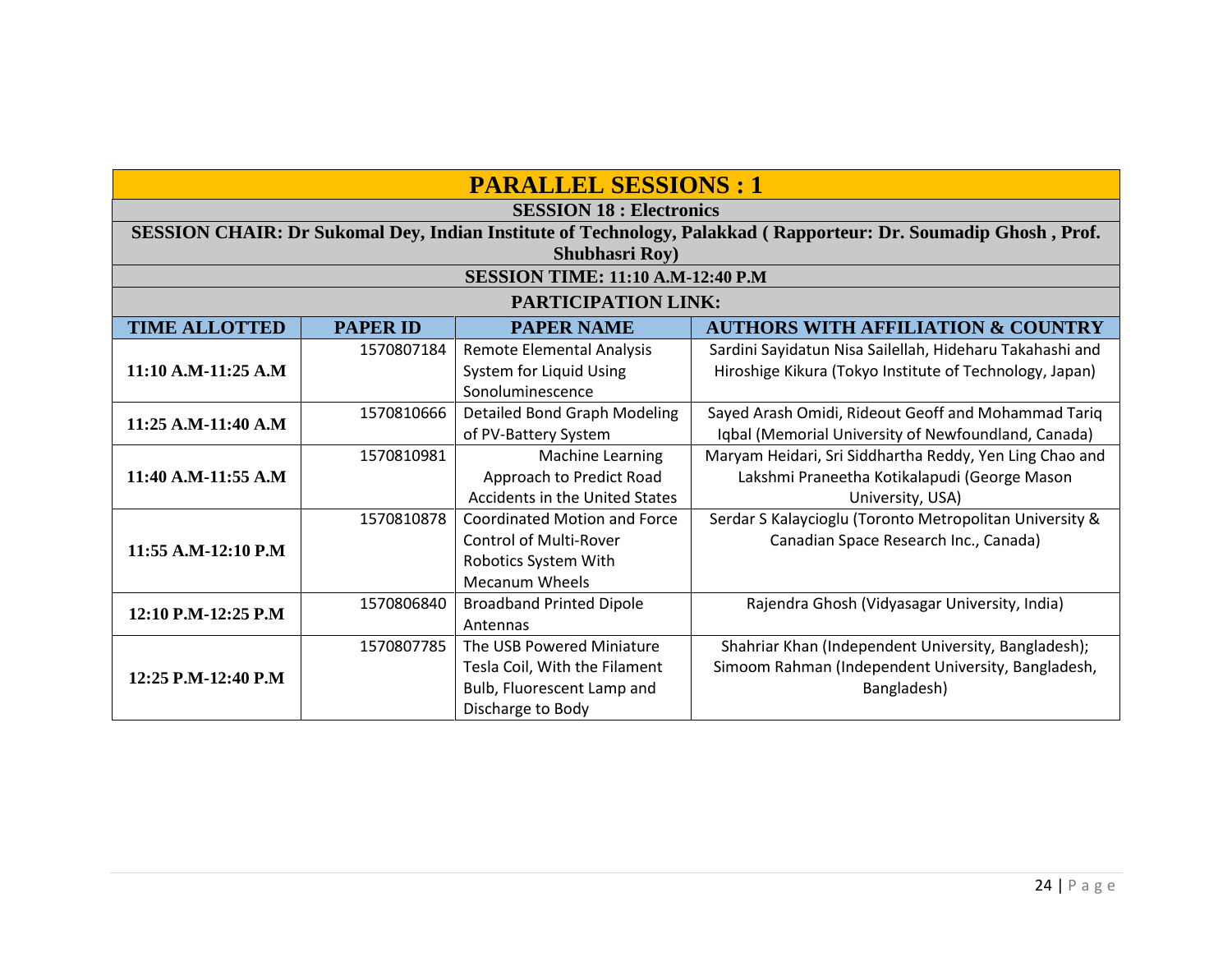| <b>PARALLEL SESSIONS : 1</b>          |                 |                                          |                                                                                                                |
|---------------------------------------|-----------------|------------------------------------------|----------------------------------------------------------------------------------------------------------------|
| <b>SESSION 19: Information Theory</b> |                 |                                          |                                                                                                                |
|                                       |                 |                                          | SESSION CHAIR: Dr.Shahriar Khan (Independent University, Bangladesh), (Rapporteur: Dr. Prithwineel Paul, Prof. |
|                                       |                 | <b>Sourav Ghosh</b> )                    |                                                                                                                |
|                                       |                 | <b>SESSION TIME: 11:10 A.M-12:40 P.M</b> |                                                                                                                |
|                                       |                 | <b>PARTICIPATION LINK:</b>               |                                                                                                                |
| <b>TIME ALLOTTED</b>                  | <b>PAPER ID</b> | <b>PAPER NAME</b>                        | <b>AUTHORS WITH AFFILIATION &amp; COUNTRY</b>                                                                  |
|                                       | 1570803669      | <b>Forecasting Model Comparison</b>      | Sachintha Balasooriya (Kyoto University of Advance                                                             |
| 11:10 A.M-11:25 A.M                   |                 | for Soil Moisture to Obtain              | Sciences, Japan); Lasith Yasakethu (Sri Lanka Technological                                                    |
|                                       |                 | <b>Optimal Plant Growth</b>              | Campus, Sri Lanka)                                                                                             |
|                                       | 1570802915      | Lower-Limb Exoskeleton                   | Dana Terrazas-Rodas, Lisbeth Rocca-Huaman, César                                                               |
| 11:25 A.M-11:40 A.M                   |                 | <b>Systems for Rehabilitation</b>        | Ramírez-Amaya and Angel E. Alvarez-Rodriguez                                                                   |
|                                       |                 | And/Or Assistance: A Review              | (Universidad Tecnológica del Perú, Peru)                                                                       |
| 11:40 A.M-11:55 A.M                   | 1570804066      | The Iso-RSA Cryptographic                | Mamadou I Wade (Howard University, USA)                                                                        |
|                                       |                 | Scheme                                   |                                                                                                                |
| 11:55 A.M-12:10 P.M                   | 1570804895      | The Iso-ElGamal Cryptographic            | Mamadou I Wade (Howard University, USA)                                                                        |
|                                       |                 | Scheme                                   |                                                                                                                |
|                                       | 1570806520      | <b>Artificial Magnetic Conductor</b>     | Tasfia Nuzhat (Chittagong Independent University,                                                              |
| 12:10 P.M-12:25 P.M                   |                 | Unit Cell Design Using Machine           | Bangladesh); Md Nazmul Hasan (The University of British                                                        |
|                                       |                 | Learning Algorithms                      | Columbia, Canada)                                                                                              |
|                                       | 1570812648      | IronMan: An Android-Web                  | Mohammad Moshfique Uddin, Rohit Roy, Saima Alam                                                                |
| 12:25 P.M-12:40 P.M                   |                 | <b>Based Application for Laundry</b>     | Miduri and Rashedur M Rahman (North South University,                                                          |
|                                       |                 | <b>Services</b>                          | Bangladesh)                                                                                                    |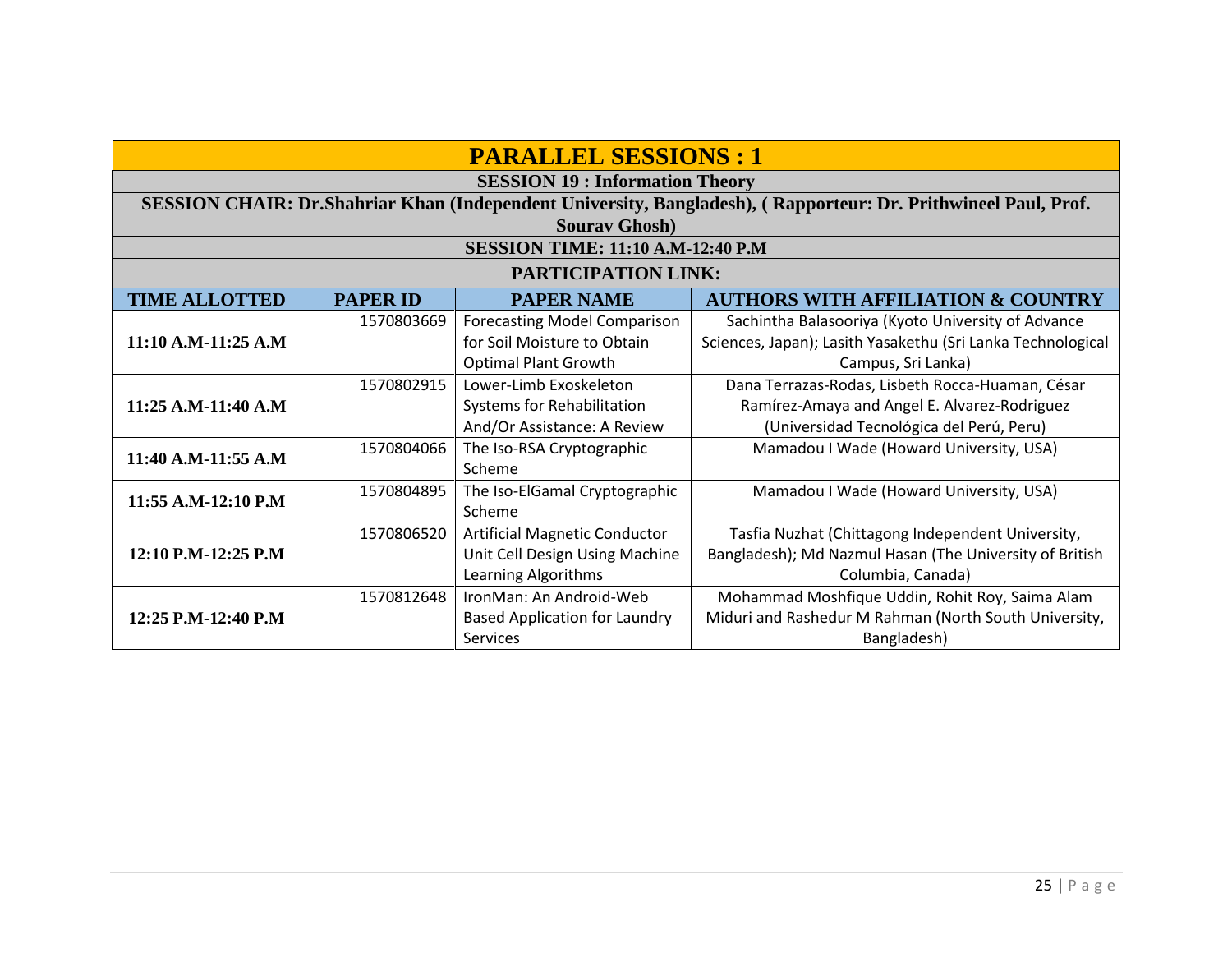| <b>PARALLEL SESSIONS : 1</b>                                                                                                                                               |                 |                                       |                                                               |  |
|----------------------------------------------------------------------------------------------------------------------------------------------------------------------------|-----------------|---------------------------------------|---------------------------------------------------------------|--|
| <b>SESSION 20: IOT &amp; Data Science</b>                                                                                                                                  |                 |                                       |                                                               |  |
| SESSION CHAIR: Dr. Vilas H Gaidhane (Birla Institute of Technology and Science Pilani, Dubai Campus, India),<br>(Rapporteur: Prof.Sutapa Rayadhikary, Prof. Aparna Biswas) |                 |                                       |                                                               |  |
| <b>SESSION TIME: 11:10 A.M-12:40 P.M</b>                                                                                                                                   |                 |                                       |                                                               |  |
|                                                                                                                                                                            |                 | PARTICIPATION LINK:                   |                                                               |  |
| <b>TIME ALLOTTED</b>                                                                                                                                                       | <b>PAPER ID</b> | <b>PAPER NAME</b>                     | <b>AUTHORS WITH AFFILIATION &amp; COUNTRY</b>                 |  |
|                                                                                                                                                                            | 1570806366      | <b>Brain Waves Pattern</b>            | Mokhles Mawlood Abdulghani (University of North Dakota,       |  |
| 11:10 A.M-11:25 A.M                                                                                                                                                        |                 | <b>Recognition Using LSTM-RNN</b>     | Canada); Farah Fargo (Intel, USA); Haider Khaleel Raad        |  |
|                                                                                                                                                                            |                 | for Internet of Brain-Controlled      | (Xavier University, USA); Olivier Franza (Intel, USA)         |  |
|                                                                                                                                                                            |                 | Things (IoBCT) Applications           |                                                               |  |
|                                                                                                                                                                            | 1570800218      | <b>Smart Home Automation IoT</b>      | Nesreen Alsbou (University of Central Oklahoma, USA);         |  |
| $11:25$ A.M-11:40 A.M                                                                                                                                                      |                 | System for Disabled and               | Naveen Thirunilath (UCO, USA); Imad Ali (University of        |  |
|                                                                                                                                                                            |                 | Elderly                               | Oklahoma Health Sciences Center, USA)                         |  |
|                                                                                                                                                                            | 1570804898      | IoT-Based Smart Hospital Using        | Nesreen Alsbou (University of Central Oklahoma, USA);         |  |
| 11:40 A.M-11:55 A.M                                                                                                                                                        |                 | <b>Cisco Packet Tracer Analysis</b>   | Dakota Price (UCO, USA); Imad Ali (University of Oklahoma     |  |
|                                                                                                                                                                            |                 |                                       | Health Sciences Center, USA)                                  |  |
|                                                                                                                                                                            | 1570807384      | Simulators and Testbeds for           | Nicholas J Jeffrey (University of Oviedo, Canada); Qing Tan   |  |
| 11:55 A.M-12:10 P.M                                                                                                                                                        |                 | <b>IIoT</b> Development and           | (Athabasca University, Canada); Jose R. Villar (University of |  |
|                                                                                                                                                                            |                 | Validation                            | Oviedo, Spain)                                                |  |
|                                                                                                                                                                            | 1570807589      | <b>Construction of a Factor Model</b> | Sergei Kurashkin, Natalia Fedorova, Aleksander Myrugin,       |  |
| 12:10 P.M-12:25 P.M                                                                                                                                                        |                 | Focused on the Reduction of           | Elena Filushina, Yuriy Seregin, Elena Vaitekunene and Yuriy   |  |
|                                                                                                                                                                            |                 | Difficulties in Road Traffic          | Danilchenko (Reshetnev Siberian State University of           |  |
|                                                                                                                                                                            |                 |                                       | Science and Technology, Russia)                               |  |
|                                                                                                                                                                            | 1570808461      | Analysis of Data in Solving the       | Sergei Kurashkin and Vladislav Kukartsev (Reshetnev           |  |
|                                                                                                                                                                            |                 | Problem of Reducing the               | Siberian State University of Science and Technology,          |  |
| 12:25 P.M-12:40 P.M                                                                                                                                                        |                 | Accident Rate Through the Use         | Russia); Anton Mikhalev (Siberian Federal University,         |  |
|                                                                                                                                                                            |                 | of Special Means on Public            | Russia); Alexander Stashkevich, Kristina Moiseeva and Igor    |  |
|                                                                                                                                                                            |                 | Roads                                 | Kauts (Reshetnev Siberian State University of Science and     |  |
|                                                                                                                                                                            |                 |                                       | Technology, Russia)                                           |  |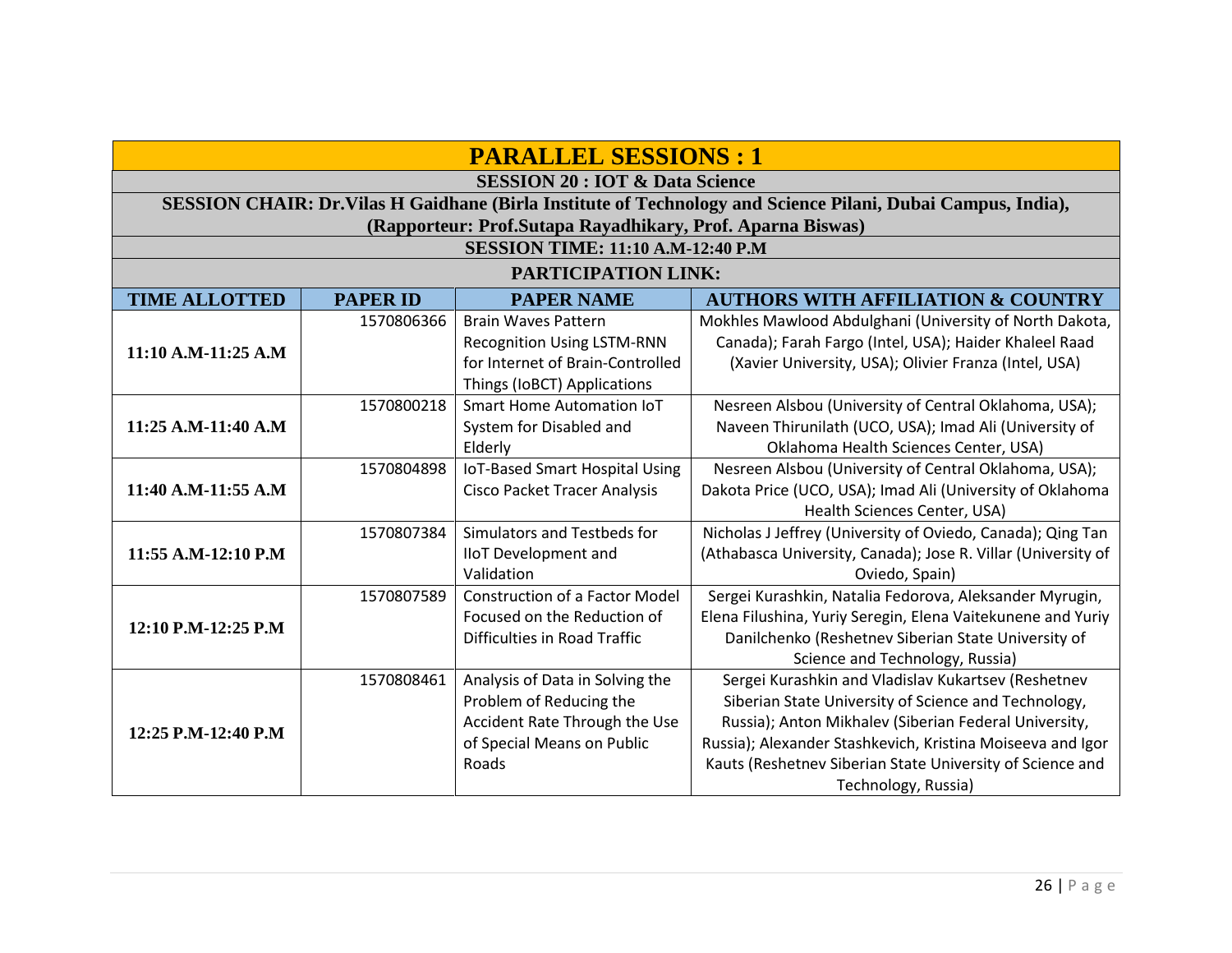| <b>PARALLEL SESSIONS: 2</b>     |                                                                                                                 |                                         |                                                   |  |  |
|---------------------------------|-----------------------------------------------------------------------------------------------------------------|-----------------------------------------|---------------------------------------------------|--|--|
| <b>SESSION 21 : Electronics</b> |                                                                                                                 |                                         |                                                   |  |  |
|                                 | SESSION CHAIR: Dr. Rohit Singh, University of Colorado Denver (Rapporteur: Prof. Bavrabi Ghosh, Prof. Soma Das) |                                         |                                                   |  |  |
|                                 |                                                                                                                 | <b>SESSION TIME: 12:45 P.M-2:15 P.M</b> |                                                   |  |  |
|                                 |                                                                                                                 | <b>PARTICIPATION LINK:</b>              |                                                   |  |  |
| <b>TIME ALLOTTED</b>            | <b>PAPER ID</b>                                                                                                 | <b>PAPER NAME</b>                       | <b>AUTHORS WITH AFFILIATION &amp;</b>             |  |  |
|                                 |                                                                                                                 |                                         | <b>COUNTRY</b>                                    |  |  |
|                                 | 1570807397                                                                                                      | Performance Analysis of a New Non-      | Utpol Tarafdar (National Institute of Technology, |  |  |
| 12:45 P.M-01:00 P.M             |                                                                                                                 | Contact, Potentiometric Angle Sensor    | Calicut, Kerala, India); Mithun Sakthivel         |  |  |
|                                 |                                                                                                                 |                                         | (National Institute of Technology Calicut, India) |  |  |
|                                 | 1570804182                                                                                                      | Multilayer Aperture Coupled Single      | Mohan K N (Vellore Institute of Technology,       |  |  |
| 01:00 P.M-1:15 P.M              |                                                                                                                 | <b>Band Second Order Bandpass Patch</b> | Vellore, India); Yogesh Kumar Choukiker (VIT      |  |  |
|                                 |                                                                                                                 | Resonator                               | University, India)                                |  |  |
|                                 | 1570807207                                                                                                      | A Model of Classification of Consumers  | Aleksandr V. Belov and Maria Monina (National     |  |  |
|                                 |                                                                                                                 | on the Retail Electricity Market        | Research University Higher School of Economics,   |  |  |
| 1:15 P.M-1:30 P.M               |                                                                                                                 |                                         | Russia); Zhenisgul Rakhmetullina (D. Serikbayev   |  |  |
|                                 |                                                                                                                 |                                         | East Kazakhstan State Technical University,       |  |  |
|                                 |                                                                                                                 |                                         | Kazakhstan)                                       |  |  |
|                                 | 1570804061                                                                                                      | Mechanical and Electronic Design of a   | Deyby Huamanchahua (Universidad de                |  |  |
| 1:30 P.M-1:45 P.M               |                                                                                                                 | Prototype of a Modular Exoskeleton for  | Ingeniería y Tecnología - UTEC, Peru); Yerson     |  |  |
|                                 |                                                                                                                 | Lower-Limbs                             | Taza Aquino (Universidad Continental, Peru)       |  |  |
|                                 | 1570805040                                                                                                      | Design of an Automated Feeding and      | Deyby Huamanchahua (Universidad de                |  |  |
|                                 |                                                                                                                 | Drinking System for Turkeys at          | Ingeniería y Tecnología - UTEC, Peru); Yadhira    |  |  |
| 1:45 P.M - 2:00 P.M             |                                                                                                                 | Different Stages of Their Development   | Samhira Valenzuela Lino, Jesus Eduardo Rosales    |  |  |
|                                 |                                                                                                                 |                                         | Fierro, Jhon Rodrigo Ortiz Zacarias, Nabilt       |  |  |
|                                 |                                                                                                                 |                                         | Moggiano and Carlos Coaquira Rojo                 |  |  |
|                                 |                                                                                                                 |                                         | (Universidad Continental, Peru)                   |  |  |
| 2:00 P.M-2:15 P.M               | 1570801340                                                                                                      | Leg Geometry Optimization of            | Ethan Robyn V. Ebuen, La Verne Certeza,           |  |  |
|                                 |                                                                                                                 | Thermoelectric Cooler to Maximize       | Johannes Kurt Tecson, Jowen Louis Francisco,      |  |  |
|                                 |                                                                                                                 | <b>COP Through Gaussian Process</b>     | Carl Vincent Villanueva and Jomar Lord Cauton     |  |  |
|                                 |                                                                                                                 | Modelling                               | (University of Santo Tomas, Philippines)          |  |  |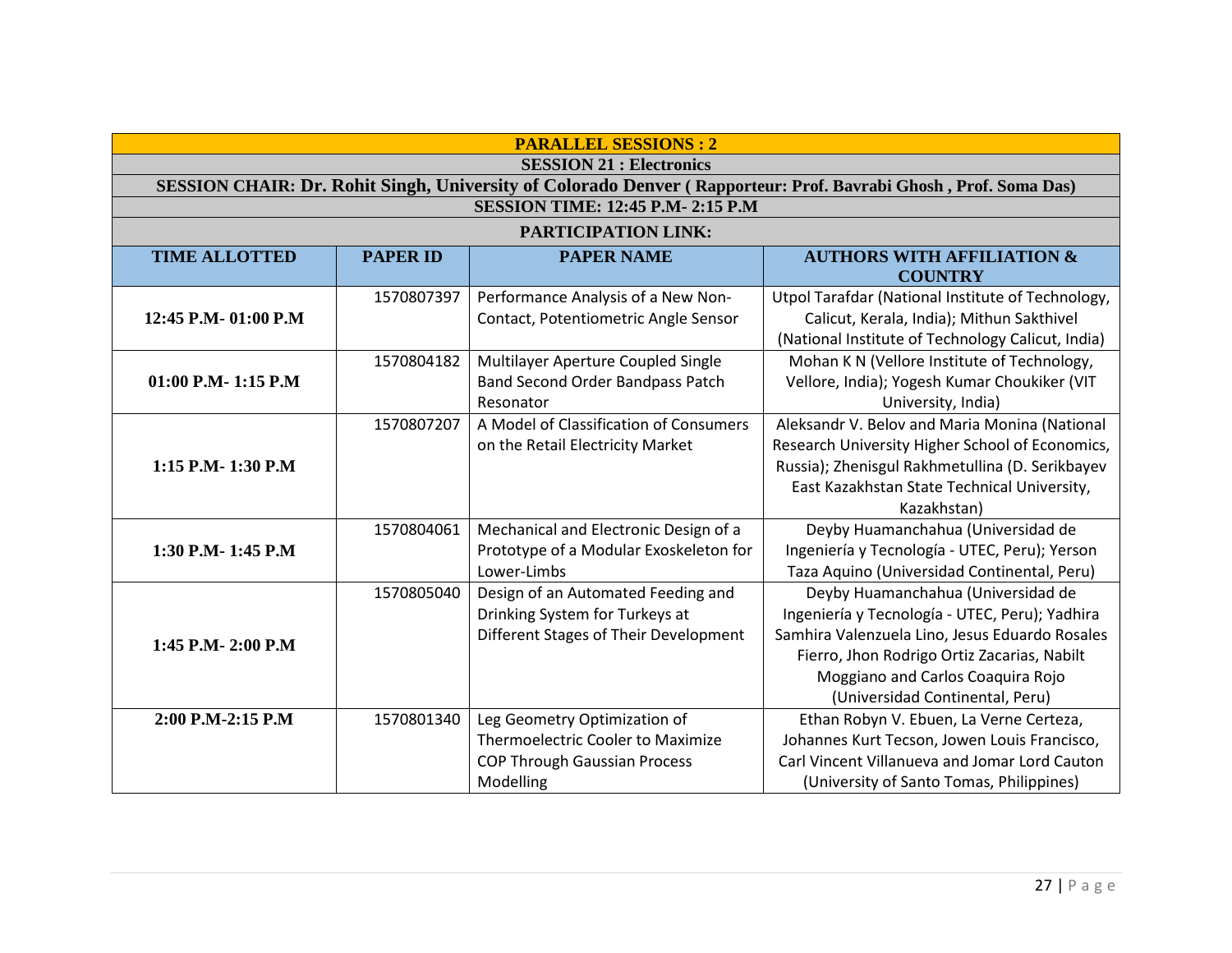| <b>PARALLEL SESSIONS : 2</b>                                                                              |                 |                                                             |                                                                                                                |  |
|-----------------------------------------------------------------------------------------------------------|-----------------|-------------------------------------------------------------|----------------------------------------------------------------------------------------------------------------|--|
| <b>SESSION 22 : Information Theory</b>                                                                    |                 |                                                             |                                                                                                                |  |
| SESSION CHAIR: Dr. Md. Abdur Razzak (Independent University, Bangladesh), (Rapporteur: Prof. Gobindo Sen, |                 |                                                             |                                                                                                                |  |
| <b>Prof.Amit Kumar Das)</b>                                                                               |                 |                                                             |                                                                                                                |  |
|                                                                                                           |                 | <b>SESSION TIME: 12:45 P.M-2:15 P.M</b>                     |                                                                                                                |  |
|                                                                                                           |                 | PARTICIPATION LINK:                                         |                                                                                                                |  |
| <b>TIME ALLOTTED</b>                                                                                      | <b>PAPER ID</b> | <b>PAPER NAME</b>                                           | <b>AUTHORS WITH AFFILIATION &amp; COUNTRY</b>                                                                  |  |
|                                                                                                           | 1570804312      | Using Algorithmic Modeling to                               | Islambek Saymanov and Inomjon Yarashov (National                                                               |  |
| 12:45 P.M-01:00 P.M                                                                                       |                 | Control User Access Based on                                | University of Uzbekistan, Uzbekistan)                                                                          |  |
|                                                                                                           |                 | <b>Functioning Table</b>                                    |                                                                                                                |  |
|                                                                                                           | 1570799603      | An Approach to Design                                       | Kamran Hameed (Imam AbdulRahman Bin Faisal                                                                     |  |
| 01:00 P.M-1:15 P.M                                                                                        |                 | <b>Keyboard and Mouse Assisting</b>                         | UNiversity, Saudi Arabia); Syed Mehmood Ali and Uzma Ali                                                       |  |
|                                                                                                           |                 | Device for Handicap Users                                   | (Imam Abdulrahman Bin Faisal University, Saudi Arabia)                                                         |  |
|                                                                                                           | 1570810957      | <b>Enhanced DV-Hop Node</b><br>Localization Algorithm Based | Kanika Sood (NITTTR, Chandigarh, India); Kanika Sharma<br>(Punjab University, India); Amod Kumar (CSIR-Central |  |
| 1:15 P.M - 1:30 P.M                                                                                       |                 | on Nearest Neighbour Distance                               | Scientific Instruments Organisation, India)                                                                    |  |
|                                                                                                           |                 | and Hop-Count Evaluation in                                 |                                                                                                                |  |
|                                                                                                           |                 | <b>WSNs</b>                                                 |                                                                                                                |  |
|                                                                                                           | 1570805379      | An Exploration of                                           | Kevin Matthe Caramancion (University at Albany, SUNY,                                                          |  |
|                                                                                                           |                 | Mis/Disinformation in Audio                                 | USA)                                                                                                           |  |
| 1:30 P.M - 1:45 P.M                                                                                       |                 | Format Disseminated in                                      |                                                                                                                |  |
|                                                                                                           |                 | Podcasts: A Case Study of                                   |                                                                                                                |  |
|                                                                                                           |                 | Spotify                                                     |                                                                                                                |  |
|                                                                                                           | 1570806719      | Same Form, Different                                        | Kevin Matthe Caramancion (University at Albany, SUNY,                                                          |  |
| $1:45$ P.M $- 2:00$ P.M                                                                                   |                 | Payloads: A Comparative                                     | USA)                                                                                                           |  |
|                                                                                                           |                 | <b>Vector Assessment of DDoS</b>                            |                                                                                                                |  |
|                                                                                                           |                 | and Disinformation Attacks                                  |                                                                                                                |  |
|                                                                                                           | 1570801246      | Mathematical Modeling of                                    | Kuvonchbek Rakhimberdiev (National University of                                                               |  |
| 2:00 P.M-2:15 P.M                                                                                         |                 | Credit Scoring System Based on                              | Uzbekistan Named After Mirzo Ulugbek & Nuuz,                                                                   |  |
|                                                                                                           |                 | the Monge-Kantorovich                                       | Uzbekistan)                                                                                                    |  |
|                                                                                                           |                 | Problem                                                     |                                                                                                                |  |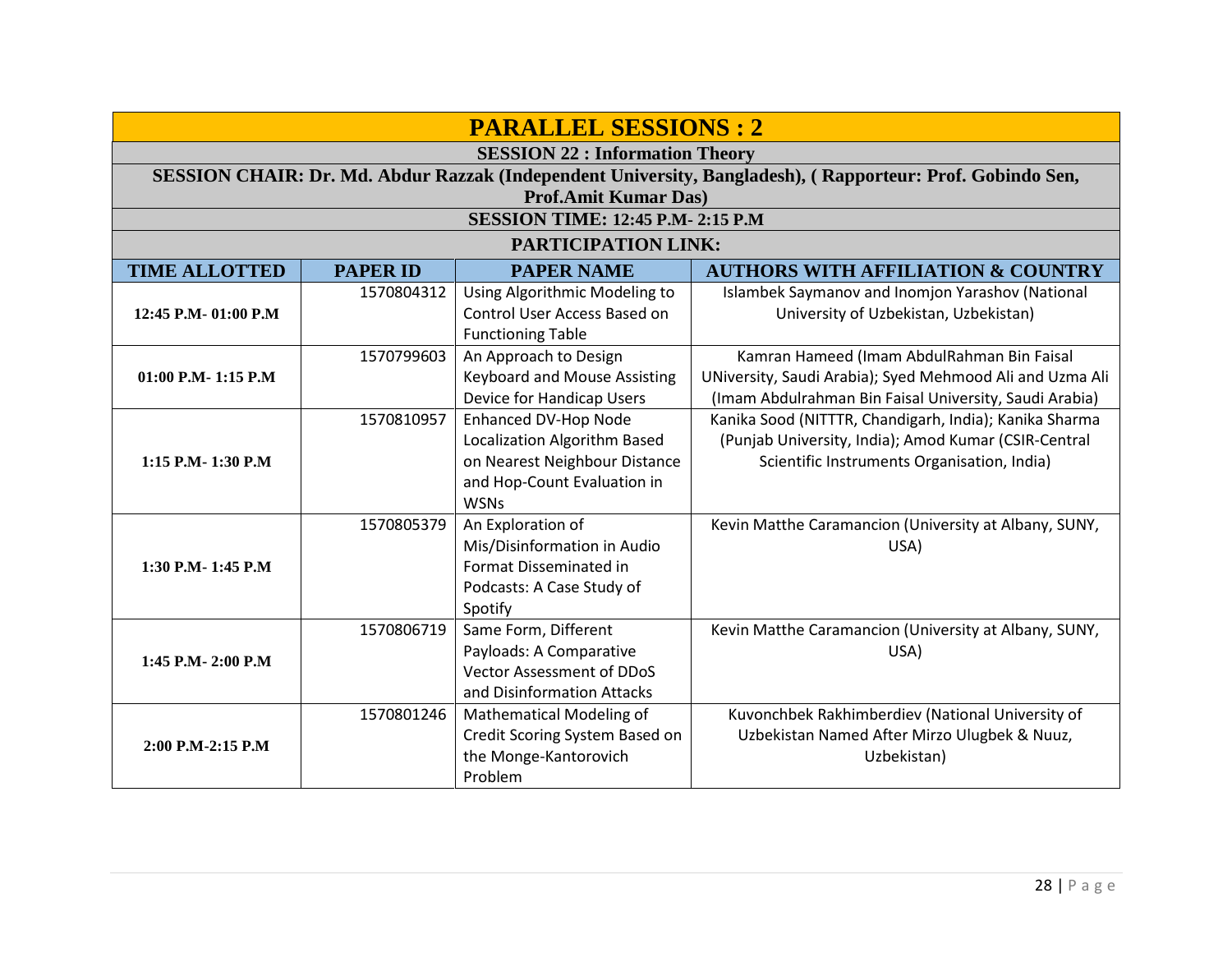| <b>PARALLEL SESSIONS: 2</b>                                                                                          |                        |                                         |                                                              |  |  |  |
|----------------------------------------------------------------------------------------------------------------------|------------------------|-----------------------------------------|--------------------------------------------------------------|--|--|--|
| <b>SESSION 23 : IOT &amp; Data Science</b>                                                                           |                        |                                         |                                                              |  |  |  |
| SESSION CHAIR: Dr.Shahab Tayeb (California State University, Fresno, USA)(Rapporteur: Prof.Sutapa Rayadhikary, Prof. |                        |                                         |                                                              |  |  |  |
|                                                                                                                      | <b>Aparna Biswas</b> ) |                                         |                                                              |  |  |  |
|                                                                                                                      |                        | <b>SESSION TIME: 12:45 P.M-2:15 P.M</b> |                                                              |  |  |  |
|                                                                                                                      |                        | PARTICIPATION LINK:                     |                                                              |  |  |  |
| <b>TIME ALLOTTED</b>                                                                                                 | <b>PAPER ID</b>        | <b>PAPER NAME</b>                       | <b>AUTHORS WITH AFFILIATION &amp; COUNTRY</b>                |  |  |  |
|                                                                                                                      | 1570803710             | IoT-Based DDoS on Cyber Physical        | Manish Snehi and Abhinav Bhandari (Punjabi University,       |  |  |  |
| 12:45 P.M-01:00 P.M                                                                                                  |                        | Systems: Research Challenges,           | India)                                                       |  |  |  |
|                                                                                                                      |                        | Datasets and Future Prospects           |                                                              |  |  |  |
|                                                                                                                      | 1570804888             | Resilience Evaluation of Cyber          | Mayer Fernandes Silva (Brazil); Herman Lepikson (CIMATEC,    |  |  |  |
| 01:00 P.M-1:15 P.M                                                                                                   |                        | Risks in Industrial Internet of         | Brazil)                                                      |  |  |  |
|                                                                                                                      |                        | <b>Things</b>                           |                                                              |  |  |  |
|                                                                                                                      | 1570805037             | Proposing A Cloud and Edge              | Md Ashif Uddin (Khulna University, Bangladesh); Uzzwal       |  |  |  |
|                                                                                                                      |                        | <b>Computing Based Decision</b>         | Kumar Dey (Khulna University of Engineering & Technology,    |  |  |  |
| 1:15 P.M-1:30 P.M                                                                                                    |                        | <b>Supportive Consolidated Farming</b>  | Bangladesh); Moriom Akter (Khulna University, Bangladesh)    |  |  |  |
|                                                                                                                      |                        | <b>System by Sensing Various</b>        |                                                              |  |  |  |
|                                                                                                                      |                        | <b>Effective Parameters Using IoT</b>   |                                                              |  |  |  |
|                                                                                                                      | 1570807729             | Development of an IoT-Based             | Ikbal Hasan, Malobika Mukherjee, Rumi Halder and Farzana     |  |  |  |
| 1:30 P.M-1:45 P.M                                                                                                    |                        | Low-Cost Multi-Sensor Buoy for          | Yeasmin Rubina (Independent University, Bangladesh,          |  |  |  |
|                                                                                                                      |                        | Real-Time Monitoring of Dhaka           | Bangladesh); Md. Abdur Razzak (Independent University,       |  |  |  |
|                                                                                                                      |                        | <b>Canal Water Condition</b>            | Bangladesh)                                                  |  |  |  |
|                                                                                                                      | 1570808063             | Performance Evaluation of               | Meryem Abouali (City College of New York, USA); Kartikeya    |  |  |  |
|                                                                                                                      |                        | Secured Blockchain-Based Patient        | Sharma (City University of New York, USA); Oluwaseyi Ajayi   |  |  |  |
| 1:45 P.M-2:00 P.M                                                                                                    |                        | <b>Health Records Sharing</b>           | (Vaughns College of Aeronautics and Technology, USA & City   |  |  |  |
|                                                                                                                      |                        | Framework                               | College of New York, USA); Tarek Saadawi (The City           |  |  |  |
|                                                                                                                      |                        |                                         | University of New York/The City College, USA)                |  |  |  |
|                                                                                                                      | 1570794844             | A Brief Overview on Security            | Gajjala Savithri (YSR Architecture and Fine Arts University, |  |  |  |
| 2:00 P.M-2:15 P.M                                                                                                    |                        | Challenges and Protocols in             | India); Bhabendu kumar Mohanta (GITAM Deemed to Be           |  |  |  |
|                                                                                                                      |                        | Internet of Things Application          | University, India); Mohan Kumar Dehury (Koneru               |  |  |  |
|                                                                                                                      |                        |                                         | Lakshmaiah Education Foundation, India)                      |  |  |  |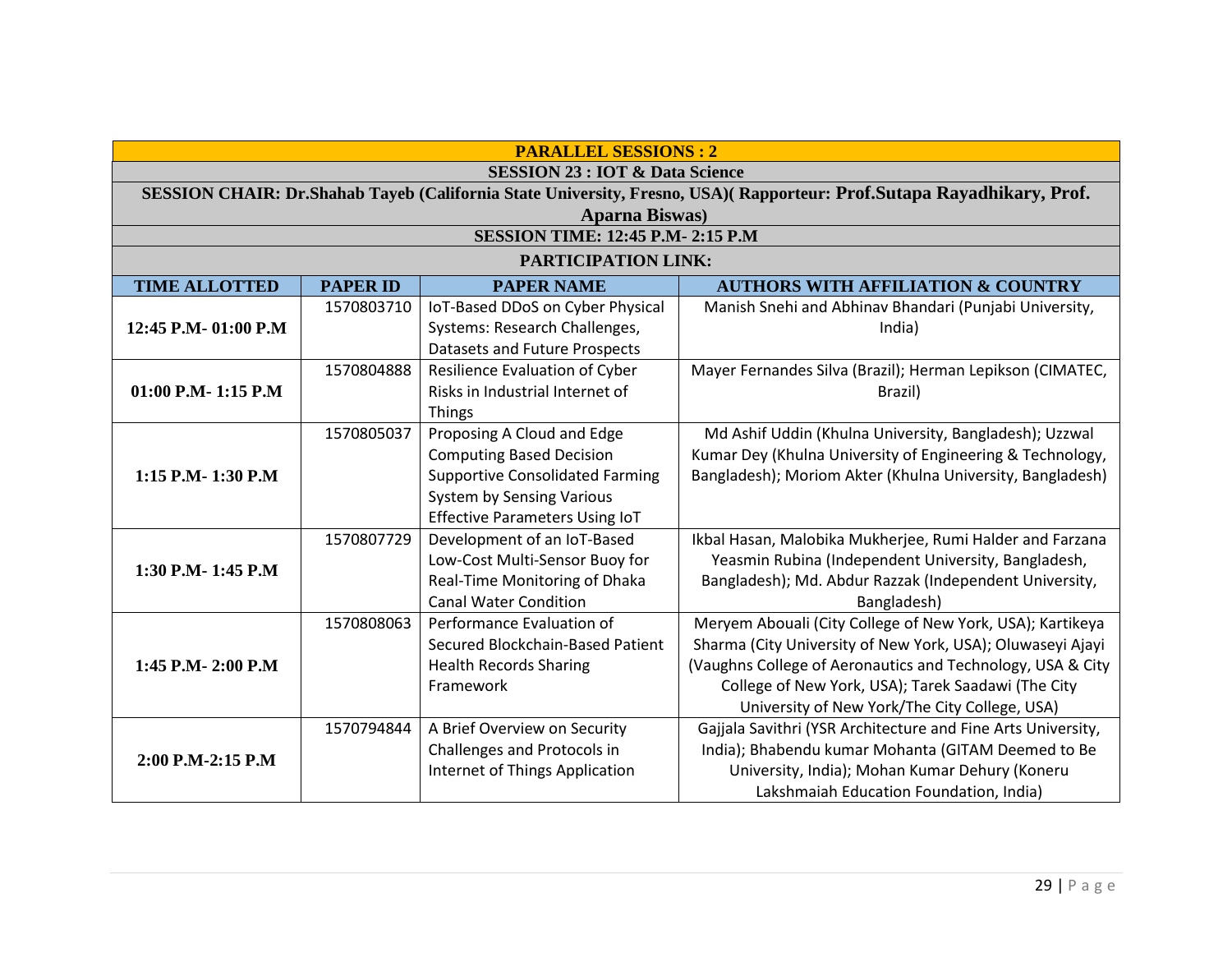| <b>PARALLEL SESSIONS: 2</b>                                                                                      |                                         |                                     |                                                          |  |  |
|------------------------------------------------------------------------------------------------------------------|-----------------------------------------|-------------------------------------|----------------------------------------------------------|--|--|
| <b>SESSION 24 : Information Theory</b>                                                                           |                                         |                                     |                                                          |  |  |
| SESSION CHAIR: Dr. Parijat Bhowmick (Indian Institute of Technology, Guwahati) (Rapporteur: Prof. Madhumita Pal, |                                         |                                     |                                                          |  |  |
| Prof. Naveen Kumar Garika)                                                                                       |                                         |                                     |                                                          |  |  |
|                                                                                                                  | <b>SESSION TIME: 12:45 P.M-2:15 P.M</b> |                                     |                                                          |  |  |
|                                                                                                                  |                                         | PARTICIPATION LINK:                 |                                                          |  |  |
| <b>TIME ALLOTTED</b>                                                                                             | <b>PAPER ID</b>                         | <b>PAPER NAME</b>                   | <b>AUTHORS WITH AFFILIATION &amp; COUNTRY</b>            |  |  |
|                                                                                                                  | 1570807266                              | Developments Pertaining to          | Minakshi Boruah and Ranjita Das (NIT Mizoram, India)     |  |  |
|                                                                                                                  |                                         | the Characteristics of the Sites    |                                                          |  |  |
| 12:45 P.M-01:00 P.M                                                                                              |                                         | of HIV Integration Highlighting     |                                                          |  |  |
|                                                                                                                  |                                         | Its Role in Clinical Research and   |                                                          |  |  |
|                                                                                                                  |                                         | Its Future With AI: A Review        |                                                          |  |  |
|                                                                                                                  | 1570801891                              | <b>Integrating Mechanistic</b>      | Adeeb Noor (King Abdulaziz University, Saudi Arabia)     |  |  |
|                                                                                                                  |                                         | Information to Predict Drug-        |                                                          |  |  |
| $01:00$ P.M- 1:15 P.M                                                                                            |                                         | Drug Interactions and               |                                                          |  |  |
|                                                                                                                  |                                         | Associated Relevance for            |                                                          |  |  |
|                                                                                                                  |                                         | <b>Decision Support</b>             |                                                          |  |  |
|                                                                                                                  | 1570806841                              | Development of Stochastic           | Bakhadir Begilov (Nukus Branch of Tashkent University of |  |  |
| 1:15 P.M - 1:30 P.M                                                                                              |                                         | Distribution Model of               | Information Technologies Named After Muhammad-Al         |  |  |
|                                                                                                                  |                                         | <b>Contaminated Water</b>           | Khorezmi, Uzbekistan)                                    |  |  |
|                                                                                                                  |                                         | <b>Treatment Complex</b>            |                                                          |  |  |
| 1:30 P.M - 1:45 P.M                                                                                              | 1570804290                              | <b>Detection and Analysis Types</b> | Erkin Navruzov (National University of Uzbekistan,       |  |  |
|                                                                                                                  |                                         | of DDoS Attack                      | Uzbekistan)                                              |  |  |
|                                                                                                                  | 1570810764                              | <b>Suicide Rate and Factors</b>     | Maryam Heidari and EswaraChandraSai Pamidimukkala        |  |  |
| 1:45 P.M-2:00 P.M                                                                                                |                                         | Analysis: Pre and Post COVID        | (George Mason University, USA)                           |  |  |
|                                                                                                                  |                                         | Pandemic                            |                                                          |  |  |
|                                                                                                                  | 1570804316                              | Algorithmic Analysis of the         | Inomjon Yarashov (National University of Uzbekistan,     |  |  |
| 2:00 P.M-2:15 P.M                                                                                                |                                         | System Based on the                 | Uzbekistan)                                              |  |  |
|                                                                                                                  |                                         | <b>Functioning Table and</b>        |                                                          |  |  |
|                                                                                                                  |                                         | <b>Information Security</b>         |                                                          |  |  |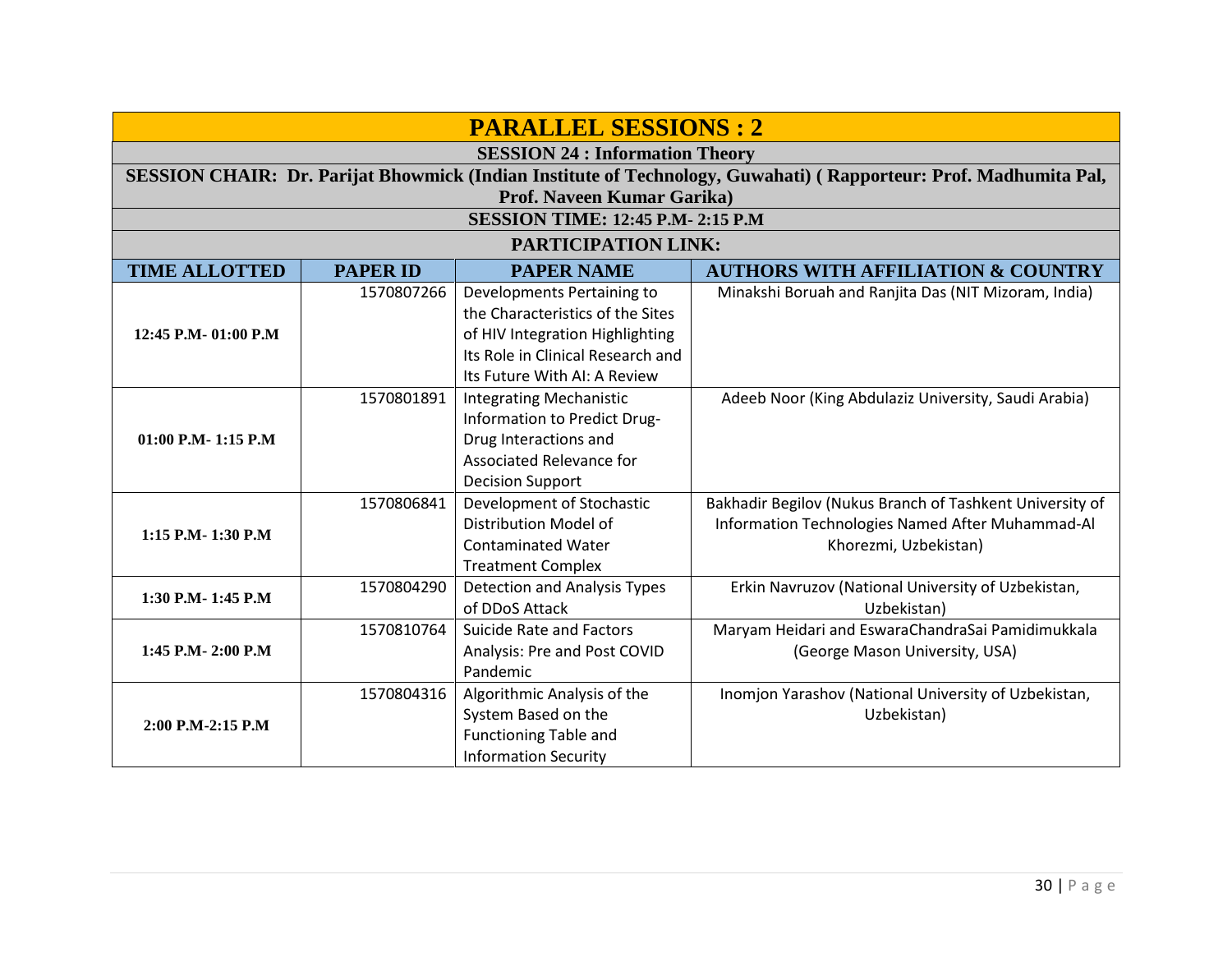### **DAY 4:**  $\overline{4}^{\text{th}}$  June, 2022

| <b>TIME</b>             | <b>NAME OF THE EVENT</b>                                    | <b>PARTICIPATION LINK</b> |
|-------------------------|-------------------------------------------------------------|---------------------------|
| $9:00$ A.M $-9:45$ A.M  | <b>KEYNOTE ADDRESS 6:</b><br>(Dr. Dayan Ban, Professor,     |                           |
|                         | University of Waterloo, Canada)                             |                           |
| $9:55$ A.M $-10:40$ A.M | <b>KEYNOTE ADDRESS 7:</b><br>(Dr. Xiaodong Wang, Professor, |                           |
|                         | <b>Columbia University, New York)</b>                       |                           |
| 12: 30 P.M -1:00 P.M    | <b>Valedictory Session</b>                                  |                           |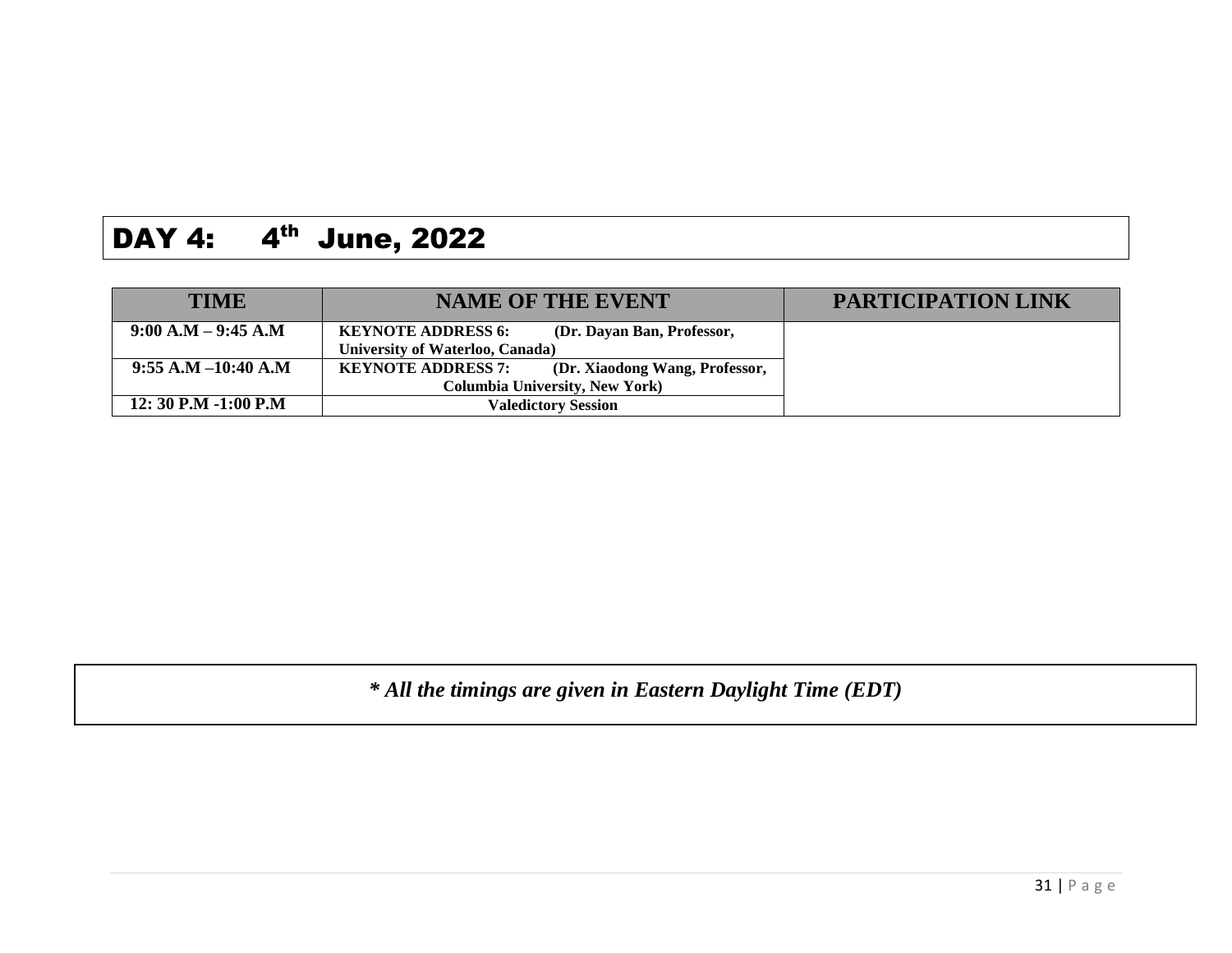| <b>PARALLEL SESSIONS : 1</b>               |                                                                                                                    |                                          |                                                              |  |  |
|--------------------------------------------|--------------------------------------------------------------------------------------------------------------------|------------------------------------------|--------------------------------------------------------------|--|--|
| <b>SESSION 25 : IOT &amp; Data Science</b> |                                                                                                                    |                                          |                                                              |  |  |
|                                            | SESSION CHAIR: Dr.Shahab Tayeb (California State University, Fresno, USA), (Rapporteur: Prof. Amitava Ghosh, Prof. |                                          |                                                              |  |  |
|                                            |                                                                                                                    | <b>Manas Midya</b> )                     |                                                              |  |  |
|                                            |                                                                                                                    | <b>SESSION TIME: 10:45 A.M-12:15 P.M</b> |                                                              |  |  |
|                                            |                                                                                                                    | <b>PARTICIPATION LINK:</b>               |                                                              |  |  |
| <b>TIME ALLOTTED</b>                       | <b>PAPER ID</b>                                                                                                    | <b>PAPER NAME</b>                        | <b>AUTHORS WITH AFFILIATION &amp; COUNTRY</b>                |  |  |
|                                            | 1570799013                                                                                                         | IoT-Based Cyber-Physical                 | Shaben Kayamboo and Biplob Ray (Central Queensland           |  |  |
| $10:45$ A.M $- 11:00$ A.M                  |                                                                                                                    | <b>Distribution System Planning</b>      | University, Australia); Narottam K. Das (CQUniversity        |  |  |
|                                            |                                                                                                                    |                                          | Australia, Australia); Mary Tom (Central Queensland          |  |  |
|                                            |                                                                                                                    |                                          | University, Australia)                                       |  |  |
|                                            | 1570802509                                                                                                         | <b>Balancing Sampling</b>                | Wenwu Deng (University of Science and Technology of          |  |  |
| 11:00 A.M- 11:15 A.M                       |                                                                                                                    | Frequencies for Multi-Modality           | China, China); Kangyu Chen (The First Affiliated Hospital of |  |  |
|                                            |                                                                                                                    | IoT Systems: Smart Shoe as an            | USTC, China); Qijun Ying and Jingyuan Cheng (University of   |  |  |
|                                            |                                                                                                                    | Example                                  | Science and Technology of China, China)                      |  |  |
|                                            | 1570805604                                                                                                         | Intelligent Monitoring and               | Pallav Dutta, Md Jishan Ali and Ashim Mondal (Aliah          |  |  |
| 11:15 A.M- 11:30 A.M                       |                                                                                                                    | <b>Control of Wind Turbine</b>           | University, India)                                           |  |  |
|                                            |                                                                                                                    | Prototype Using Internet of              |                                                              |  |  |
|                                            |                                                                                                                    | Things (IoT)                             |                                                              |  |  |
| 11:30 A.M-11:45 A.M                        | 1570807688                                                                                                         | <b>Detection of Corona Virus</b>         | Al Sameera (Birla Institute of Technology and Science        |  |  |
|                                            |                                                                                                                    | <b>Infection Using Convolutional</b>     | Pilani, Dubai Campus, UAE, United Arab Emirates); Vilas H    |  |  |
|                                            |                                                                                                                    | <b>Neural Network</b>                    | Gaidhane (Birla Institute of Technology and Science Pilani,  |  |  |
|                                            |                                                                                                                    |                                          | Dubai Campus, UAE, India)                                    |  |  |
| 11:45 A.M-12:00 P.M                        | 1570809126                                                                                                         | <b>Cassava Leaf Disease Detection</b>    | Manick Manick and Jyoti Srivastava (NIT Hamirpur, India)     |  |  |
|                                            |                                                                                                                    | <b>Using Deep Learning</b>               |                                                              |  |  |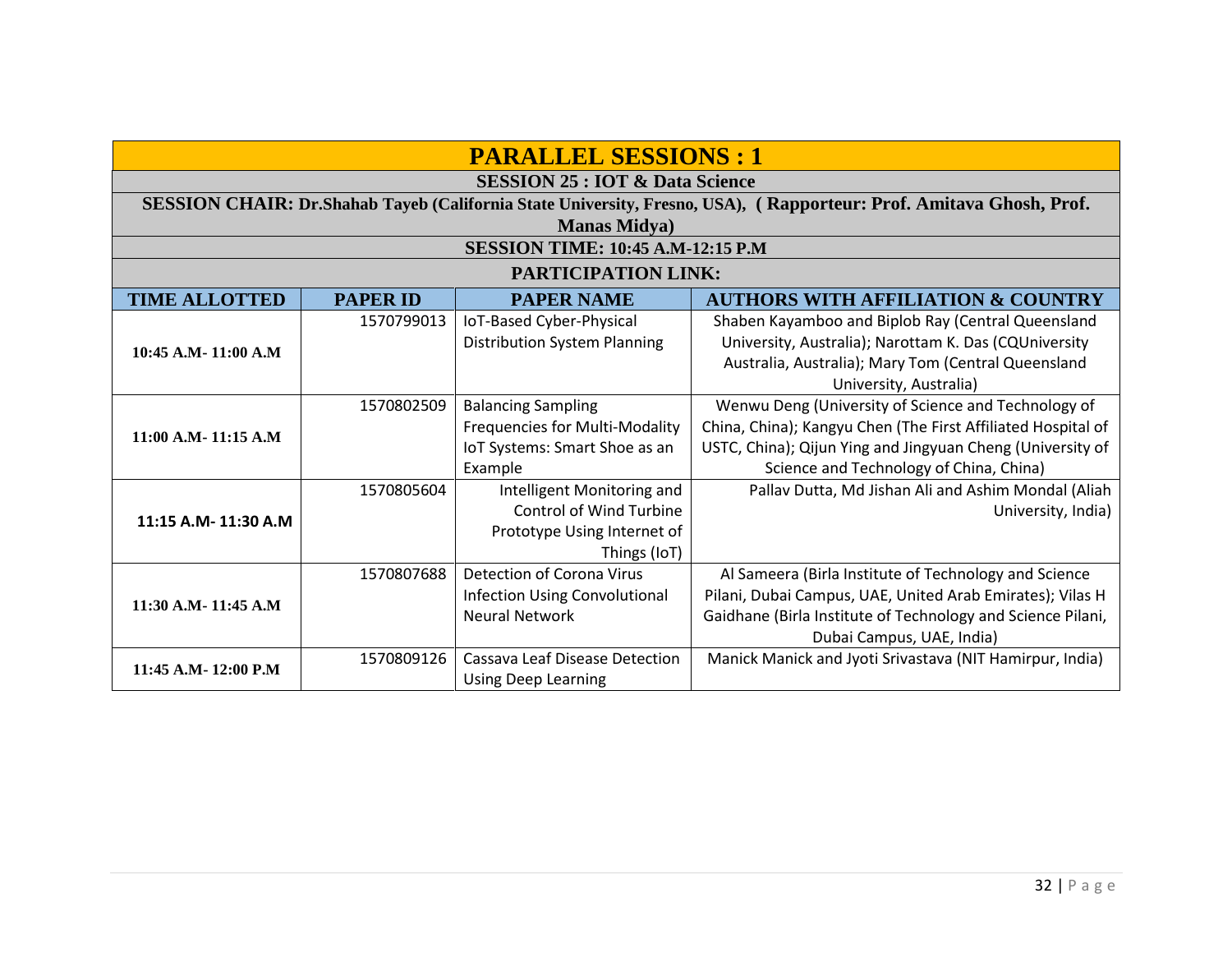| <b>PARALLEL SESSIONS : 1</b>                                                                                  |            |                                          |                                                                                                                 |  |
|---------------------------------------------------------------------------------------------------------------|------------|------------------------------------------|-----------------------------------------------------------------------------------------------------------------|--|
| <b>SESSION 26 : Mechatronics</b>                                                                              |            |                                          |                                                                                                                 |  |
| SESSION CHAIR: Dr. Parijat Bhowmick (Indian Institute of Technology, Guwahati) (Rapporteur: Prof. Anupam      |            |                                          |                                                                                                                 |  |
| <b>Mandal, Prof. Sainik Mahata)</b>                                                                           |            |                                          |                                                                                                                 |  |
|                                                                                                               |            | <b>SESSION TIME: 10:45 A.M-12:15 P.M</b> |                                                                                                                 |  |
|                                                                                                               |            | PARTICIPATION LINK:                      |                                                                                                                 |  |
| <b>TIME ALLOTTED</b><br><b>AUTHORS WITH AFFILIATION &amp; COUNTRY</b><br><b>PAPER ID</b><br><b>PAPER NAME</b> |            |                                          |                                                                                                                 |  |
|                                                                                                               | 1570807806 | Reconfigurable Star-Delta VBR            | Sheraz Baig and Taleb Vahabzadeh (The University of                                                             |  |
| 10:45 A.M-11:00 A.M                                                                                           |            | Induction Machine Model for              | British Columbia, Canada); Seyyedmilad Ebrahimi and Juri                                                        |  |
|                                                                                                               |            | <b>Predicting Soft-Starting</b>          | Jatskevich (University of British Columbia, Canada)                                                             |  |
|                                                                                                               |            | Transients                               |                                                                                                                 |  |
| 11:00 A.M - 11:15 A.M                                                                                         | 1570805045 | Analysis and Evaluation of A             | Yuri L. Silva, Elvis Supo, Milton Amadeo Ccallata, Jesús<br>Mamani, Mario Betancur, Brunno Pino, Pablo Pari and |  |
|                                                                                                               |            | Eod Robot Prototype                      | Erasmo Sulla (Universidad Nacional de San Agustín de                                                            |  |
|                                                                                                               |            |                                          | Arequipa, Peru)                                                                                                 |  |
|                                                                                                               | 1570803481 | Improving Accessibility of               | Evan Lowhorn (Georgia Southern University, USA)                                                                 |  |
| 11:15 A.M-11:30 A.M                                                                                           |            | Remote Drone Control With a              |                                                                                                                 |  |
|                                                                                                               |            | <b>Streamlined Computer Vision</b>       |                                                                                                                 |  |
|                                                                                                               |            | Approach                                 |                                                                                                                 |  |
| 11:30 A.M-11:45 A.M                                                                                           | 1570809583 | <b>Semantic Segmentation Using</b>       | T Sugirtha (National Institute of Technology Tiruchirappalli                                                    |  |
|                                                                                                               |            | Modified U-Net for                       | Tamilnadu India, India); M. Sridevi (National Institute of                                                      |  |
|                                                                                                               |            | <b>Autonomous Driving</b>                | Technology, India)                                                                                              |  |
| 11:45 A.M-12:00 P.M                                                                                           | 1570810775 | Analyzing Credit Card Fraud              | Maryam Heidari and Arthi Reddy Kotha (George Mason                                                              |  |
|                                                                                                               |            | Detection Based on ML Models             | University, USA)                                                                                                |  |